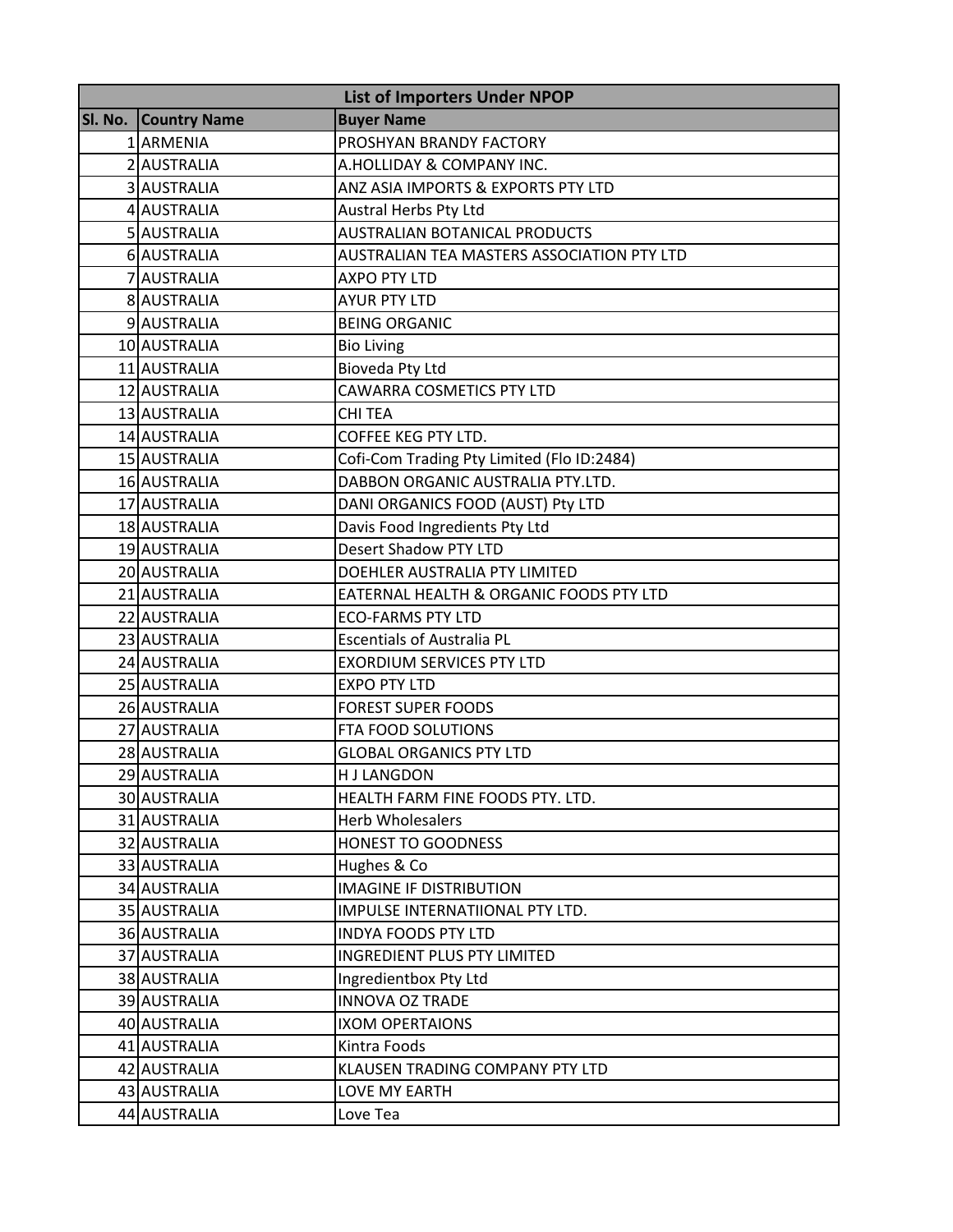| 45 AUSTRALIA       | <b>LUKE BORDA</b>                        |
|--------------------|------------------------------------------|
| 46 AUSTRALIA       | M/s De Jong Enterprises Pty Ltd.         |
| 47 AUSTRALIA       | M/s Hughes & Co. Ltd                     |
| 48 AUSTRALIA       | MALA IMPEX PTY Ltd.                      |
| 49 AUSTRALIA       | MS Veeraja Peter Uppal                   |
| 50 AUSTRALIA       | <b>MURRAY RIVER ORGANICS</b>             |
| 51 AUSTRALIA       | Natural Vitality Australia               |
| 52 AUSTRALIA       | <b>NATURE SHOP</b>                       |
| 53 AUSTRALIA       | <b>NERADA TEA PTY LTD</b>                |
| 54 AUSTRALIA       | NEW DIRECTION AUSTRALIA PTY LIMITED      |
| 55 AUSTRALIA       | New Leaf Tea Co Pty Ltd.                 |
| 56 AUSTRALIA       | OUR ORGANICS TRADING CO                  |
| 57 AUSTRALIA       | PARSRAM FOODS PTY LTD.                   |
| 58 AUSTRALIA       | PKS TRADERS PTY LTD                      |
| 59 AUSTRALIA       | PLANET ORGANIC                           |
| 60 AUSTRALIA       | PT JAKARTA TEA TRADERS                   |
| 61 AUSTRALIA       | <b>QENDA PTY LTD</b>                     |
| 62 AUSTRALIA       | Rath & Co Trading Pty Ltd                |
| 63 AUSTRALIA       | RAVENSWOOD AUSTRALIA                     |
| 64 AUSTRALIA       | Sanita Health & Well being               |
| 65 AUSTRALIA       | SANMIK NATURAL FOOD PTY LTD              |
| 66 AUSTRALIA       | SAVY ORGANIC PTY LTD.,                   |
| 67 AUSTRALIA       | SPKM International Pty Ltd               |
| 68 AUSTRALIA       | <b>STORK GLOBAL PTY</b>                  |
| 69 AUSTRALIA       | SYNERGY NATURAL PRODUCTS PTY LTD.        |
| 70 AUSTRALIA       | T Bar Purveyors Of Tea                   |
| 71 AUSTRALIA       | T12 HOLDINGS PTY LTD                     |
| 72 AUSTRALIA       | <b>TEA CRAFT</b>                         |
| 73 AUSTRALIA       | TEA ELLE SEA PTY LTD ATF AMOS            |
| 74 AUSTRALIA       | Tea Tonic Pty Ltd                        |
| 75 AUSTRALIA       | TEA VISION PTY LTD.                      |
| 76 AUSTRALIA       | THE FRESH CHAI CO.                       |
| 77 AUSTRALIA       | THE GROVE GROUP HOLDINGS PTY LTD         |
| 78 AUSTRALIA       | The Herbal Connection                    |
| 79 AUSTRALIA       | THE NATURAL FOOD TRADING COMPANY PTY LTD |
| 80 AUSTRALIA       | THE ORGANIC TEA PROJECT                  |
| 81 AUSTRALIA       | The Spice Factory Pty Ltd                |
| 82 AUSTRALIA       | TRADEX OCEANIA LIMITED                   |
| 83 AUSTRALIA       | TRUMPS PTY LTD                           |
| 84 AUSTRALIA       | VRINDAVAN NATURAL BODY CARE              |
| 85 AUSTRALIA       | <b>XO TEAS</b>                           |
| 86 BAHRAIN         | LULU BAHRAIN HYPERMARKET SPC             |
| 87 BOLIVIA         | CORONILLA S.A.                           |
| 88 BOSNIA AND      | K+G+H DOO                                |
| <b>HERZEGOVINA</b> |                                          |
| 89 BRAZIL          | <b>BIOSECUR LAB INC.</b>                 |
| 90 BRAZIL          | <b>CENTROFLORA NUTRA</b>                 |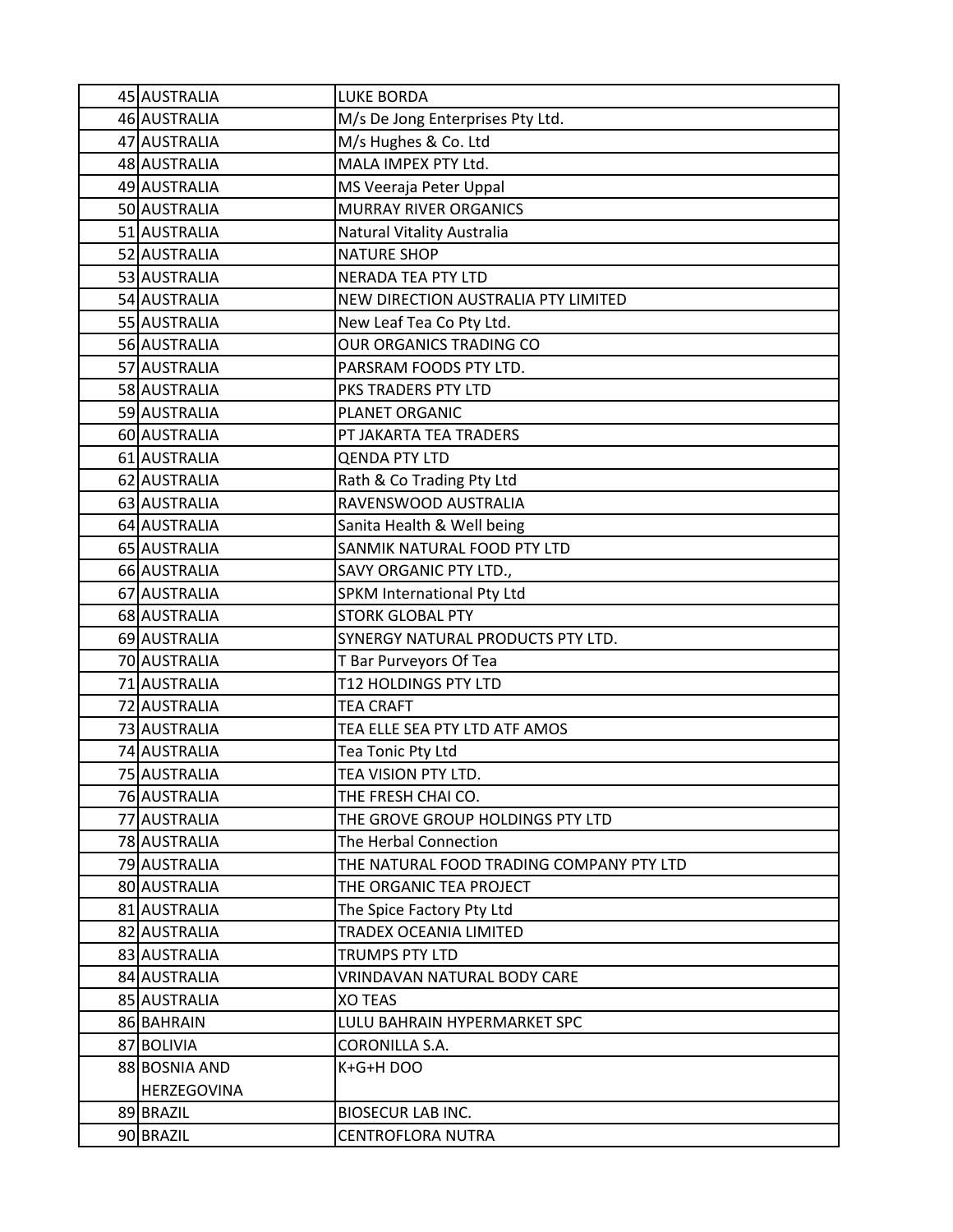| 91 BRAZIL   | Cr Vertuan Industria De Produtos Nutracêuticos |
|-------------|------------------------------------------------|
| 92 BRAZIL   | VEDIC HINDUS IND. COM. IMP. EXP. EIRELI        |
| 93 BRUNEI   | Simpor Pharma Sdn. Bhd.                        |
| 94 CAMEROON | SOUTHERN LINK GENERAL TRADING LIMITE           |
| 95 CANADA   | 3509222 Canada Inc.                            |
| 96 CANADA   | <b>ACTIVATION PRODUCTS (CAN) INC</b>           |
| 97 CANADA   | <b>ADVANTAGE HEALTH MATTER</b>                 |
| 98 CANADA   | <b>Advantage Health Matters</b>                |
| 99 CANADA   | <b>ALIMENTS BRETON INC</b>                     |
| 100 CANADA  | <b>ALIMENTS GENESIS</b>                        |
| 101 CANADA  | ALL GOLD IMPORTS, INC                          |
| 102 CANADA  | Altius Spices and Seasonings Inc.              |
| 103 CANADA  | Aspen Clean Inc,                               |
| 104 CANADA  | <b>Atrium Innovations</b>                      |
| 105 CANADA  | Axis Agriculture                               |
| 106 CANADA  | <b>BAINS WHOLESALE FOODS LTD</b>               |
| 107 CANADA  | <b>BLENDTEK FINE INGREDEINT</b>                |
| 108 CANADA  | <b>Bloom Global Foods Inc</b>                  |
| 109 CANADA  | BLOOM GLOBAL FOODS INC.                        |
| 110 CANADA  | BLUE OCEAN TEAZ AND HERBALZ INC                |
| 111 CANADA  | BRADNER B.C. ORGANIC FEED LTD.                 |
| 112 CANADA  | BRAR NATURAL FLOUR MILLING (B.C)               |
| 113 CANADA  | <b>BRIDGEHEAD</b>                              |
| 114 CANADA  | Brûlerie Aladdin Roastery                      |
| 115 CANADA  | <b>BUSHMAN ORGANIC FARMS INC</b>               |
| 116 CANADA  | C JAY TEA & Co                                 |
| 117 CANADA  | <b>CAMBRIAN SOLUTIONS</b>                      |
| 118 CANADA  | Camellia - Sinensis                            |
| 119 CANADA  | Canadian Organic Spice & Herb Co.Inc           |
| 120 CANADA  | <b>CHEMIMEX ENTERPRISES LTD</b>                |
| 121 CANADA  | CIBALIA INC.                                   |
| 122 CANADA  | <b>CJAY DISTRIBUTORS</b>                       |
| 123 CANADA  | <b>CLEF DES CHAMPS INC</b>                     |
| 124 CANADA  | David Carrière and Associates, Inc.            |
| 125 CANADA  | David Health International                     |
| 126 CANADA  | Deep Canada INC.                               |
| 127 CANADA  | Delices De La Foret & Valli                    |
| 128 CANADA  | ECO IDEAS INNOVATIONS INC                      |
| 129 CANADA  | <b>EVERSPRING FARMS LTD</b>                    |
| 130 CANADA  | <b>FARINART INC</b>                            |
| 131 CANADA  | FIELD FARMS MARKETING LTD                      |
| 132 CANADA  | <b>FITZPATRICK &amp; COMPANY</b>               |
| 133 CANADA  | <b>FOODAROM</b>                                |
| 134 CANADA  | FRUITICANA PRODUCTS LTD                        |
| 135 CANADA  | <b>Gathering Place Trading</b>                 |
| 136 CANADA  | <b>Global Choice Foods Limited</b>             |
| 137 CANADA  | <b>GRAIN MILLERS CANADA CORP</b>               |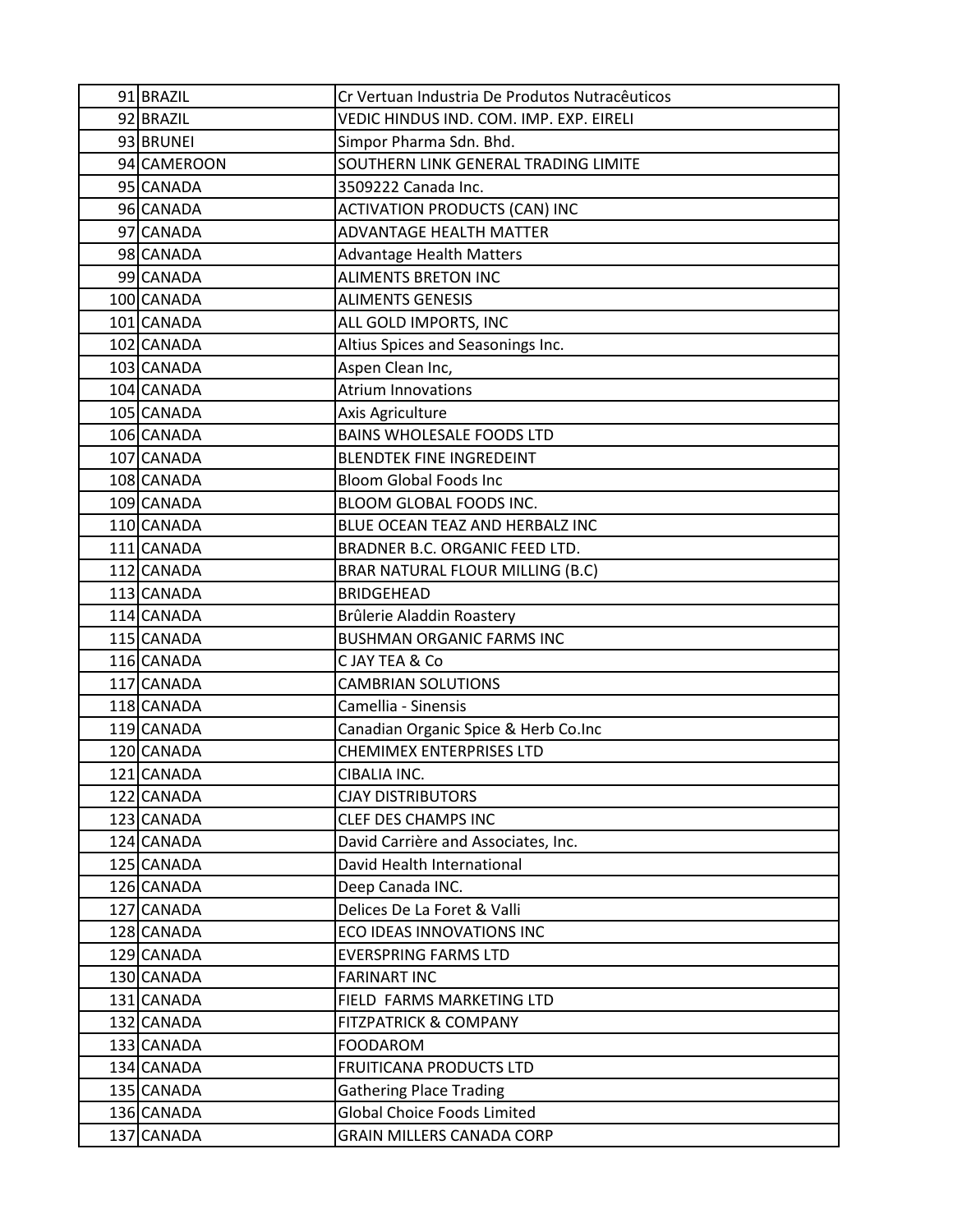| 138 CANADA | <b>GREEN BOY GROUP</b>                               |
|------------|------------------------------------------------------|
| 139 CANADA | <b>GREENER LIVING PRODUCTS LTD</b>                   |
| 140 CANADA | <b>GRENERA NUTRIENTS INC</b>                         |
| 141 CANADA | HERBALAND NATURALS INC.                              |
| 142 CANADA | <b>HIGH BRIX</b>                                     |
| 143 CANADA | <b>INDICAN SPICES LTD.</b>                           |
| 144 CANADA | <b>INFINITE DISTRIBUTION INC</b>                     |
| 145 CANADA | Innov Import Inc.                                    |
| 146 CANADA | JIVA ORGANICS MANUFACTURING & DISTRIBUTING INC.      |
| 147 CANADA | JIVA ORGANICS MFG. & DIST. INC                       |
| 148 CANADA | KITIMAI TEA & COFFEE INC.                            |
| 149 CANADA | LA SIEMBRA                                           |
| 150 CANADA | LES ALIMENTS CELL INC                                |
| 151 CANADA | Les Aliments Cell Inc.                               |
| 152 CANADA | M/S AGROCROP EXPORTS LIMITED                         |
| 153 CANADA | M/s BLOOM GLOBAL FOODS INC.,                         |
| 154 CANADA | M/s LES ALIMENTS CELL INC                            |
| 155 CANADA | M/s LES ALIMENTS CELL INC.                           |
| 156 CANADA | M/S. AGROCROP EXPORTS LIMITED                        |
| 157 CANADA | M/s. IPS-Ingredis International                      |
| 158 CANADA | M/s. The Metropolitian Tea Company Ltd               |
| 159 CANADA | Marco Gulatieri                                      |
| 160 CANADA | MCCORMICK GLOBAL INGREDIENTS LTD                     |
| 161 CANADA | MS/. AGROCROP EXPORTS LIMITED                        |
| 162 CANADA | MUMM'S SPROUTING SEEDS LTD.                          |
| 163 CANADA | Naked Teas Galore Inc.                               |
| 164 CANADA | New Century Produce Inc                              |
| 165 CANADA | NEW DIRECTIONS AROMATICS INC.                        |
| 166 CANADA | Organique International Organic                      |
| 167 CANADA | <b>OVS ENTERPRISE</b>                                |
| 168 CANADA | PORT ROYAL MILLS LTD.                                |
| 169 CANADA | POWER HERBS WELLNESS TRADING CORPORATION (BC1043930) |
| 170 CANADA | PREFERRED BRANDS INTL INC                            |
| 171 CANADA | PROVALCID INTERNATIONAL INC                          |
| 172 CANADA | <b>QUADRA CHEMICALS LIMITED</b>                      |
| 173 CANADA | ROOTALIVE INC                                        |
| 174 CANADA | Sahana Ayurvedic Products, Inc.                      |
| 175 CANADA | <b>Shafer Commodities Inc.</b>                       |
| 176 CANADA | Shah Brothers Imports                                |
| 177 CANADA | SHAH TRADING COMPANY                                 |
| 178 CANADA | Shanti Tea Importers Inc.                            |
| 179 CANADA | <b>Sheppard Grain Enterprises</b>                    |
| 180 CANADA | SHEPPARD GRAIN ENTERPRISES LLC                       |
| 181 CANADA | SHINING SEAS IMPORTS, LLC                            |
| 182 CANADA | SinAs Gmbh & Co. KG                                  |
| 183 CANADA | <b>SLT FOODS INC</b>                                 |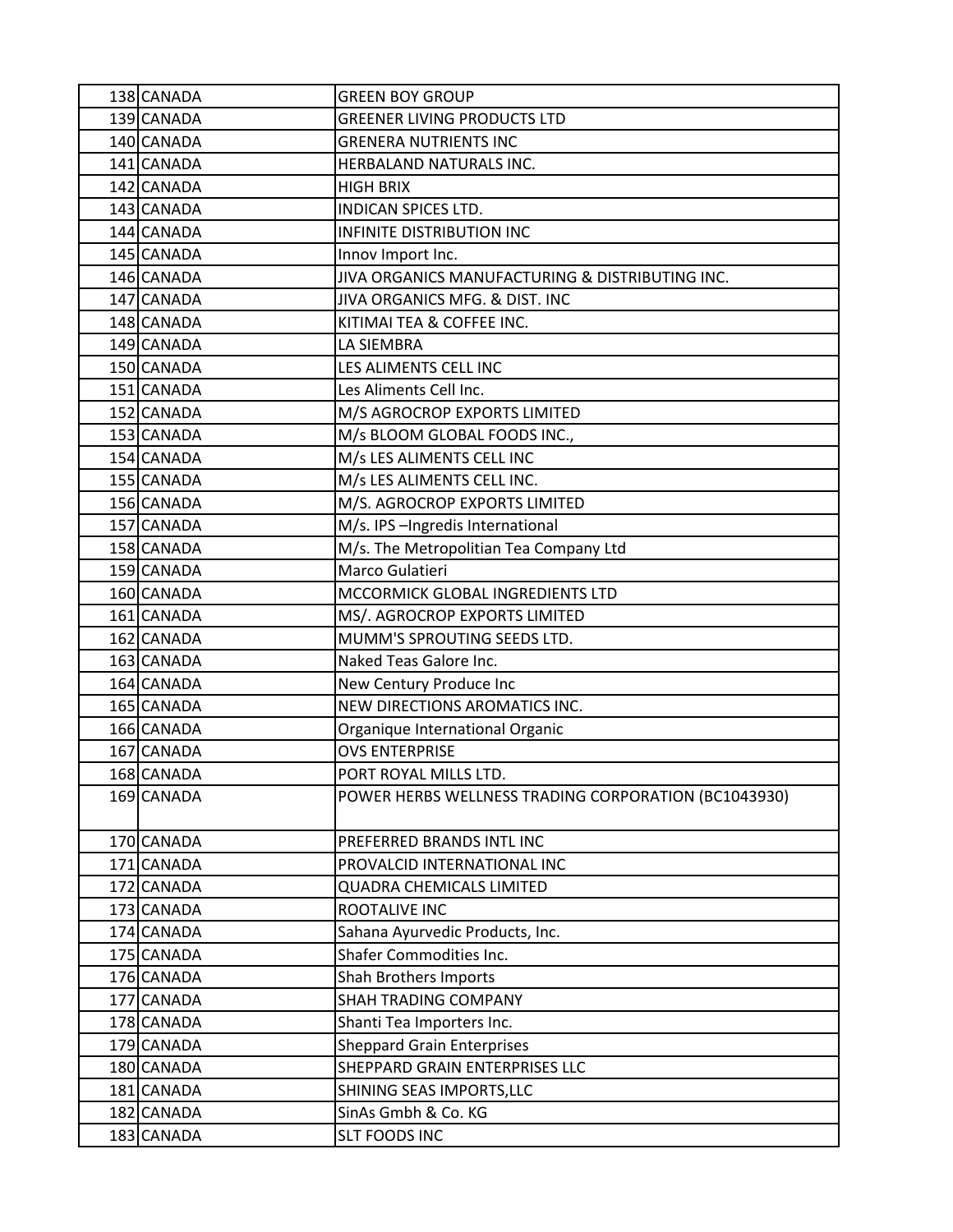| 184 CANADA         | Spicy World VI, Inc                                      |
|--------------------|----------------------------------------------------------|
| 185 CANADA         | SPY DENT INC.                                            |
| 186 CANADA         | SR INDIA MARKETING INC.,                                 |
| 187 CANADA         | <b>ST LAWRENCE BEANS</b>                                 |
| 188 CANADA         | SUNCO FOODS INC.                                         |
| 189 CANADA         | Sure Source Commodities, LLC                             |
| 190 CANADA         | <b>SURESOURCE COMMODITIES</b>                            |
| 191 CANADA         | Tab Labs, Inc                                            |
| 192 CANADA         | Tea Affair                                               |
| 193 CANADA         | TERRA INGREDIENTS LLC.,                                  |
| 194 CANADA         | The Chai Company Inc.                                    |
| 195 CANADA         | The Gathering Place Trading Company                      |
| 196 CANADA         | The Metropolitan Tea Company Ltd                         |
| 197 CANADA         | Thera Plantes Inc.                                       |
| 198 CANADA         | THES CG                                                  |
| 199 CANADA         | TIME TO UNWIND INC (KITE)                                |
| 200 CANADA         | <b>TOOTSI IMPEX INC</b>                                  |
| 201 CANADA         | TOTALLY NUTS & MORE INC.                                 |
| 202 CANADA         | Tradin Organic USA, LLC                                  |
| 203 CANADA         | TRANS HERB E INC                                         |
| 204 CANADA         | <b>UMANO</b>                                             |
| 205 CANADA         | VAN REES (NORTH AMERICA) INC                             |
| 206 CANADA         | <b>WESTERN GRAIN TRADING</b>                             |
| 207 CANADA         | <b>WORLD OF TEA</b>                                      |
| 208 CAYMAN ISLANDS | <b>ISLANDWIDE DISTRIBUTORS</b>                           |
| 209 CHILE          | PUREFRUIT CHILE S.A.                                     |
| 210 CHILE          | SUPLEMENTOS ALIMENTICOS                                  |
| 211 CHINA          | GUANGXI NEW SPRING FOODS CO., LTD.                       |
| 212 CHINA          | KANBOO AGRICULTURE (ZHANGZHOU) CO. LTD.                  |
| 213 CHINA          | MARTIN BAUER PLANT EXTRACTS (CHINA) CO. LTD              |
| 214 CHINA          | Origin of Tea (Shanghai) Co. Ltd.                        |
| 215 CHINA          | RIVERHAN LIMITED                                         |
| 216 ECUADOR        | GISIS S.A                                                |
| 217 EGYPT          | IMTENAN HEALTH SHOP CO. FOR HEALTHY AND FUNCTIONAL FOODS |
| 218 EGYPT          | ISIS FOR FOOD PROCESSING                                 |
| 219 European Union | BKI foods a/s                                            |
| 220 European Union | Przedsiebiorstwo Rol-Ryz Sp. Z o.o                       |
| 221 European Union | : Rosun Groups (France) S.A.S.U                          |
| 222 European Union | A.G.M. ITALIA                                            |
| 223 European Union | A.M.T. - TAYEL HANDELSGMBH                               |
| 224 European Union | A2 TRADING GMBH                                          |
| 225 European Union | AAK SOYA INTERNATIONAL                                   |
| 226 European Union | AAKANSHA - NATURPRODUKE GMBH                             |
| 227 European Union | AAKANSHA - NATURPRODUKTE                                 |
| 228 European Union | Aakansha - Naturprodukte GmbH                            |
| 229 European Union | AARO FORSMAN OY                                          |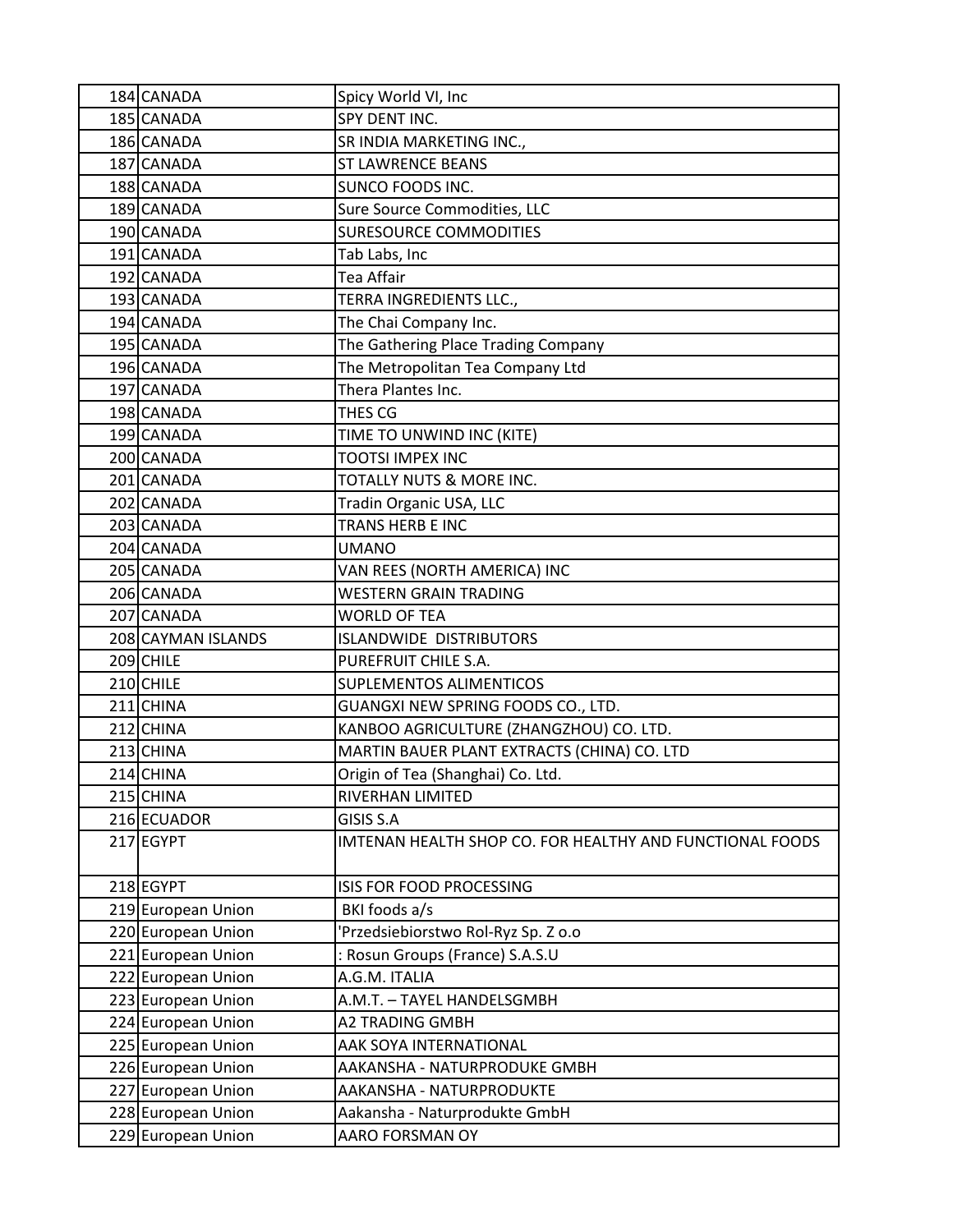| 230 European Union                       | AB BODEN & LINDEBERG                                            |
|------------------------------------------|-----------------------------------------------------------------|
| 231 European Union                       | Abbott Blackstone International GmbH                            |
| 232 European Union                       | ABL FOOD A/S                                                    |
| 233 European Union                       | ABOCA S.P.A. SOCIETA' AGRICOLA                                  |
| 234 European Union                       | <b>ABS FOOD SRL</b>                                             |
| 235 European Union                       | Aceites de Semillas, S.A.                                       |
| 236 European Union                       | <b>ACHARD ITALIA SPA</b>                                        |
| 237 European Union                       | <b>ACTIBIO</b>                                                  |
| 238 European Union                       | Aduna Limited                                                   |
| 239 European Union                       | Adya Bio bvba                                                   |
| 240 European Union                       | Aeon Handelsgesellschaft mbH                                    |
| 241 European Union                       | <b>AGA SAAT GMBH</b>                                            |
| 242 European Union                       | AGASAAT HANDELSGESELLSCHAFT GMBH                                |
| 243 European Union                       | <b>AGM ITALIA</b>                                               |
| 244 European Union                       | <b>AGRANA FRUIT SERVICES GmbH</b>                               |
| 245 European Union                       | <b>AGRI EXIM B.V</b>                                            |
| 246 European Union                       | AGROFAIR BENELUX B.AGROFAIR BENELUX B.V                         |
| 247 European Union                       | AHG Ayurveda Handels GMBH                                       |
| 248 European Union                       | Akemia                                                          |
| 249 European Union                       | <b>AKO GMBH</b>                                                 |
| 250 European Union                       | Alan Moore, Clever Kombucha The Kitchen                         |
| 251 European Union                       | Alete Kindernahrung GmbH                                        |
| 252 European Union                       | Alfred Galke GmbH                                               |
| 253 European Union                       | ALL ORGANIC TREASURES GMBH                                      |
| 254 European Union                       | <b>ALLWEX Food Trading GmbH</b>                                 |
| 255 European Union                       | ALMA AND VALOR, LDA. PAG.1/1                                    |
| 256 European Union                       | <b>ALMIMET SA</b>                                               |
| 257 European Union                       | ALPHAGEM INTERNATIONAL SA,                                      |
| 258 European Union                       | Alsitan GmbH                                                    |
| 259 European Union                       | ALTDORFER MUHLE GMBH                                            |
| 260 European Union                       | <b>ALTEYA ORGANIC LLC</b>                                       |
| 261 European Union<br>262 European Union | Altromercato Impresa sociale - Soc. Coop.<br><b>ALVEUS GMBH</b> |
| 263 European Union                       | AMANA S.R.O.                                                    |
| 264 European Union                       | AMC JUICES S.L.                                                 |
| 265 European Union                       | <b>AMC Natural Drinks</b>                                       |
| 266 European Union                       | AMI CHIMIE                                                      |
| 267 European Union                       | <b>AMI INGREDIENTS</b>                                          |
| 268 European Union                       | AMIDE PLUS S.R.O.                                               |
| 269 European Union                       | AMLA Natur Vertriebs GmbH                                       |
| 270 European Union                       | ANDEAN LIFE LTD                                                 |
| 271 European Union                       | ANDERS MATTSSON AGENTUR AB                                      |
| 272 European Union                       | ANTON HUBNER GMBH & CO.KG                                       |
| 273 European Union                       | APERITIVOS MEDINA 3 SL                                          |
| 274 European Union                       | <b>Aplantis GmbH</b>                                            |
| 275 European Union                       | Araku France SARL                                               |
| 276 European Union                       | <b>ARCADIE S.A</b>                                              |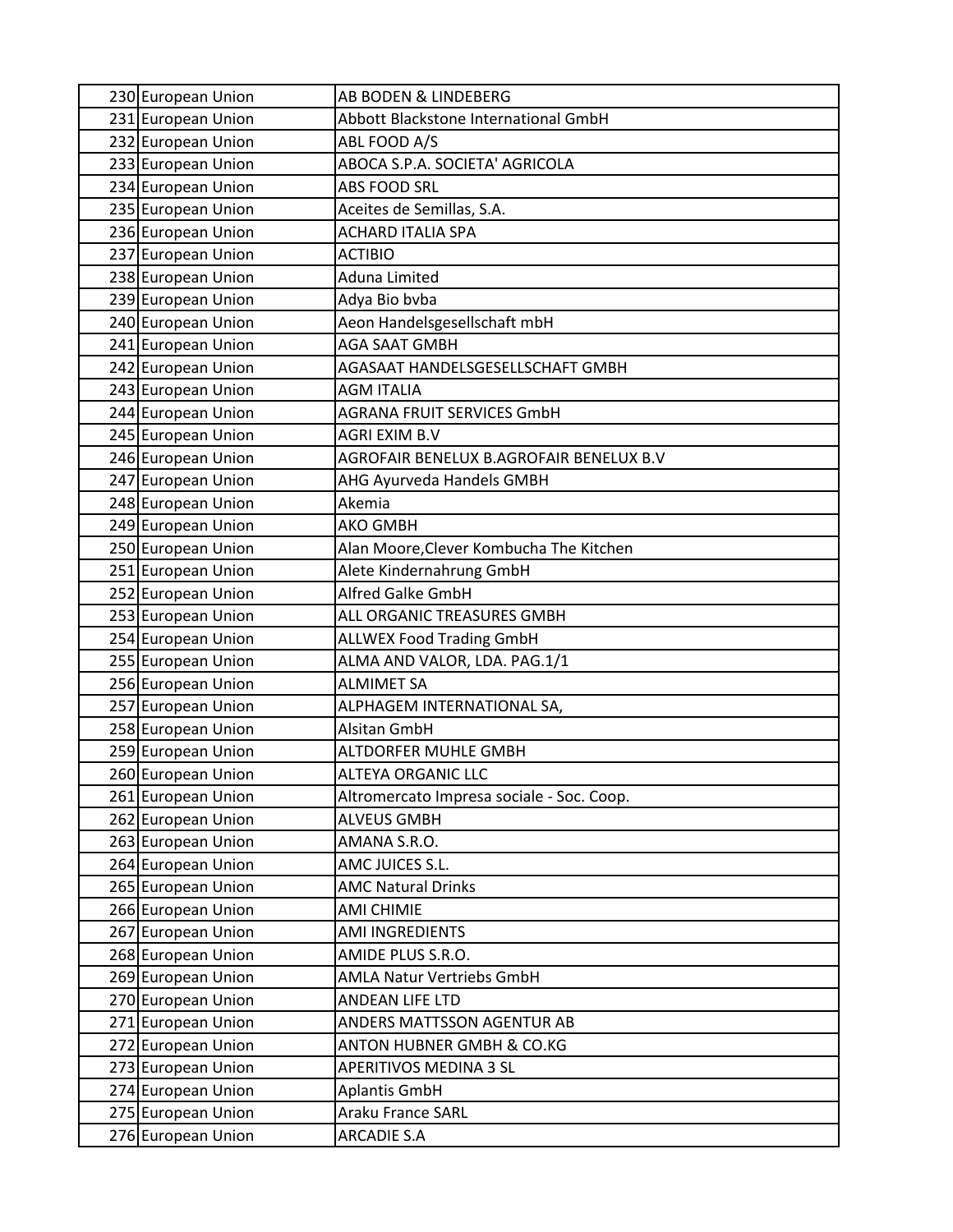| 277 European Union | <b>ARDEX</b>                                         |
|--------------------|------------------------------------------------------|
| 278 European Union | ARGEVILLE                                            |
| 279 European Union | <b>ARIMEX LTD</b>                                    |
| 280 European Union | Ariza B V                                            |
| 281 European Union | <b>AROMA ZONE</b>                                    |
| 282 European Union | AROMATECH                                            |
| 283 European Union | ARVID NORDQUIST H.A.B                                |
| 284 European Union | Arxfarm d.o.o.                                       |
| 285 European Union | <b>ASA Trading</b>                                   |
| 286 European Union | <b>ASIECO</b>                                        |
| 287 European Union | Asiros Nordic A/S                                    |
| 288 European Union | Ataman AG                                            |
| 289 European Union | ATLANTIS HANDELSKONTOR GMBH                          |
| 290 European Union | <b>AUGUST TOPFER &amp; CO</b>                        |
| 291 European Union | August Topfer & Co. (GmbH & Co.) KG                  |
| 292 European Union | AUGUST TOPFER ZUCKERHANDELSGE SELLSCHAFT mbH & Co.KG |
| 293 European Union | <b>AUSHA LIMITED</b>                                 |
| 294 European Union | <b>AVITALE GMBH</b>                                  |
| 295 European Union | Axfood/Dagab Inkop & Logistik AB                     |
| 296 European Union | <b>AXXENT MASTER IN TEA</b>                          |
| 297 European Union | Ayumeda GmbH                                         |
| 298 European Union | AYURVED4ALL                                          |
| 299 European Union | AYURVEDA PURA LTD.                                   |
| 300 European Union | Ayus Gmbh                                            |
| 301 European Union | Azelis Denmark A/S                                   |
| 302 European Union | <b>BAKKER SEEDS</b>                                  |
| 303 European Union | Bananeira GbR                                        |
| 304 European Union | <b>BAREA S.R.L</b>                                   |
| 305 European Union | <b>BARENTZ B.V.</b>                                  |
| 306 European Union | Baron de Sel                                         |
| 307 European Union | <b>BASU TEE HANDELGES.mbH</b>                        |
| 308 European Union | <b>Batch Tea Company Ltd</b>                         |
| 309 European Union | <b>BEANWORKS SEEDS &amp; GRAINS BVBA</b>             |
| 310 European Union | <b>BECARRE NATURAL</b>                               |
| 311 European Union | Bee Health Limited                                   |
| 312 European Union | BELCO SAS,                                           |
| 313 European Union | BENECKE COFFEE GMBH & CO. KG                         |
| 314 European Union | <b>Benslips GmbH</b>                                 |
| 315 European Union | <b>BERNER OY</b>                                     |
| 316 European Union | <b>BERNHARD ROTHFOS GMBH</b>                         |
| 317 European Union | BERRICO FOOD COMPANY B.V.                            |
| 318 European Union | <b>BERRIFINE A/S</b>                                 |
| 319 European Union | <b>Besana</b>                                        |
| 320 European Union | BEUTELSBACHER FRUCHTSAFTKELTEREI GMBH                |
| 321 European Union | BEWIT FRANCHISE S.R.O.                               |
| 322 European Union | <b>BIDAH Y CHAUMEL SL</b>                            |
| 323 European Union | Binder International GmbH & Co KG                    |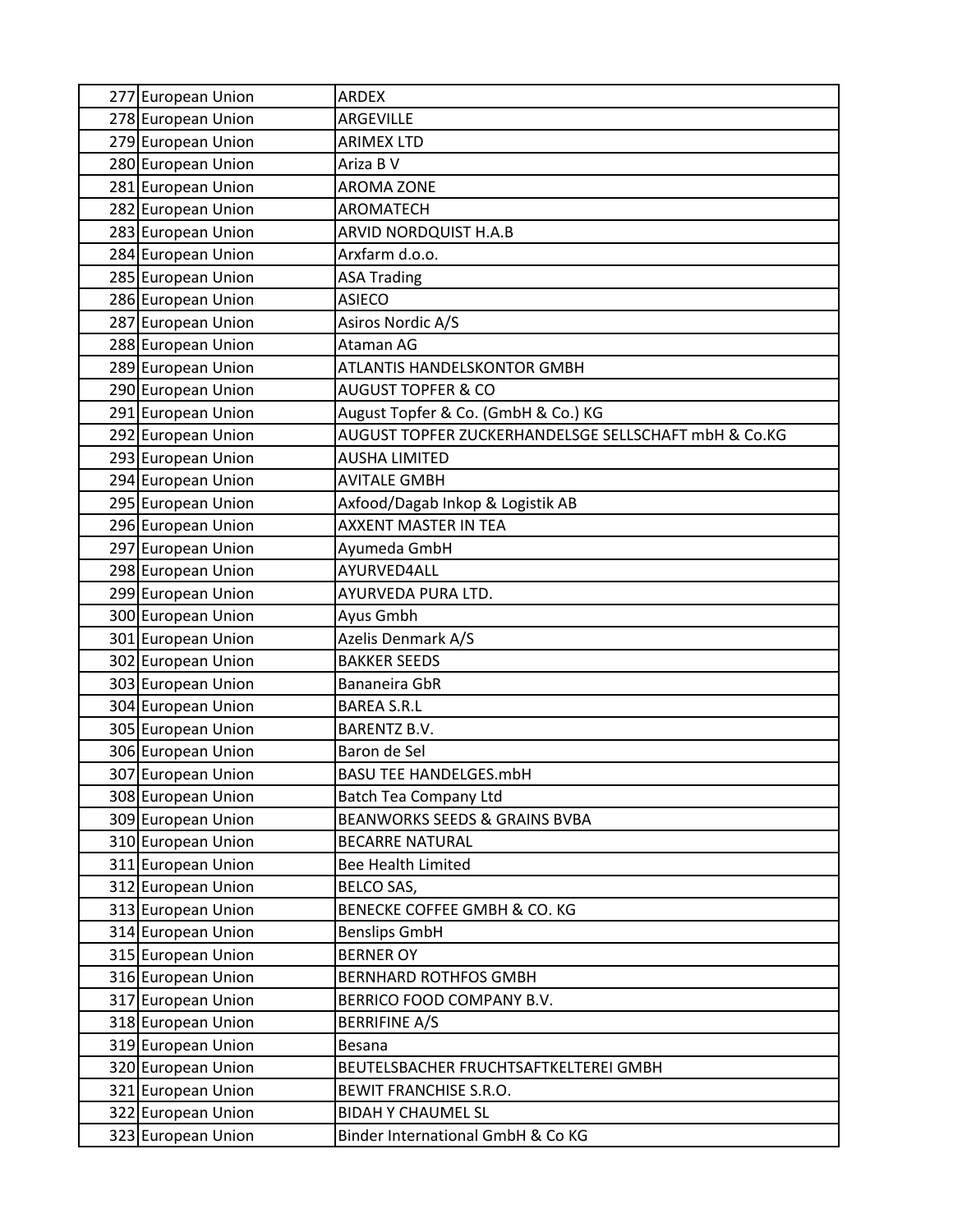| 324 European Union | <b>BIO DIETS EU LTD</b>                   |
|--------------------|-------------------------------------------|
| 325 European Union | Bio fit ingredients e.K.                  |
| 326 European Union | <b>Bio Life Trading Ltd</b>               |
| 327 European Union | <b>BIO LIFESTYLE TRADING LTD</b>          |
| 328 European Union | <b>Bio Nutrition Trading Ltd.</b>         |
| 329 European Union | BIO PAK Contract Manufacturing Ltd.       |
| 330 European Union | <b>Bio-Life SPRL</b>                      |
| 331 European Union | <b>BIO-ZENTRALE NATUREPRODUKTE GMBH</b>   |
| 332 European Union | <b>BioActive Europe Gmbh</b>              |
| 333 European Union | <b>BIOCORE B.V.,</b>                      |
| 334 European Union | <b>BIOGRAIN</b>                           |
| 335 European Union | <b>BIOGRECO S.A.</b>                      |
| 336 European Union | <b>Biokorntakt Vertriebs GmbH</b>         |
| 337 European Union | BIONA VERTRIEBS UND HANDELS GMBH & CO. KG |
| 338 European Union | <b>BIOPONT LTD</b>                        |
| 339 European Union | <b>BIORGANIK ONLINE KFT</b>               |
| 340 European Union | <b>Biova GmbH</b>                         |
| 341 European Union | BIOVERI SP Z.O.O.                         |
| 342 European Union | BKI foods a/s                             |
| 343 European Union | <b>BOCA SARL</b>                          |
| 344 European Union | <b>BONABIO</b>                            |
| 345 European Union | <b>Bontoux SAS</b>                        |
| 346 European Union | <b>BRENNTAG SA</b>                        |
| 347 European Union | <b>BROEKTEA ROTTERDAM BV</b>              |
| 348 European Union | Broektea Rotterdam BV-024314              |
| 349 European Union | BV GRAANHANDEL P.VAN SCHELVEN             |
| 350 European Union | C. E. ROEPER GmbH                         |
| 351 European Union | C. Steinweg Handelsveem B.V.              |
| 352 European Union | C.O.D.E.                                  |
| 353 European Union | Cacao Company NV                          |
| 354 European Union | CAFES LIEGEOIS S.A.                       |
| 355 European Union | Caffe Molinari spa                        |
| 356 European Union | CAFFE PASCUCCI TORREFAZIONE SPA           |
| 357 European Union | Cambridge Commodites Ltd                  |
| 358 European Union | Capital Health Ltd                        |
| 359 European Union | Capitola Imports Limited                  |
| 360 European Union | Caremoli Deutschland GMBH                 |
| 361 European Union | Cargill B.V Texturizing Solutions         |
| 362 European Union | Cargill B.V. Zaanlandse Olie Raffinaderij |
| 363 European Union | CARGILL FRANCE SAS                        |
| 364 European Union | Carl Wilhelm Clasen GMBH                  |
| 365 European Union | Carré Botanique                           |
| 366 European Union | CASTELLI FOOD SPA                         |
| 367 European Union | CATZ INTERNATIONAL B.V                    |
| 368 European Union | Celina Blush GmbH                         |
| 369 European Union | <b>Cellavent Healthcare GMBH</b>          |
| 370 European Union | <b>CELNAT</b>                             |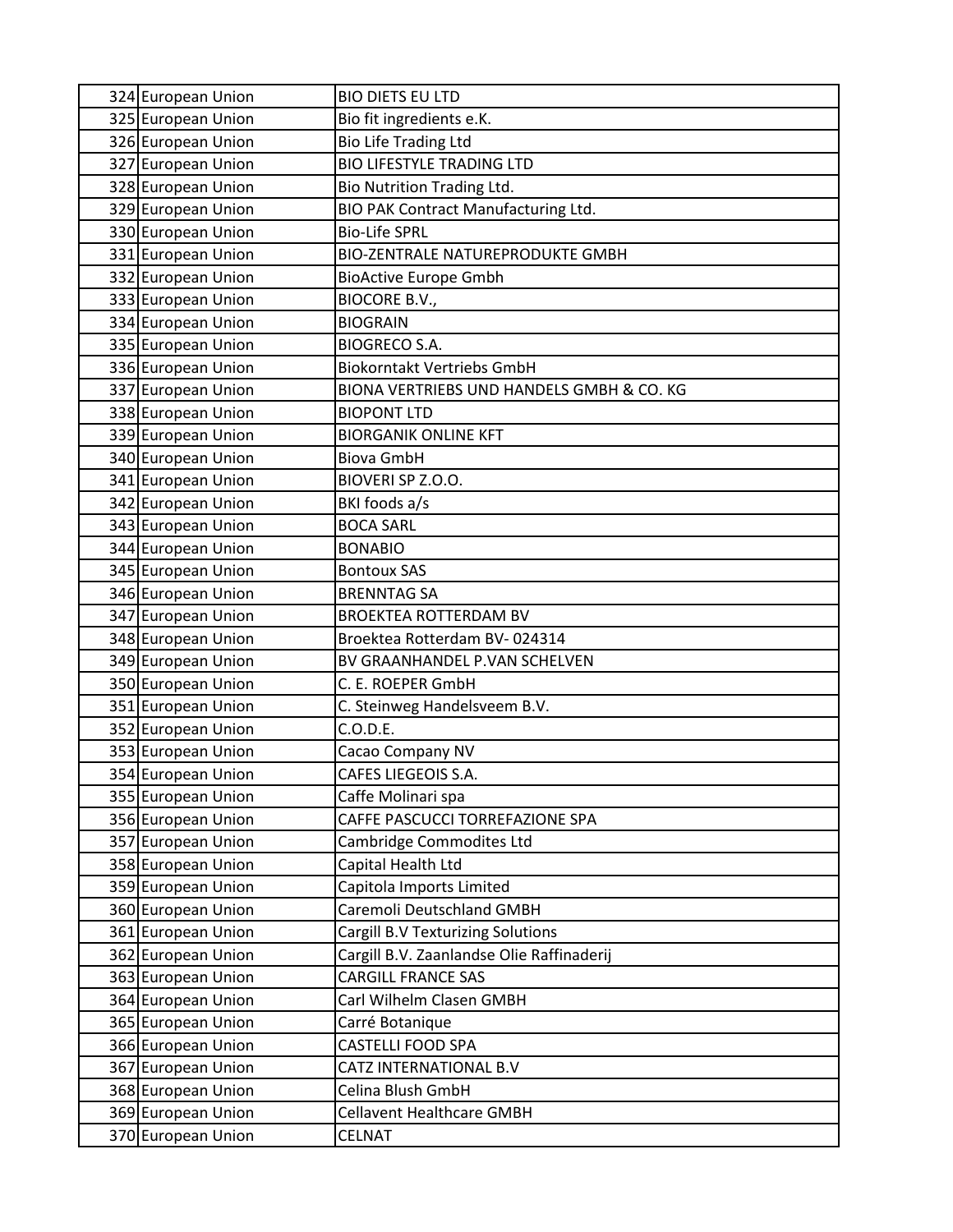| 371 European Union                       | CENTRAL - IMPORT MUNSTER GmbH & CO. KG.           |
|------------------------------------------|---------------------------------------------------|
| 372 European Union                       | <b>Centurion Health Ltd</b>                       |
| 373 European Union                       | Cerreto SRL                                       |
| 374 European Union                       | Cha Do Teehandels Gmbh                            |
| 375 European Union                       | <b>CHARLES FARAUD</b>                             |
| 376 European Union                       | <b>CHARLES &amp; ALICE</b>                        |
| 377 European Union                       | <b>CHARLES FARAUD</b>                             |
| 378 European Union                       | CHICOREE DU NORD S.A.R.L                          |
| 379 European Union                       | <b>CHRISTINE ELISABETH IRNSTETTER</b>             |
| 380 European Union                       | <b>CINNAMON BECARD LTD</b>                        |
| 381 European Union                       | <b>CLAUS NITSCHE &amp; SOHN GMBH</b>              |
| 382 European Union                       | <b>CM - CIC SERVICES</b>                          |
| 383 European Union                       | COCA-COLA MIDI S.A.S.                             |
| 384 European Union                       | COFCO INTERNATIONAL FRANCE SAS                    |
| 385 European Union                       | <b>COFIROASTERS SA</b>                            |
| 386 European Union                       | <b>COLIN PALC SAS</b>                             |
| 387 European Union                       | Colzagro NV                                       |
| 388 European Union                       | COMERCIAL JAVIER CASADO                           |
| 389 European Union                       | Compagnia del Caffè S.r.l.                        |
| 390 European Union                       | CONFECTA AS.                                      |
| 391 European Union                       | <b>CONSCIOUS LIVING</b>                           |
| 392 European Union                       | Consorzio CTM Altromercato                        |
| 393 European Union                       | <b>CONTINENTAL COFFEE SA</b>                      |
| 394 European Union                       | <b>COOK INOV SA</b>                               |
| 395 European Union                       | Cooperativa Shadhilly                             |
| 396 European Union                       | <b>CORAKORN GMBH</b>                              |
| 397 European Union                       | <b>COROS TRADE GMBH</b>                           |
| 398 European Union                       | <b>CORTEX CHEMICALS SP.ZO.O</b>                   |
| 399 European Union                       | <b>Cosmic Star GmbH</b>                           |
| 400 European Union                       | COSMOVEDA E.K.                                    |
| 401 European Union<br>402 European Union | <b>COTOTERRA</b>                                  |
| 403 European Union                       | CREMER OLEO GMBH & CO. KG<br>CRISPINS EUROPE, SLU |
| 404 European Union                       | CTM Altromercato Soc. Coop.                       |
| 405 European Union                       | <b>CYRILO SAS</b>                                 |
| 406 European Union                       | D F INTERNATIONAL B.V.                            |
| 407 European Union                       | D.R. Wakefield & Company Limited                  |
| 408 European Union                       | DAARNHOUWER & CO BV.                              |
| 409 European Union                       | Dagab Inkop & Logistik AB                         |
| 410 European Union                       | DAMIANO S.P.A.                                    |
| 411 European Union                       | <b>DAN EXIM IVS</b>                               |
| 412 European Union                       | DANI ORGANIC FOODS LTD                            |
| 413 European Union                       | DARVITALIS D.O.O                                  |
| 414 European Union                       | Dary Natury                                       |
| 415 European Union                       | DAY SPA SHOP S.R.O.                               |
| 416 European Union                       | DELPHI ORGANIC GMBH                               |
| 417 European Union                       | <b>DENK INGREDIENTS</b>                           |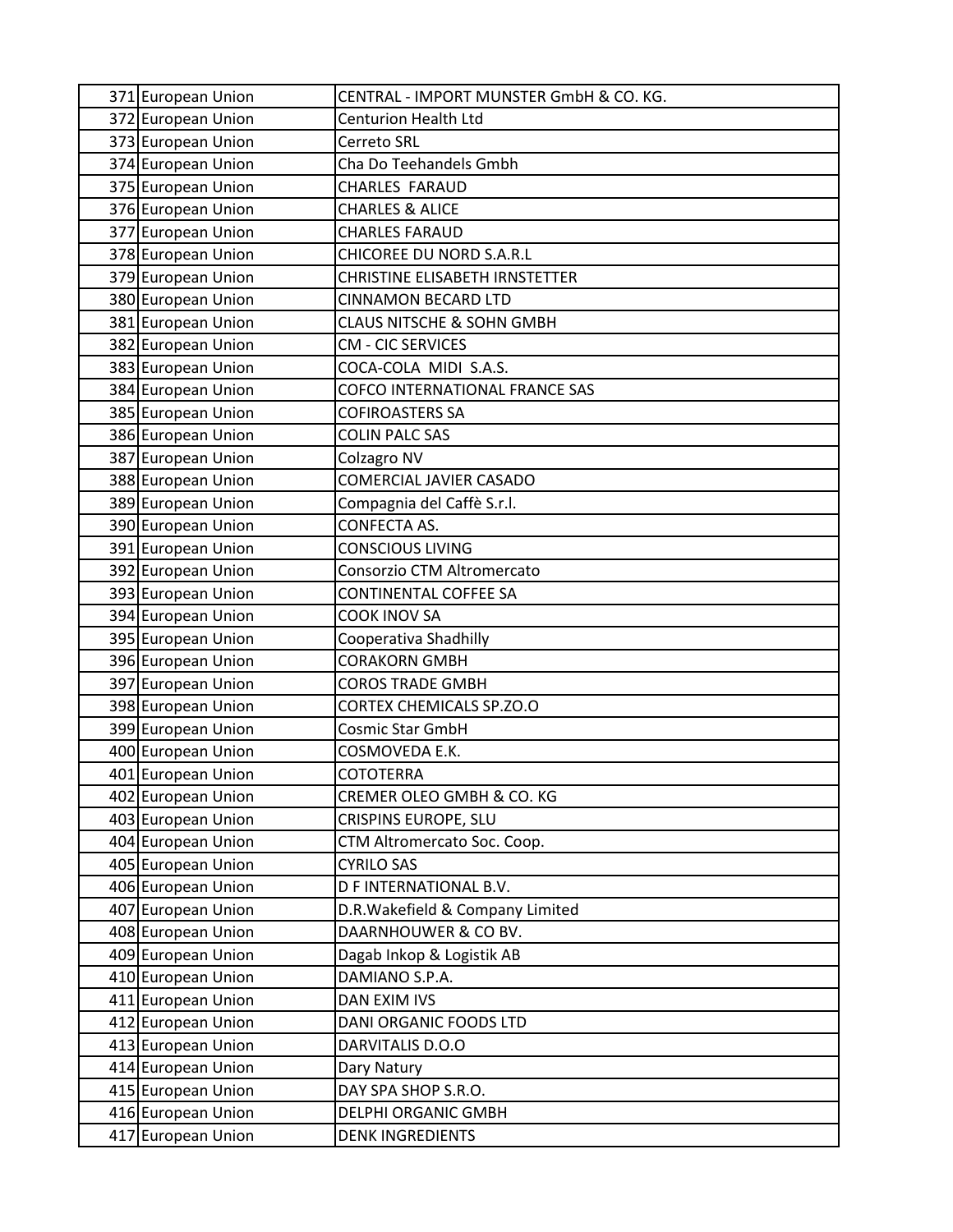| 418 European Union | Denk Ingredients GmbH                  |
|--------------------|----------------------------------------|
| 419 European Union | DETHLEFSEN & BALK GmbH                 |
| 420 European Union | Dethlefsen & Balk GmbH.                |
| 421 European Union | DetoxNatur GmbH                        |
| 422 European Union | Dewing Grain Limited                   |
| 423 European Union | DF INTERNATIONAL                       |
| 424 European Union | DIAMANTINO COELHO                      |
| 425 European Union | DIFFUSIONS AROMATIQUES                 |
| 426 European Union | DIPASA EUROPE B.V.                     |
| 427 European Union | diract sourcing GmbH                   |
| 428 European Union | Direkt Vom Feld                        |
| 429 European Union | DO - IT B.V. (SKAL001285) NL-BIO-01    |
| 430 European Union | DOHLER HOLLAND B.V.                    |
| 431 European Union | DR Wakefield Company Limited           |
| 432 European Union | DR.COCOS LTD                           |
| 433 European Union | DREHER AGRARROHSTOFFE GMBH,            |
| 434 European Union | Dried Ingredients Int GmbH             |
| 435 European Union | DROGHERIA E ALIMENTARI SPA             |
| 436 European Union | Dujardin Foods NV                      |
| 437 European Union | <b>DUQUE DE AYUSO S.L.</b>             |
| 438 European Union | <b>DYNADIS SARL</b>                    |
| 439 European Union | Dynveo                                 |
| 440 European Union | <b>EARTH CONSCIOUS</b>                 |
| 441 European Union | <b>EAST END FOODS PLC</b>              |
| 442 European Union | <b>ECCEVITA</b>                        |
| 443 European Union | Eco Terra GmbH                         |
| 444 European Union | <b>ECODIS</b>                          |
| 445 European Union | Ecoidees Sarl.                         |
| 446 European Union | <b>Ecoidees SAS</b>                    |
| 447 European Union | <b>ECOLAND HERBS &amp; SPICES GMBH</b> |
| 448 European Union | <b>ECORNATURASI SPA</b>                |
| 449 European Union | ED & F MAN INGREDIENTS S.R.O           |
| 450 European Union | ED&F MAN LIQUID PRODUCTS UK LIMITED,   |
| 451 European Union | <b>ED&amp;F MAN Molasses B.V</b>       |
| 452 European Union | EFICO N.V                              |
| 453 European Union | EL PUENTE GMBH                         |
| 454 European Union | <b>ELIKA FOODS S.L</b>                 |
| 455 European Union | <b>ELIXENS FRANCE SAS</b>              |
| 456 European Union | Elixens UK Ltd                         |
| 457 European Union | <b>EMPORT Peter Winkler</b>            |
| 458 European Union | <b>EMPORT GMBH</b>                     |
| 459 European Union | <b>Energy Feelings</b>                 |
| 460 European Union | Envir Envir Supplementen               |
| 461 European Union | ENZA ZADEN DEUTSCHLAND GMBH & CO. KG   |
| 462 European Union | Eosta BV                               |
| 463 European Union | <b>EPICES SHIRA</b>                    |
| 464 European Union | <b>EQUATEUR FRUITS</b>                 |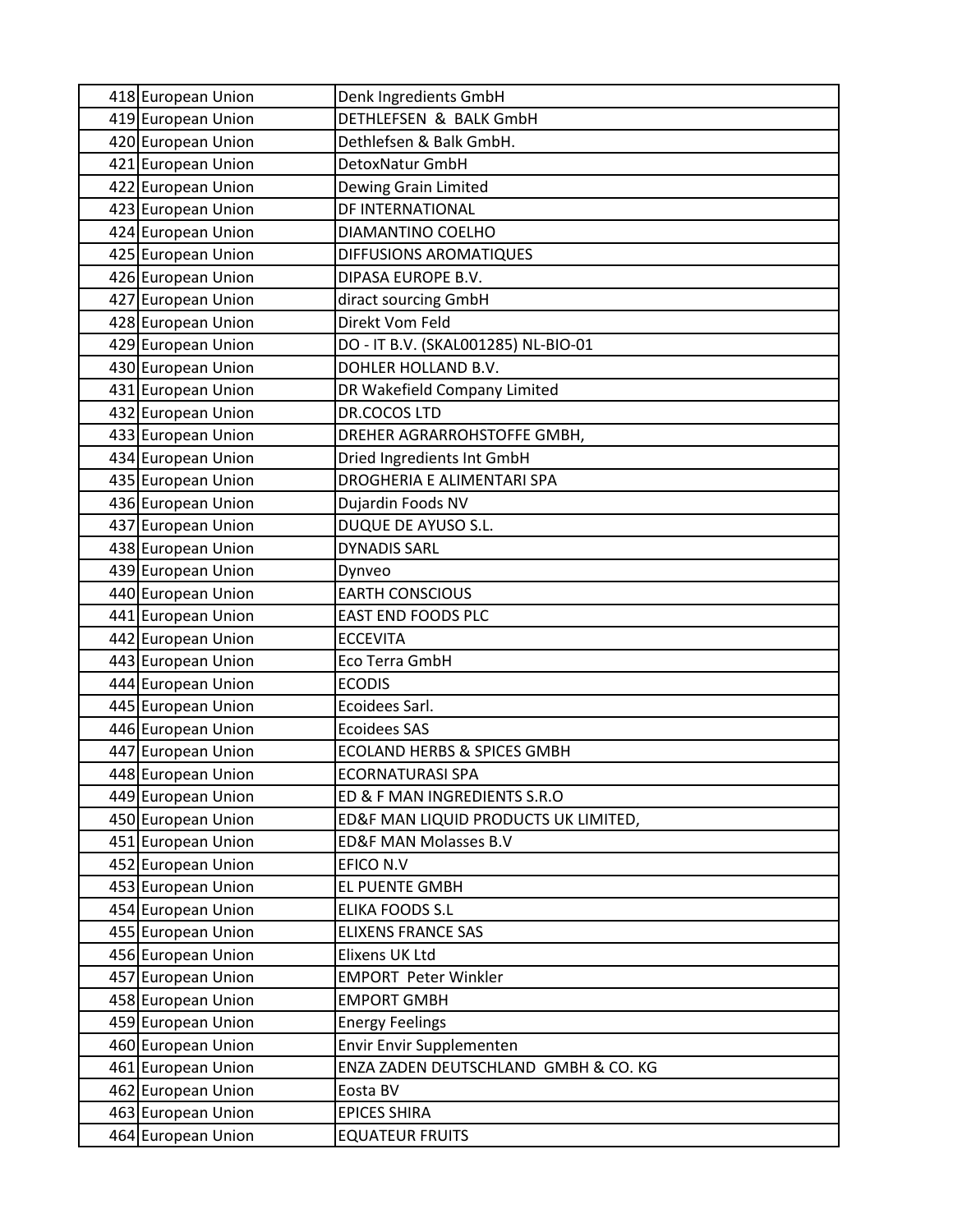| 465 European Union                       | <b>ERNESTO VENTOS, S.A</b>                     |
|------------------------------------------|------------------------------------------------|
| 466 European Union                       | <b>ERNST RICKERTSEN</b>                        |
| 467 European Union                       | Essential Ayurveda Ltd                         |
| 468 European Union                       | ESTUCHADOS RAMPE, S.L.                         |
| 469 European Union                       | ESTYRIA NATURPRODUKTE GMBH                     |
| 470 European Union                       | <b>ETHIQUABLE</b>                              |
| 471 European Union                       | Eticambio C. B.                                |
| 472 European Union                       | <b>Ets FLEURANCE</b>                           |
| 473 European Union                       | ETS.TOURET-L'HERBIER DU DIOIS SARL             |
| 474 European Union                       | Euphoria Trading Ltd.                          |
| 475 European Union                       | <b>EURICOM S.P.A</b>                           |
| 476 European Union                       | <b>EURL J ET O ROELLINGER</b>                  |
| 477 European Union                       | <b>EURL NATURAL</b>                            |
| 478 European Union                       | Euroduna Rohstoffe GmbH                        |
| 479 European Union                       | <b>EUROVED Gesellschaft zur Verbreitung</b>    |
| 480 European Union                       | <b>EUROVED GMBH</b>                            |
| 481 European Union                       | <b>Everton SpA</b>                             |
| 482 European Union                       | <b>EVERTRUST LTD</b>                           |
| 483 European Union                       | <b>EWOS LTD</b>                                |
| 484 European Union                       | <b>EXAFLOR S.A.S.</b>                          |
| 485 European Union                       | EXCEL FOODS, S.L.                              |
| 486 European Union                       | Extraco Internationale Expeditie BV            |
| 487 European Union                       | EXTRUDO Becice s.r.o.                          |
| 488 European Union                       | F. L. MICHAELIS GMBH                           |
| 489 European Union                       | <b>FABULOUS FOOD</b>                           |
| 490 European Union                       | Fairtrade Original                             |
| 491 European Union                       | FAMOUS RAINBOW CORPORATION PTE LTD.            |
| 492 European Union                       | <b>FATIMA EXPORT &amp; IMPORT LTD</b>          |
| 493 European Union                       | FEED FACTORS LIMITED                           |
| 494 European Union                       | FELIX P. WESENBERG GMBH & CO. KG.              |
| 495 European Union                       | FFM EUROPE B.V.                                |
| 496 European Union                       | FIELDS BOTANICALS & INGREDIENTS SA             |
| 497 European Union                       | FINLAY BEVERGAGES LTD                          |
| 498 European Union<br>499 European Union | <b>FIORE D#ORIENTE</b><br>FISMER LECITHIN GmbH |
| 500 European Union                       | Fit Ingredients e. K.                          |
| 501 European Union                       | <b>FLANQUART SAS</b>                           |
| 502 European Union                       | Flavex Naturextrakte GmbH                      |
| 503 European Union                       | <b>FLORAPHARM GMBH</b>                         |
| 504 European Union                       | <b>FLORAPHARMA</b>                             |
| 505 European Union                       | FLORENPEPE S.R.L.                              |
| 506 European Union                       | Food World                                     |
| 507 European Union                       | Foodcircle UG                                  |
| 508 European Union                       | FREEWORLD READING LTD                          |
| 509 European Union                       | Freeze-Dry Foods GmbH                          |
| 510 European Union                       | Frey & Lau GmbH                                |
| 511 European Union                       | FRITZ VALNERBHERGE                             |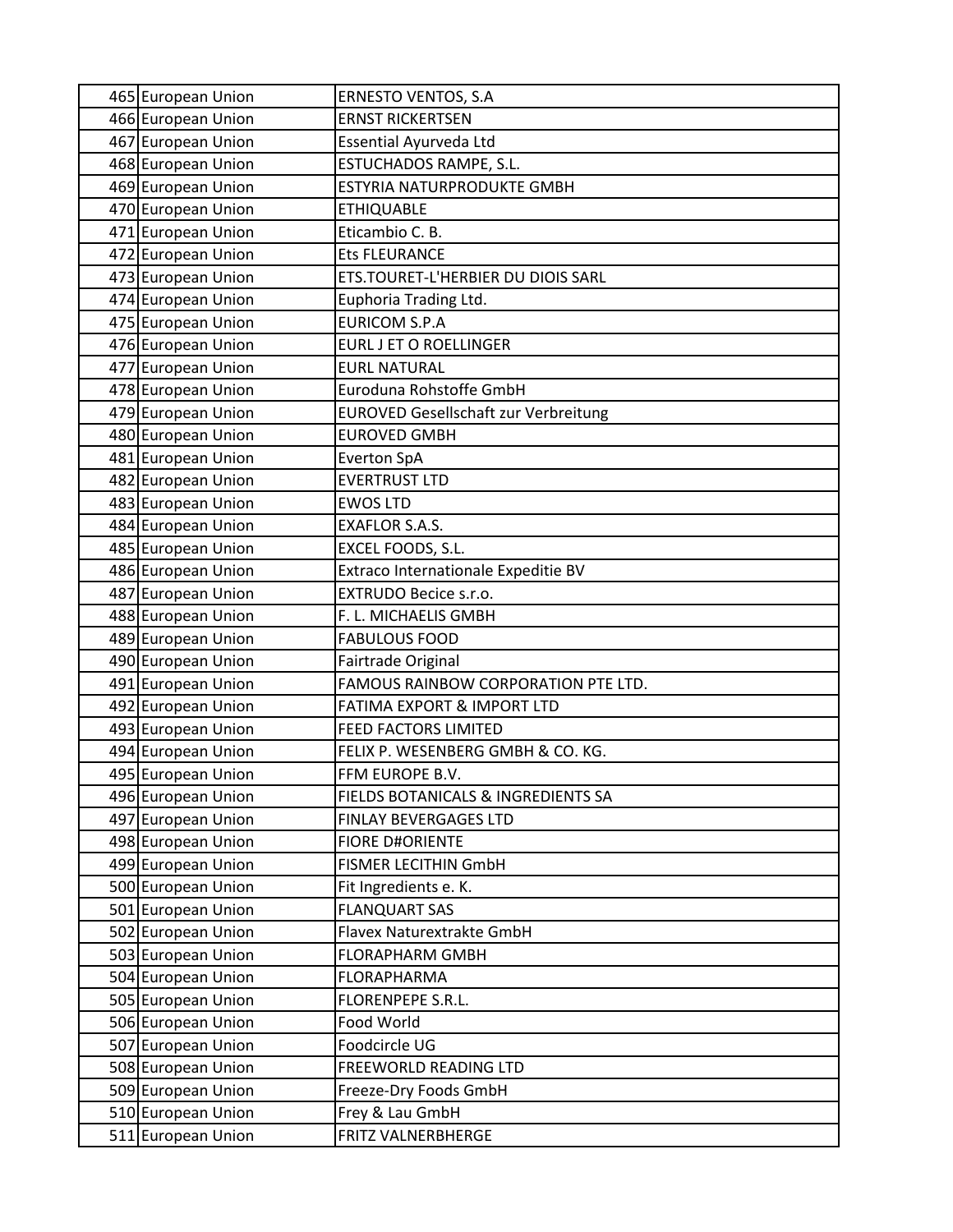| 512 European Union                       | <b>FRUINOV</b>                                          |
|------------------------------------------|---------------------------------------------------------|
| 513 European Union                       | Fruit Management Europe BV                              |
| 514 European Union                       | <b>FRUITAG AG</b>                                       |
| 515 European Union                       | <b>FRUITE</b>                                           |
| 516 European Union                       | FRUJO, a.s.                                             |
| 517 European Union                       | <b>FUCHS GMBH &amp; CO. KG</b>                          |
| 518 European Union                       | <b>FYTOSAN</b>                                          |
| 519 European Union                       | G Bruce & Co Ltd                                        |
| 520 European Union                       | G&G Food Supplies Ltd                                   |
| 521 European Union                       | G.BAKKER D.J. ZONEN-023345                              |
| 522 European Union                       | GALLERIA INTERNAZIONALE D.O.O.                          |
| 523 European Union                       | <b>GB FOODS GMBH</b>                                    |
| 524 European Union                       | GDG SCHUTTE GMBH & CO. KG.                              |
| 525 European Union                       | <b>GE.CA LEGUMI SPA</b>                                 |
| 526 European Union                       | <b>GEBRUDER WOLLENHAUPT GMBH</b>                        |
| 527 European Union                       | GEMCOM LTD.,                                            |
| 528 European Union                       | <b>GEOVITA S.R.L.</b>                                   |
| 529 European Union                       | GEPA mbH                                                |
| 530 European Union                       | Gerhard Wagner GmbH                                     |
| 531 European Union                       | GETREIDE-GUTSCHER GMBH & CO KG                          |
| 532 European Union                       | <b>GLEADELL AGRICULTURE LIMITED</b>                     |
| 533 European Union                       | Global Essence UK Ltd                                   |
| 534 European Union                       | GLOBAL GRAINS AND INGREDIENTS LIMITED.                  |
| 535 European Union                       | Gloobe corp. s.r.o.                                     |
| 536 European Union                       | GO FRUSELVA S.L.                                        |
| 537 European Union                       | GO Superfoods                                           |
| 538 European Union                       | GO Superfoods-DA20356                                   |
| 539 European Union                       | GO! Global Organics Europe B.V                          |
| 540 European Union                       | GOLDEN AGRI -RESOURCES IBERIA S.L.U                     |
| 541 European Union                       | GOLGEMMA                                                |
| 542 European Union                       | <b>GOLLUCKE &amp; ROTHFOS GmbH</b>                      |
| 543 European Union                       | <b>GOURMECO AB</b>                                      |
| 544 European Union                       | Govinda Natur GmbH                                      |
| 545 European Union<br>546 European Union | <b>GREENCOF BV</b><br>Grüner Punkt Naturkost GmbH       |
| 547 European Union                       | GSE VERTRIEB BIOLOGISCHE NAHRUNGSERGANZUNG & HEILMITTEL |
|                                          | <b>GMBH</b>                                             |
| 548 European Union                       | <b>Gustav Heess GmbH</b>                                |
| 549 European Union                       | Gustav Heess Oleochemische Erzeugnisse GmbH             |
| 550 European Union                       | GUT ROSENKRANTZ HANDELSGESELLSCHAFT FUR NATURPRODUKTE   |
|                                          | <b>MBH</b>                                              |
| 551 European Union                       | H&S COLDSTORES B.V.                                     |
| 552 European Union                       | H. CH. SCHOBBERS                                        |
| 553 European Union                       | Haelssen & Lyon Gmbh                                    |
| 554 European Union                       | <b>HAITOGLOU BROSS S.A</b>                              |
| 555 European Union                       | Halssen & Lyon GmbH                                     |
| 556 European Union                       | HAMBURG COFFEE COMPANY, HACOFCO mbH                     |
|                                          |                                                         |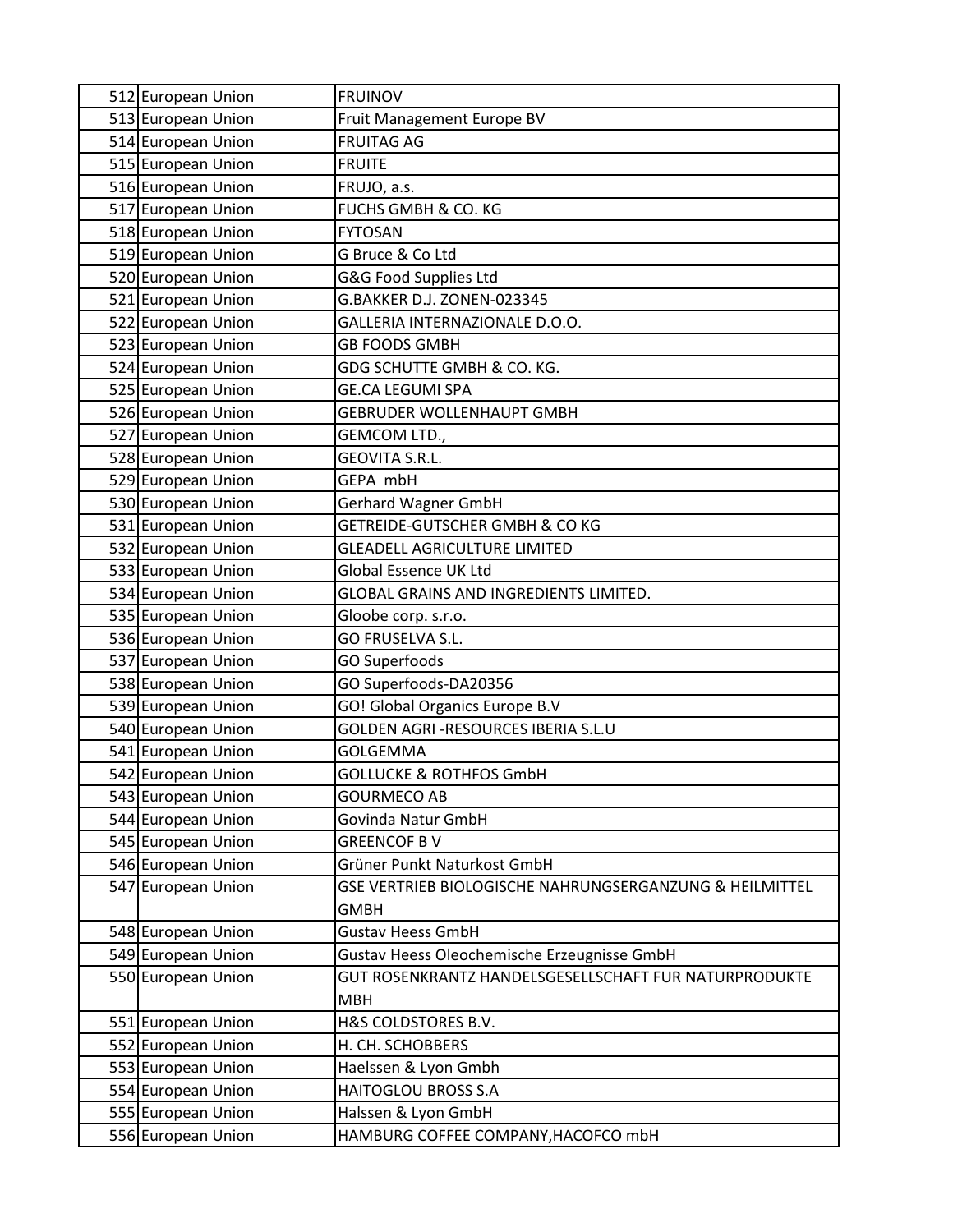| 557 European Union | <b>HAMPSTEAD TEA &amp; COFFEE</b>                    |
|--------------------|------------------------------------------------------|
| 558 European Union | HANDELSGESELLSCHAFT FÜR NATURPRODUKTE MBH GUT        |
|                    | <b>ROSENKRANTZ</b>                                   |
| 559 European Union | Happy Ingredients Company                            |
| 560 European Union | <b>HARLEM FOOD AS</b>                                |
| 561 European Union | HAS BEAN COFFEE LTD                                  |
| 562 European Union | HASTAM PUENTE ATLANTICO SL                           |
| 563 European Union | Hauer Naturprodukte                                  |
| 564 European Union | <b>HAWLIK BIOIMPORT GMBH</b>                         |
| 565 European Union | HD COTTERELL B.V                                     |
| 566 European Union | <b>Health Essentials Direct</b>                      |
| 567 European Union | HEALTH INGREDIENTS TRADING BV                        |
| 568 European Union | HEALTH LINK S.R.O.                                   |
| 569 European Union | HEINRICH KLENK GMBH & CO. KG                         |
| 570 European Union | Hellenic Organic Products Ltd Foodstuff              |
| 571 European Union | HELLENIC ORGANIC PRODUCTS LTD FOODSTUFF PRODUCTION & |
|                    | <b>TRADING</b>                                       |
| 572 European Union | <b>HELPAC SAS</b>                                    |
| 573 European Union | Henry Lamotte Food GmbH                              |
| 574 European Union | Henry Lamotte Oils GMBH                              |
| 575 European Union | Herba Ingredients BV                                 |
| 576 European Union | <b>HERBA PACK GMBH</b>                               |
| 577 European Union | <b>HERBALGEM SA</b>                                  |
| 578 European Union | HERBALVEDA                                           |
| 579 European Union | <b>HERBES DEL MOLI SL</b>                            |
| 580 European Union | Herbier Du Diois SAS                                 |
| 581 European Union | Hermes International d.o.o                           |
| 582 European Union | Heuschrecke Naturkost Gmbh                           |
| 583 European Union | HI-FOOD Spa                                          |
| 584 European Union | HIGH QUALITY ORGANIC BV                              |
| 585 European Union | HiPP GmbH & Co. Produktion KG.                       |
| 586 European Union | Hipp GmbH & Co.,                                     |
| 587 European Union | <b>HIWA Rotterdam</b>                                |
| 588 European Union | Holi Me UG                                           |
| 589 European Union | Holi Natural UG                                      |
| 590 European Union | HOLLAND DIERVOEDERS B.V. - LENERSANPOORTMAN          |
| 591 European Union | HORST BODE IMPORT EXPORT GMBH                        |
| 592 European Union | HTH HAMBURGER TEEHANDELS GMBH IM-& EXPORT            |
| 593 European Union | <b>HUSARICH GMBH</b>                                 |
| 594 European Union | Husarich GmbH Produktionsstatte Hamburg              |
| 595 European Union | <b>Hyteck Aroma Zone</b>                             |
| 596 European Union | I.B APS                                              |
| 597 European Union | <b>IB SINA LAB S.L</b>                               |
| 598 European Union | <b>ID BIO</b>                                        |
| 599 European Union | leS LABO                                             |
| 600 European Union | <b>IMCD UK LIMITED</b>                               |
| 601 European Union | <b>IMPERATOR S.R.L.</b>                              |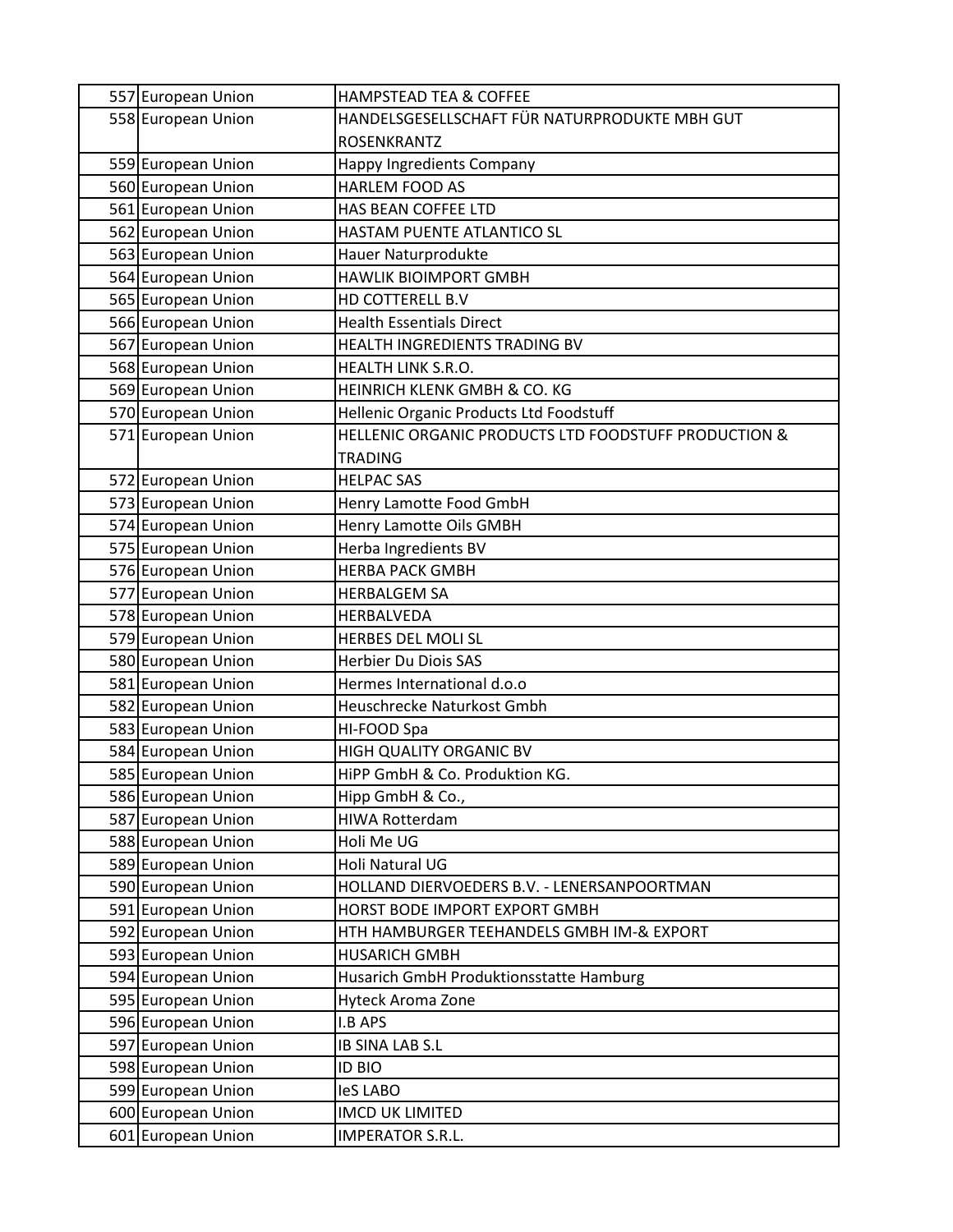| 602 European Union | IN THE MOOD FOR TEA                                |
|--------------------|----------------------------------------------------|
| 603 European Union | <b>IN-LUSTRYS</b>                                  |
| 604 European Union | <b>IndiCraft AB</b>                                |
| 605 European Union | Industrias Cafetales Hispanoamericanas (INCAFHISA) |
| 606 European Union | Ingo Steyer KG                                     |
| 607 European Union | Ingredients UK Limited                             |
| 608 European Union | INICIATIVAS COMERCIALES NAVARRAS, S.A.             |
| 609 European Union | InnFood GmbH                                       |
| 610 European Union | <b>INNOVARIS LABS</b>                              |
| 611 European Union | <b>Instant Proces SL</b>                           |
| 612 European Union | INTERAMERICAN COFFEE GMBH                          |
| 613 European Union | <b>INTERAXION</b>                                  |
| 614 European Union | <b>INTERCHIME</b>                                  |
| 615 European Union | <b>INTERGRANO S.L.</b>                             |
| 616 European Union | INTERNATIONAL FOOD EUROPE SRL                      |
| 617 European Union | INTERTEE HANDELSGESELLSCHAFT .MBH                  |
| 618 European Union | <b>ISCAL SUGAR B.V.</b>                            |
| 619 European Union | <b>ISLAND AGRO LTD</b>                             |
| 620 European Union | ITALMEX SP.Z.O.O.                                  |
| 621 European Union | J. BUNTING TEEHANDELSHAUS GMBH & COMP.             |
| 622 European Union | J. FR. SCHEIBLER GMBH & CO KG                      |
| 623 European Union | J. Wolff & Company B.V. Brielle                    |
| 624 European Union | <b>J.B.WHEATON &amp; SONS</b>                      |
| 625 European Union | J.FR. SCHEIBLER GMBH & CO. KG                      |
| 626 European Union | J.H. LUTTGE GMBH                                   |
| 627 European Union | <b>JING TEA LTD</b>                                |
| 628 European Union | JJ FORWARDER                                       |
| 629 European Union | Joe & Co. SRL.                                     |
| 630 European Union | Joh. Vogele KG                                     |
| 631 European Union | <b>JONAS B V</b>                                   |
| 632 European Union | Jonker & Schut BV                                  |
| 633 European Union | JOSE ABRIL, S.L.                                   |
| 634 European Union | <b>JOSH NATURALS GMBH</b>                          |
| 635 European Union | JUST WHOLEFOODS (SWEET REVOLUTION),                |
| 636 European Union | K.-W. Pfannenschmidt GmbH                          |
| 637 European Union | <b>KAFFEE SIDDHARTHA GMBH</b>                      |
| 638 European Union | KAHLS KAFFE AB                                     |
| 639 European Union | <b>KALLO FOODS LIMITED</b>                         |
| 640 European Union | KARINKADA AYURVEDA                                 |
| 641 European Union | Kenay A. Grzegorek I Wspolnicy Spolka Jawna        |
| 642 European Union | <b>KEREX</b>                                       |
| 643 European Union | KeyPharm                                           |
| 644 European Union | KHUSH INGREDIENTS LIMITED                          |
| 645 European Union | KINGDOM TM LTD                                     |
| 646 European Union | KIRCHNER FISCHER & CO GMBH                         |
| 647 European Union | <b>KLASEK TEA</b>                                  |
| 648 European Union | KLOTH & KOHNKEN TEHANDEL GMBH                      |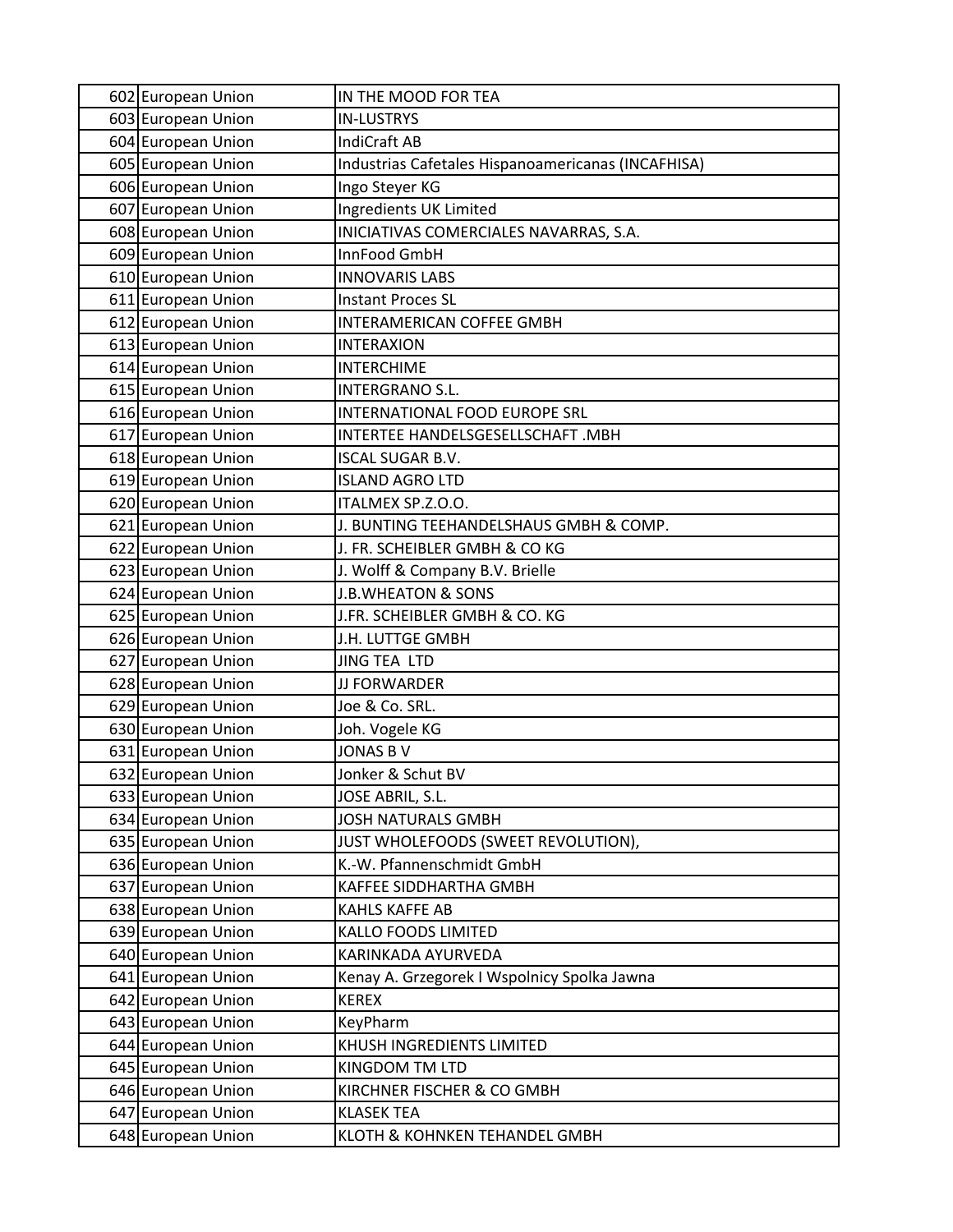| 649 European Union | KONINKLIJKE DOUWE EGBERTS B V                 |
|--------------------|-----------------------------------------------|
| 650 European Union | KONSULT TRADE 2003 LTD.                       |
| 651 European Union | <b>KRAEUTER MIX GMBH</b>                      |
| 652 European Union | KRUEGERGOURMET GMBH & CO.KG                   |
| 653 European Union | KRUSE HESS & CO. GMBH & CO.                   |
| 654 European Union | L.ELINK SCHUURMAN (THEE) B.V.                 |
| 655 European Union | LA COMPAGNIE DU RIZ                           |
| 656 European Union | LABORATOIRE D HERBORISTERIE GENERALE          |
| 657 European Union | <b>LABORATOIRE INOLAB</b>                     |
| 658 European Union | LABORATOIRE PIERRE CARON                      |
| 659 European Union | Laboratoire Rosier Davenne                    |
| 660 European Union | Laboratoires Omega Pharma                     |
| 661 European Union | <b>LABORATORI BIOKYMA SRL</b>                 |
| 662 European Union | Laboratorios Almond S.L.                      |
| 663 European Union | Lal Karinkada Pushkaran                       |
| 664 European Union | LALANI & CO. LONDON LTD                       |
| 665 European Union | <b>LANTMANNEN EK FOR</b>                      |
| 666 European Union | Lay Gewurze oHG                               |
| 667 European Union | <b>LECICO GMBH</b>                            |
| 668 European Union | <b>LECITAL LLC</b>                            |
| 669 European Union | LEMBERONA HANDELS GMBH                        |
| 670 European Union | LES JARDINS DE GAIA                           |
| 671 European Union | LES MAISONS DE BRICOURT                       |
| 672 European Union | LES THES BLUE BIRD                            |
| 673 European Union | LEVANTE IMPORT EXPORT, S.L.                   |
| 674 European Union | Lifeplan Products Ltd.                        |
| 675 European Union | LINFA SRL TRADE & CONSULTING - C987           |
| 676 European Union | LIQUIDSUN LTD T/A HERBS IN A BOTTLE           |
| 677 European Union | List & Beisler GmbH                           |
| 678 European Union | LOIRET & HAENT JENS S.A                       |
| 679 European Union | <b>LONDON GRADE COFFEE</b>                    |
| 680 European Union | Louis Dreyfus Company                         |
| 681 European Union | LPP Lotao Pack und Produktions GmbH           |
| 682 European Union | LT FOODS EUROPE B.V.                          |
| 683 European Union | Ludwig H.O. Schroeder & Rudolph Hamann oHG    |
| 684 European Union | LUNA SALVO RIVERA                             |
| 685 European Union | M/s Andersen Nair IVS                         |
| 686 European Union | M/S FLAMINGO PRODUCE LTD.                     |
| 687 European Union | M/S FLORAPHARM                                |
| 688 European Union | M/S KREADITIF, S.L                            |
| 689 European Union | M/s Liberomondo                               |
| 690 European Union | M/S LUDWIG H.O SCHROEDER & RUDOLPH HAMANN OHG |
| 691 European Union | M/s NEDSPICE EMEA B V                         |
| 692 European Union | M/S PROJEKTWERKSTATT GMBH                     |
| 693 European Union | M/S RAPUNZEL ANTURKOST GmbH                   |
| 694 European Union | M/S SINAS GMBH & CO.KG                        |
| 695 European Union | M/s Voelkel GmbH                              |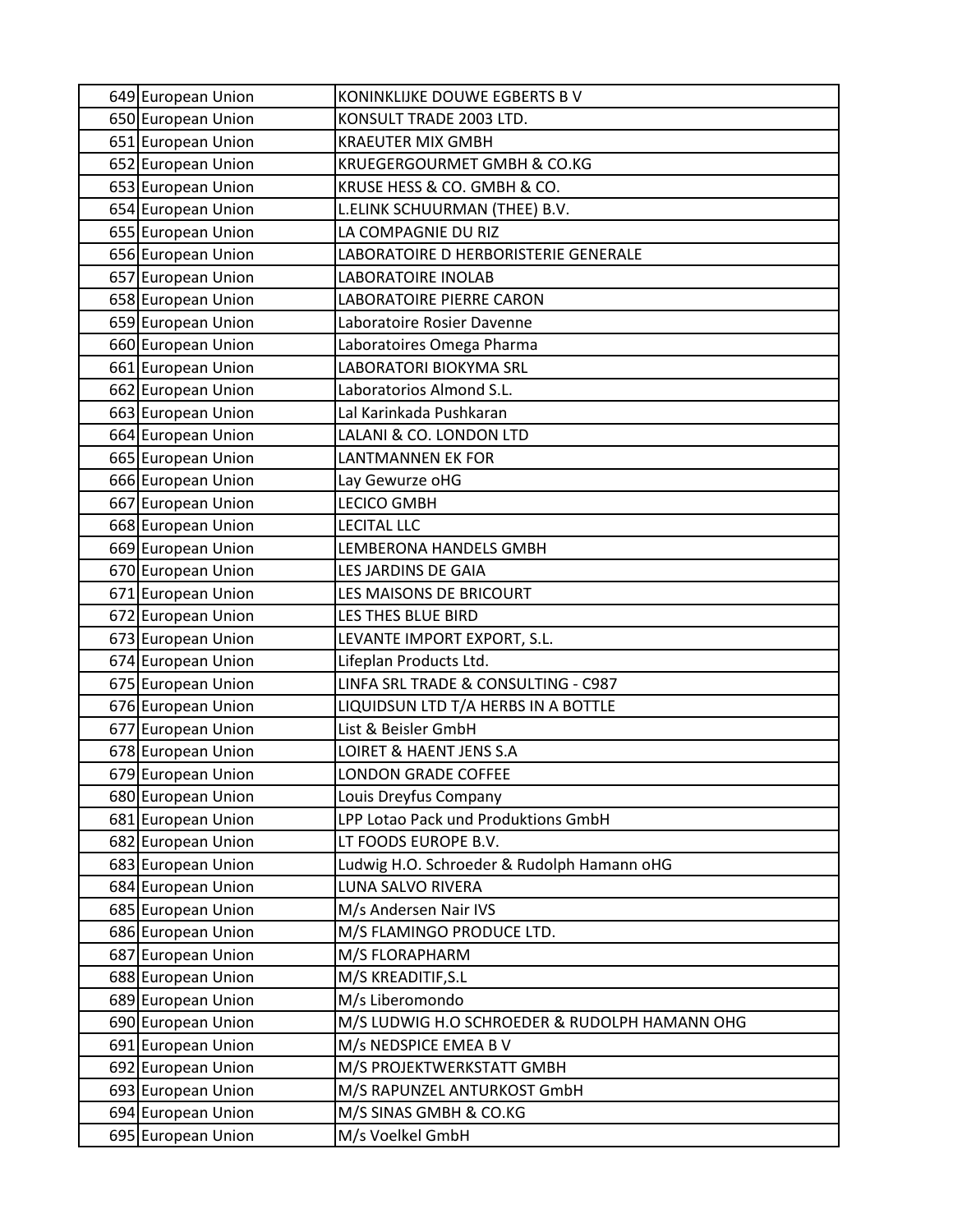| 696 European Union                       | M/s Voicevale Limited                            |
|------------------------------------------|--------------------------------------------------|
| 697 European Union                       | M/s. Basu Tee Handelsges mbH,                    |
| 698 European Union                       | M/S. CONFECTA AS,                                |
| 699 European Union                       | M/s. DF INTERNATIONAL B.V,                       |
| 700 European Union                       | M/s. FATTORIA LA VIALLA                          |
| 701 European Union                       | M/S. FLAMINGO PRODUCE LTD.                       |
| 702 European Union                       | M/s. Gebrueder Wollenhaupt GmbH                  |
| 703 European Union                       | M/S. Halssen & Lyon GmbH                         |
| 704 European Union                       | M/s. HELA GEWURZWERK HERMANN LAUE GMBH           |
| 705 European Union                       | M/s. HiPP GmbH & Co. Produktion KG               |
| 706 European Union                       | M/s. J. Bunting Teehandelshaus GmbH & Co.,       |
| 707 European Union                       | M/s. Kloth & Koehnken Teehandel GmbH             |
| 708 European Union                       | M/s. Niehoffs Kaffeerosterei GmbH                |
| 709 European Union                       | M/s. Steinrieser Getränke GmbH.                  |
| 710 European Union                       | M/s. TOPQUALITEA GERMANY LTD                     |
| 711 European Union                       | M/s. VOELKEL GmbH                                |
| 712 European Union                       | M/s.Cha Do Teehandels Gmbh                       |
| 713 European Union                       | M/S.FATIMA EXPORT & IMPORT LTD                   |
| 714 European Union                       | M/S.Halssen & Lyon GmbH                          |
| 715 European Union                       | M/S.HORIZON NATUURVOEDING BV                     |
| 716 European Union                       | M/S.HTH HAMBURGR TEEHANDEL GMBH                  |
| 717 European Union                       | M/S.RAPUNZEL NATURKOST GmbH                      |
| 718 European Union                       | <b>MADARA COSMETICS AS</b>                       |
| 719 European Union                       | Maharishi Ayurveda Europe B.V                    |
| 720 European Union                       | MAISON P JOBIN & CIE                             |
| 721 European Union                       | MAISON THIERCELIN S L U                          |
| 722 European Union                       | MAPRYSER S.L.                                    |
| 723 European Union                       | MARETERRA 2003, S.L                              |
| 724 European Union                       | MARTIN BAUER GMBH & CO KG                        |
| 725 European Union                       | Martin Bauer Polska Sp. z o.o.                   |
| 726 European Union                       | Materne Confilux SA                              |
| 727 European Union                       | MC CORMICK FRANCE CARPENTRAS                     |
| 728 European Union                       | MEADE-KING ROBINSON & CO. LTD                    |
| 729 European Union<br>730 European Union | MEDIATE, S.R.O.<br><b>Medicinal Gardens S.L.</b> |
| 731 European Union                       | <b>Medicine Garden AB</b>                        |
| 732 European Union                       | Microz BV                                        |
| 733 European Union                       | MIDSONA DEUTSCHLAND GMBH                         |
| 734 European Union                       | MIGHTY MATCHA LTD                                |
| 735 European Union                       | MIPAMA E.Z. SZAFARZ                              |
| 736 European Union                       | MIRABILIS INH. BIO IMPORT & HANDEL               |
| 737 European Union                       | MONDIAL UBERTI'S                                 |
| 738 European Union                       | MONTE NATIVO LTD.                                |
| 739 European Union                       | <b>MORINGA'S FINEST</b>                          |
| 740 European Union                       | <b>MOSSELMAN SA</b>                              |
| 741 European Union                       | Mr Alfons Schramer                               |
| 742 European Union                       | MUGGENBURG PFLANZLICHE ROHSTOFFE GMBH & CO.KG    |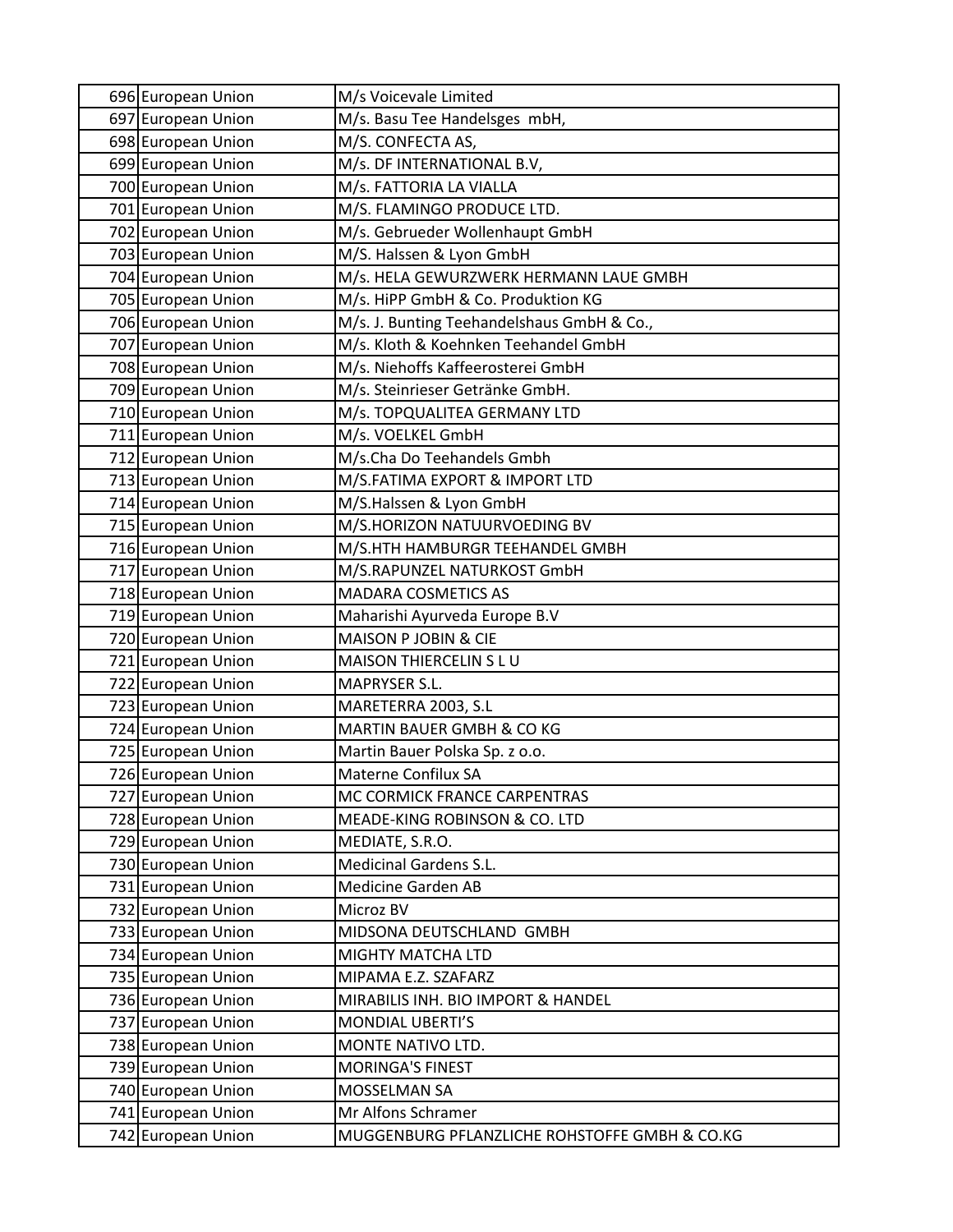| 743 European Union | N K G BERO ITALIA S.P.A.                         |
|--------------------|--------------------------------------------------|
| 744 European Union | N V SUPREMO SA                                   |
| 745 European Union | N.V COFFEETEAM S.A                               |
| 746 European Union | <b>NA'VI ORGANICS LTD</b>                        |
| 747 European Union | NaNa Bio B.V.                                    |
| 748 European Union | NARAJAN D.O.O.                                   |
| 749 European Union | <b>NATEVA SAS</b>                                |
| 750 European Union | <b>NATEX INGREDIENTS SRL</b>                     |
| 751 European Union | Natura Sante LeafMotiv                           |
| 752 European Union | <b>NATURAL</b>                                   |
| 753 European Union | <b>Natural Origins</b>                           |
| 754 European Union | <b>NATURAMUS GmbH</b>                            |
| 755 European Union | <b>NATURAR UG</b>                                |
| 756 European Union | NATURE BIO FOODS B.V                             |
| 757 European Union | NATURE ET PARTAGE                                |
| 758 European Union | NATURE ET PLANTES                                |
| 759 European Union | Nature Favours                                   |
| 760 European Union | <b>NATUREX</b>                                   |
| 761 European Union | NATUREX S.P.A (HAMMER)                           |
| 762 European Union | <b>NATUREX SA</b>                                |
| 763 European Union | NATURIAS UG [HAFTUNGSBESCHRANKT]                 |
| 764 European Union | NATURKOST UBELHOR GMBH & CO. KG                  |
| 765 European Union | NaturLink GmbH                                   |
| 766 European Union | NATURZ ORGANICS EUROPE B.V                       |
| 767 European Union | Navakids Bvba                                    |
| 768 European Union | Neupert Ingredients Gmbh                         |
| 769 European Union | Niehoffs Kaffeerösterei GmbH                     |
| 770 European Union | NKG BERO ITALIA S.P.A.                           |
| 771 European Union | Nordqvist Oy                                     |
| 772 European Union | <b>NORGANIC AS</b>                               |
| 773 European Union | <b>NORTH &amp; SOUTH FAIR TRADE AB</b>           |
| 774 European Union | <b>NOURISHING VITALITY LTD</b>                   |
| 775 European Union | Novadelta Comercio Industria Cafes S.A.          |
| 776 European Union | NTERAMERICAN COFFEE GMBH                         |
| 777 European Union | <b>NUTLAND BV</b>                                |
| 778 European Union | <b>NUTRAFUR S.A.U</b>                            |
| 779 European Union | NUTRIMA PRODUCTION SAS                           |
| 780 European Union | NutripureFR                                      |
| 781 European Union | NV SUPREMO SA                                    |
| 782 European Union | O & 3 LIMITED                                    |
| 783 European Union | <b>ODIN SAS</b>                                  |
| 784 European Union | ОЕКОТОРІА GMBH                                   |
| 785 European Union | OEKOTOPIA HANDELS-UND VERLAGSGESELLSCHAFT M.B.H. |
| 786 European Union | <b>OGANIKO</b>                                   |
| 787 European Union | Oko Service GmbH                                 |
| 788 European Union | OLAM INTERNATIONAL LTD                           |
| 789 European Union | <b>OLEADOR GMBH</b>                              |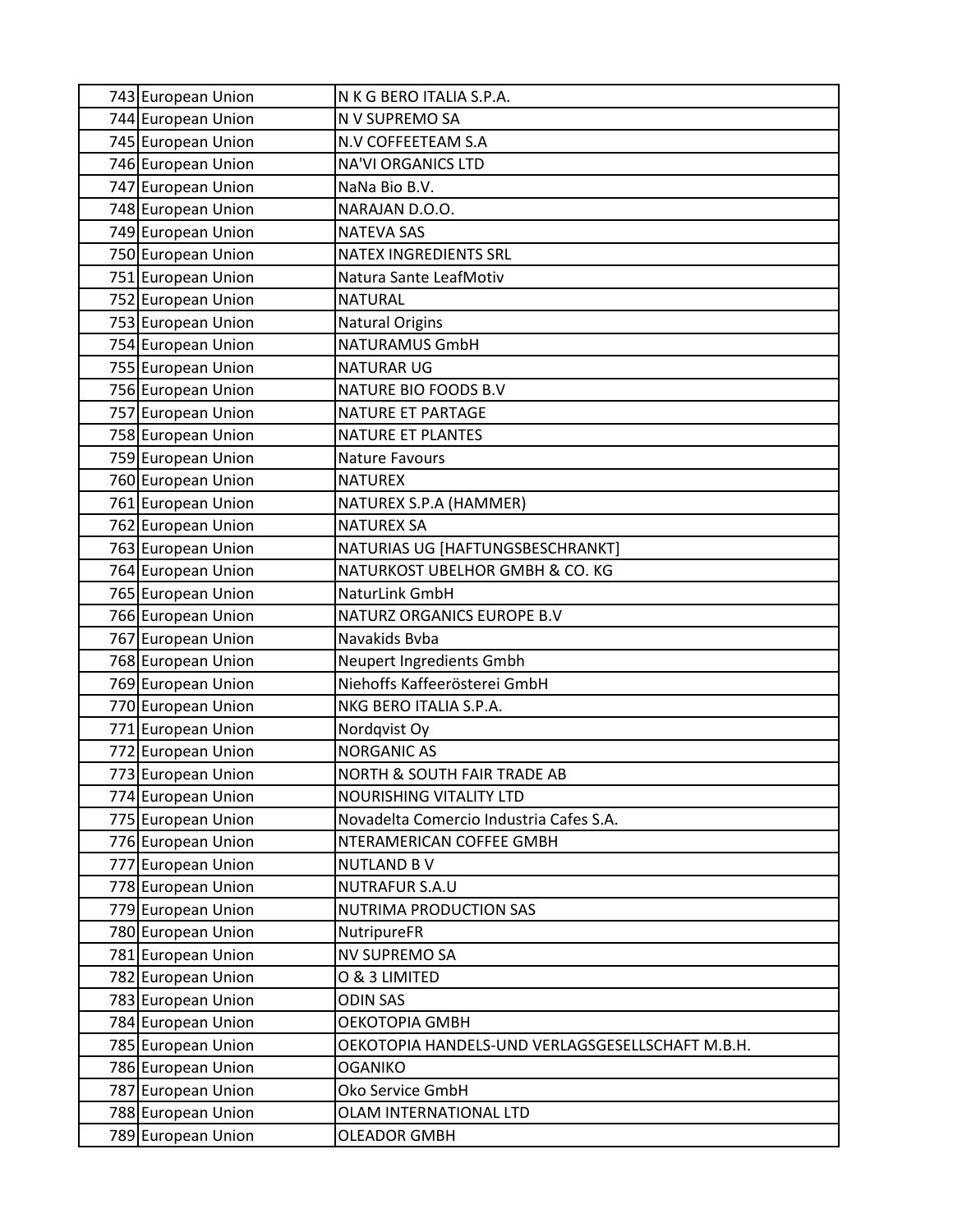| 790 European Union | Oleorresinas Mar Menor, S.L.                 |
|--------------------|----------------------------------------------|
| 791 European Union | Ölmühle Solling GmbH                         |
| 792 European Union | <b>OLVEA VEGETABLE OILS</b>                  |
| 793 European Union | <b>OMNIPHARM</b>                             |
| 794 European Union | ONE CURE HERBS GMBH                          |
| 795 European Union | ONE EARTH ORGANICS LTD                       |
| 796 European Union | ORGANIC D.O.O. (BULK SUPER FOODS)            |
| 797 European Union | ORGANIC FEELGOOD                             |
| 798 European Union | ORGANIC FLAVOUR COMPANY BV                   |
| 799 European Union | ORGANIC GLOBE LTD.                           |
| 800 European Union | Organic Herb Trading company                 |
| 801 European Union | Organic LIfestyle Trading Ltd.,              |
| 802 European Union | ORGANIC NUTRITION TRADING LTD                |
| 803 European Union | <b>ORGANIC TRADITIONS EU</b>                 |
| 804 European Union | ORGANIC WORKOUT SPORTNAHRUNG UG              |
| 805 European Union | ORTIS S.A                                    |
| 806 European Union | OSTFRIESISCHE TEE GESELLSCHAFT GMBH & CO. KG |
| 807 European Union | OSUUSKUNTA MAITOMAA                          |
| 808 European Union | OXALIS, spol. s r.o.                         |
| 809 European Union | P & T - PAPER & TEA                          |
| 810 European Union | P.Krucken Organic Gmbh                       |
| 811 European Union | Paahtimo Papu Oy                             |
| 812 European Union | PADOVANA MACINAZIONE SRL                     |
| 813 European Union | Pakka sourcing GmbH                          |
| 814 European Union | PALAIS DES THES                              |
| 815 European Union | PANDA IMPORT                                 |
| 816 European Union | PAPAGIANNI BROS S.A.,                        |
| 817 European Union | PAPAYIANNIS BROS S.A.                        |
| 818 European Union | Paradiesfrucht GmbH                          |
| 819 European Union | PARTNERS IN BIO GMBH                         |
| 820 European Union | PAUL SCHRADER GMBH & CO.KG                   |
| 821 European Union | PHYSIO-CONCEPT ECOCORP                       |
| 822 European Union | PIERREFABREMEDICAMENT CAHORS                 |
| 823 European Union | Plant Oosterhout Döhler Holland B.V.         |
| 824 European Union | Plantafood Medical GmbH                      |
| 825 European Union | PLANTEXTRAKT GMBH & CO KG                    |
| 826 European Union | <b>PMA 28</b>                                |
| 827 European Union | PRANAROM INTERNATIONAL                       |
| 828 European Union | Pranarom S.A.                                |
| 829 European Union | PRIPA Exotic Fruchtimport GmbH.              |
| 830 European Union | PRO VERA SA                                  |
| 831 European Union | Processed Fruit Suppliers.S.A                |
| 832 European Union | PROJEKTWERKSTATT GMBH                        |
| 833 European Union | PRONATEC GmbH                                |
| 834 European Union | Proness                                      |
| 835 European Union | Protec Botanica Ltd                          |
| 836 European Union | PRZEDSIEBIORSTWO ROL-RYZ SP. Z O.O.          |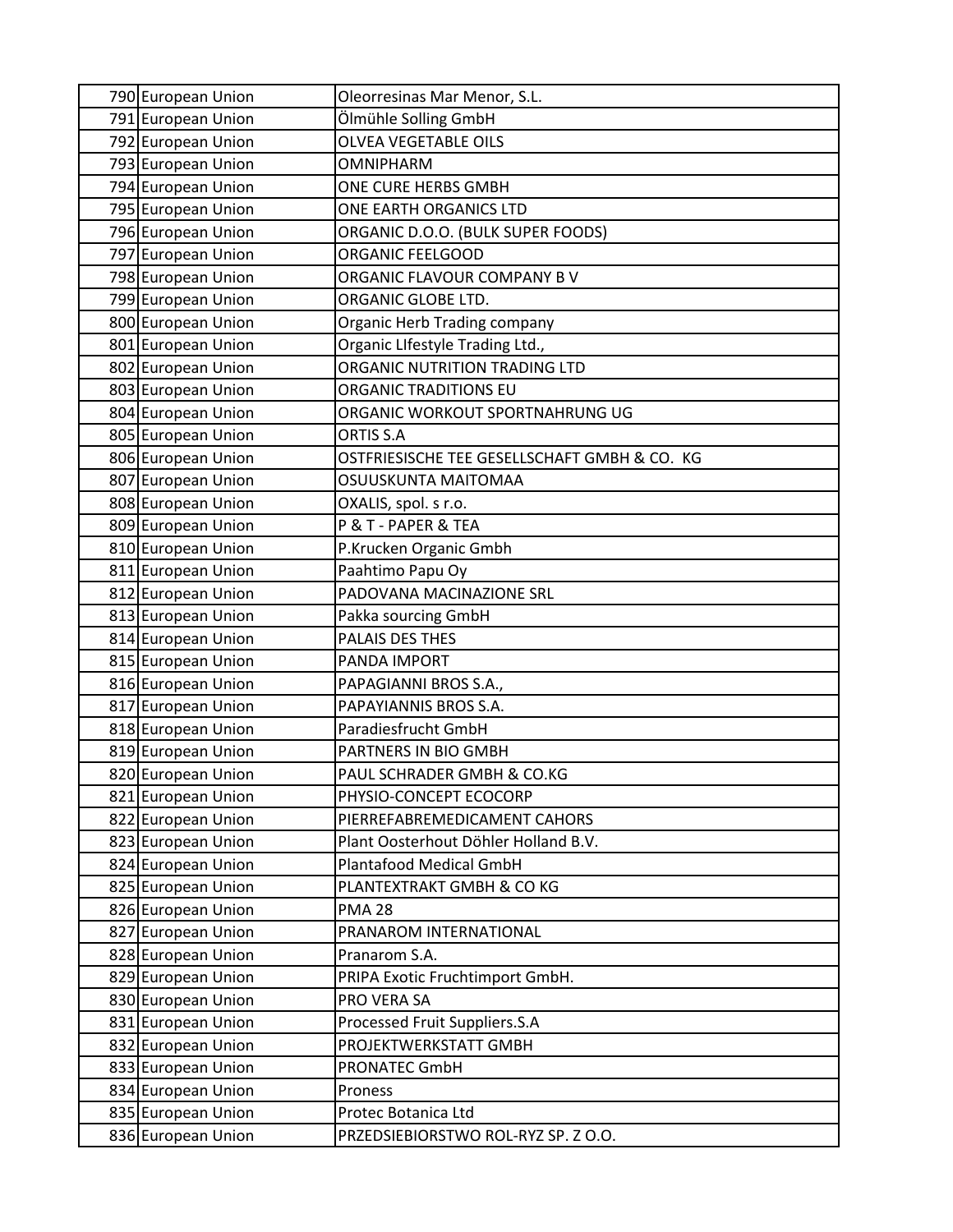| 837 European Union | Pukka Herbs Ltd                        |
|--------------------|----------------------------------------|
| 838 European Union | <b>PUR &amp; SIMPLE</b>                |
| 839 European Union | Pure Healthy Foods Trading Ltd.        |
| 840 European Union | Pure Organic Foods Trading Ltd         |
| 841 European Union | PURESSENTIEL FRANCE                    |
| 842 European Union | <b>QUALITY SEEDS A/S</b>               |
| 843 European Union | <b>QUIJOTE KAFFEE OHG</b>              |
| 844 European Union | R TWININGS & COMPANY LIMITED           |
| 845 European Union | Rain Nutrience Ltd                     |
| 846 European Union | Ramon Sabater S.A.U                    |
| 847 European Union | <b>RANSON NV</b>                       |
| 848 European Union | Rapunzel Naurkost GmbH                 |
| 849 European Union | RAS4ALL                                |
| 850 European Union | RASA TRADING COMPANY                   |
| 851 European Union | <b>RDV PRODUCTS</b>                    |
| 852 European Union | REAL FOOD BIO GmbH & CO.KG.            |
| 853 European Union | RED B.V.                               |
| 854 European Union | Reformkontor GmbH & Co.KG              |
| 855 European Union | Refresco Europe B.V.                   |
| 856 European Union | <b>REGINALD AMES LIMITED</b>           |
| 857 European Union | <b>REINCKE + FICHTNER GMBH</b>         |
| 858 European Union | Reiseria Vignola Giovanni Sp.A         |
| 859 European Union | RETAIL CITY LTD.                       |
| 860 European Union | <b>Revolution Tea B.V</b>              |
| 861 European Union | Revolution Tea Europe B.V.             |
| 862 European Union | <b>REYHANI GMBH</b>                    |
| 863 European Union | RF REINLAND FRUCHTERZEUGNISSE GmbH     |
| 864 European Union | RHUMVELD WINTER & KONIJN B.V.          |
| 865 European Union | RISERIA VIGNOLA GIOVANNI S.P.A         |
| 866 European Union | RISO SCOTTI SPA                        |
| 867 European Union | ROGER SP Z.O.O                         |
| 868 European Union | Rosenberg AyurMed Gmbh                 |
| 869 European Union | Rosendahl, Torsten & Gerulat, Anne GbR |
| 870 European Union | Rosun Groups (france) S.A.S.U          |
| 871 European Union | Rosun Natural (France) S.A.S.U         |
| 872 European Union | Royal India Express Food UG            |
| 873 European Union | ROYAL INGREDIENTS GROUP B.V.           |
| 874 European Union | <b>RUCQUOY FRERES NV</b>               |
| 875 European Union | <b>Rudolf Sager</b>                    |
| 876 European Union | S.A. VENTURES B.V                      |
| 877 European Union | S.A.S ECOIDEES                         |
| 878 European Union | S.A.S IES LABO                         |
| 879 European Union | S.A.S. FLANQUART                       |
| 880 European Union | S.A.S. PANEMEX                         |
| 881 European Union | S.A.S.IES LABO                         |
| 882 European Union | SA H REYNAUD & FILS                    |
| 883 European Union | SA Plantes Aromatiques Du Diois        |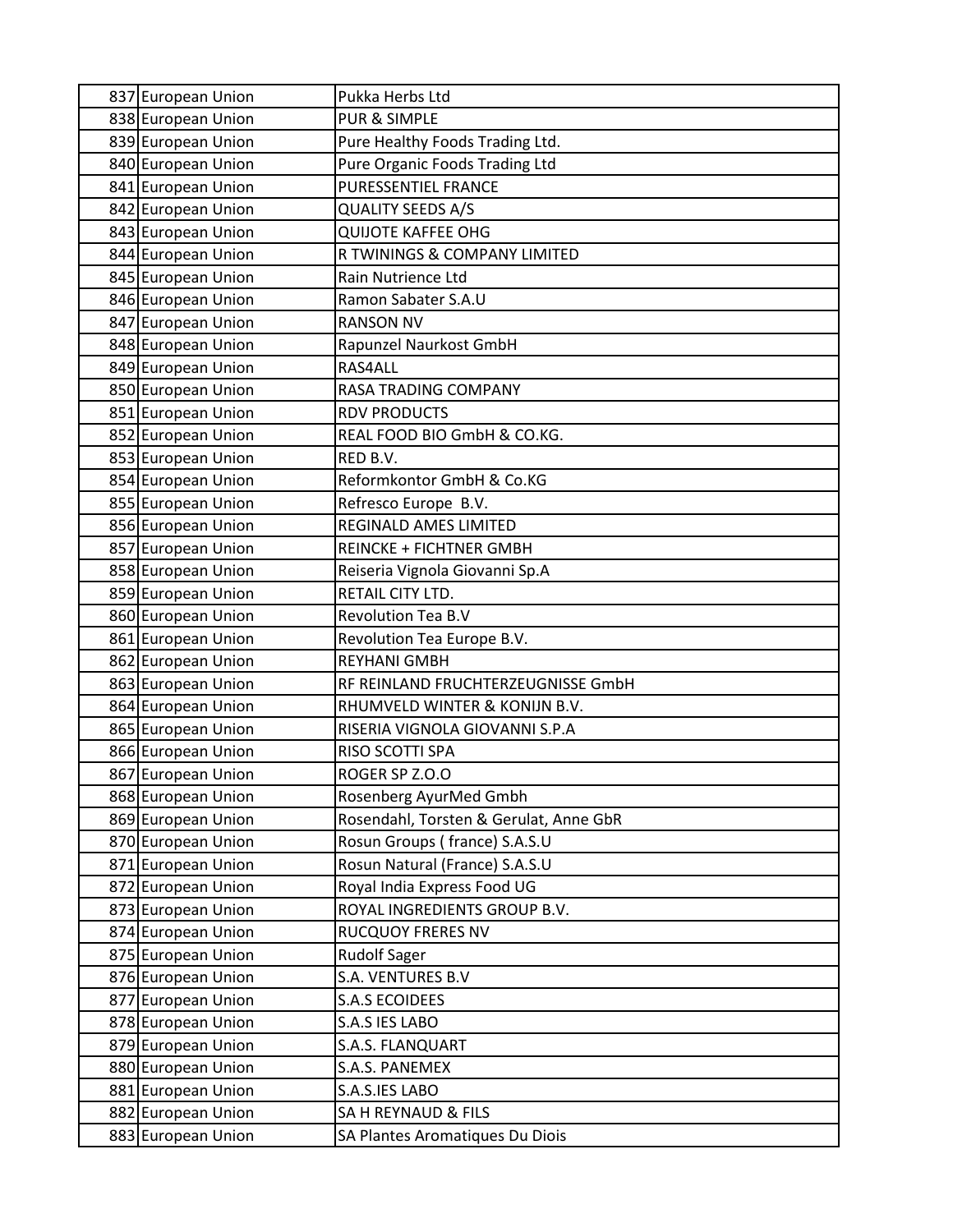| 884 European Union | <b>SA VENTURES BV</b>                            |
|--------------------|--------------------------------------------------|
| 885 European Union | SABAROT WASSNER SA                               |
| 886 European Union | <b>SACMAR S.R.L</b>                              |
| 887 European Union | <b>SAISSE &amp; FILS</b>                         |
| 888 European Union | Salus Haus GMBH & Co. KG                         |
| 889 European Union | Salvia Paradise s.r.o.                           |
| 890 European Union | SAMAB                                            |
| 891 European Union | SAMPOKONE OY                                     |
| 892 European Union | SAMSON CHERQUI S.A. CIACAM                       |
| 893 European Union | Sanatur GmbH                                     |
| 894 European Union | SANDALJ TRADING COMPANY SPA                      |
| 895 European Union | Santa Maria AB                                   |
| 896 European Union | SAPREX HANDELS GMBH                              |
| 897 European Union | <b>SARL BCCI</b>                                 |
| 898 European Union | <b>SARL DYNADIS</b>                              |
| 899 European Union | <b>SARL ECOIDEES</b>                             |
| 900 European Union | <b>SAS Detox Organica</b>                        |
| 901 European Union | SAS FLANQUART,                                   |
| 902 European Union | <b>SAS HELPAC</b>                                |
| 903 European Union | <b>SAS Rosun Groups(France)</b>                  |
| 904 European Union | <b>SAS YARDEN FRUIT JUICE</b>                    |
| 905 European Union | Saxon Agriculture Limited                        |
| 906 European Union | <b>SAXON AGRICULTURE LTD</b>                     |
| 907 European Union | <b>SC Zenyth Pharmaceuticals SRL</b>             |
| 908 European Union | SCHEUER IMPORT GMBH & CO. KG                     |
| 909 European Union | SCHUTTE HERBAL SOLUTIONS GMBH & CO.KG            |
| 910 European Union | <b>SCHWARZE &amp; CONS</b>                       |
| 911 European Union | <b>SEAH INTERNATIONAL</b>                        |
| 912 European Union | Sebacom España SL                                |
| 913 European Union | Seitenbacher KG Naturkost                        |
| 914 European Union | SENSILAB PHARMACEUTICAL COMPANY D.O.O.           |
| 915 European Union | Sephytal Pharma                                  |
| 916 European Union | <b>SIA ARVIN GROUP</b>                           |
| 917 European Union | <b>SILCO NV</b>                                  |
| 918 European Union | <b>SIMON LEVELT BV</b>                           |
| 919 European Union | Simply By Nature Limited                         |
| 920 European Union | SinAss Gmbh & Co. KG                             |
| 921 European Union | <b>SIOUTIS SA</b>                                |
| 922 European Union | <b>SIRIUS SAS</b>                                |
| 923 European Union | SISTEMAS Y METODOS DE GESTION DE COMPRAS SL      |
| 924 European Union | Skogsmat i Uddeholm AB                           |
| 925 European Union | <b>SMART ORGANIC AD</b>                          |
| 926 European Union | Société Commerciale de Produits Agricoles - SCPA |
| 927 European Union | SOLARIS BOTANICALS LTD                           |
| 928 European Union | SOLIDAR'MONDE                                    |
| 929 European Union | <b>SOLTEAM SAS</b>                               |
| 930 European Union | SONNENMACHT GMBH                                 |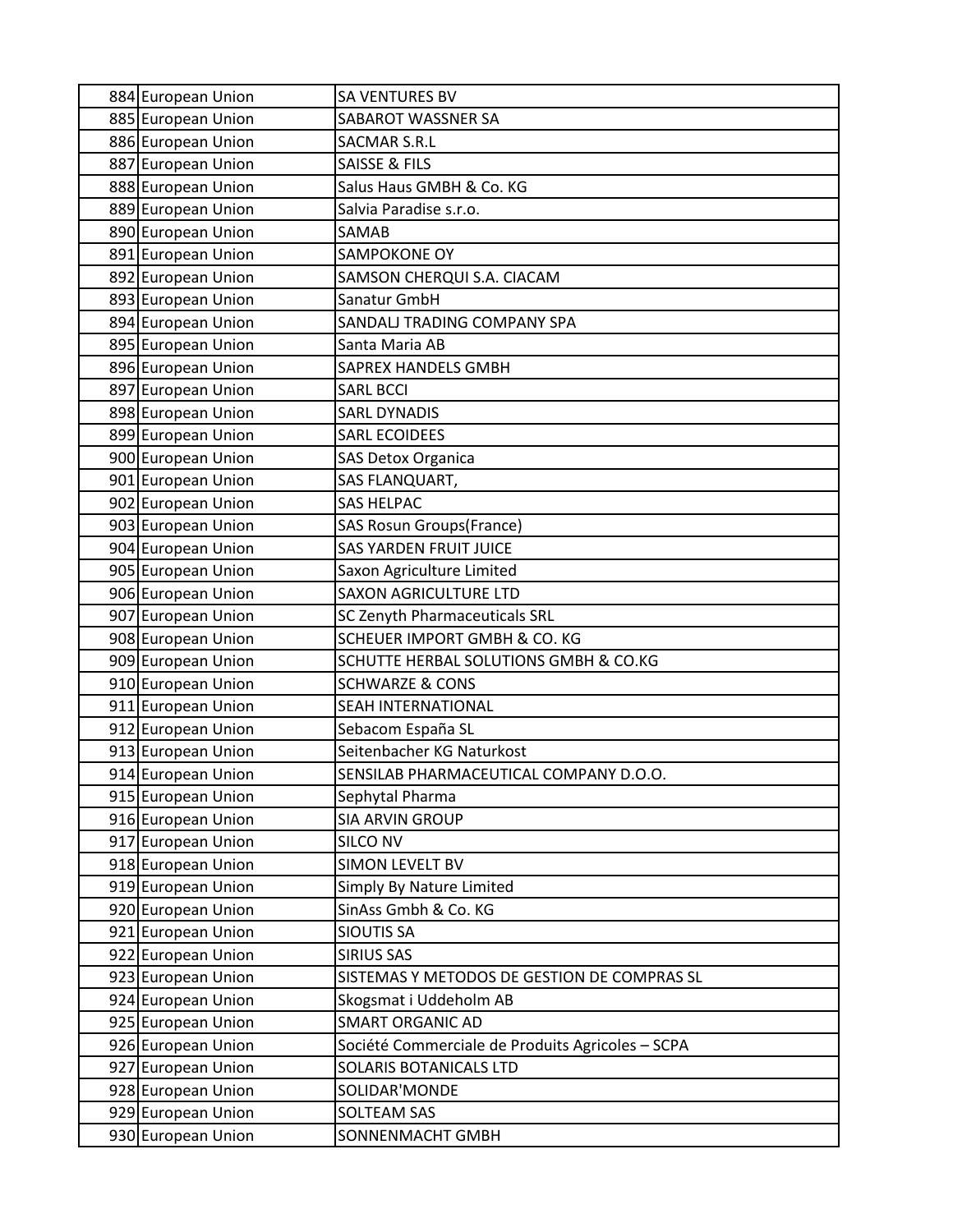| 931 European Union                       | <b>SOPEX LONDON LTD</b>                                                  |
|------------------------------------------|--------------------------------------------------------------------------|
| 932 European Union                       | Sormaz / Schmidle Bananeria GbR                                          |
| 933 European Union                       | <b>SOUFFLET ALIMENTAIRE</b>                                              |
| 934 European Union                       | SOYA INTERNATIONAL (EUROPE) LTD                                          |
| 935 European Union                       | <b>SPICE ROOT LTD</b>                                                    |
| 936 European Union                       | SPICE UNITED GMBH                                                        |
| 937 European Union                       | SPOLEK MILCU CAJE S.R.O.                                                 |
| 938 European Union                       | STANDARD FOOD S.R.L.                                                     |
| 939 European Union                       | <b>STEFES INGREDIENTS GMBH</b>                                           |
| 940 European Union                       | Steinrieser Getränke GmbH                                                |
| 941 European Union                       | STERNCHEMIE GmbH & Co. KG                                                |
| 942 European Union                       | SUBA SEEDS COMPANY S.P.A.                                                |
| 943 European Union                       | SUDZUCKER AG - DE-BW-003-02246-BCDE                                      |
| 944 European Union                       | SUMINTER INDIA ORGANICS B.V,                                             |
| 945 European Union                       | <b>Sunday Natural Products GmbH</b>                                      |
| 946 European Union                       | <b>SUPERVEDA SUPPLEMENTS LTD</b>                                         |
| 947 European Union                       | Surya Products BV                                                        |
| 948 European Union                       | SVENSK INDISKA HANDELSKOMPANIET                                          |
| 949 European Union                       | SWEET BIO S.R.L.                                                         |
| 950 European Union                       | SYRAA AB                                                                 |
| 951 European Union                       | Taiyo GMBH                                                               |
| 952 European Union                       | TAMPICO TRADING GMBH                                                     |
| 953 European Union                       | TANDEM SANTE - CODE                                                      |
| 954 European Union                       | Taoasis Gmbh                                                             |
| 955 European Union                       | TAOYSANIS ASTERIOS 'BOTANICA'                                            |
| 956 European Union                       | TAURA NATURAL INGREDIENTS NV - 20930                                     |
| 957 European Union                       | TCHIBO GMBH                                                              |
| 958 European Union                       | TEA PEOPLE LTD                                                           |
| 959 European Union                       | TEE FLUSH INH.                                                           |
| 960 European Union                       | TEE GSCHWENDNER GMBH                                                     |
| 961 European Union                       | Tee Handelsgesellschaft Wordtmann mbH<br><b>TEE MASS</b>                 |
| 962 European Union                       |                                                                          |
| 963 European Union                       | TEE-HANDELSGESELLSCHAFT WORDTMANN m.b.H                                  |
| 964 European Union<br>965 European Union | Tee-Handelsgesellschaft Wordtmann m.b.H.<br>TEE-MAASS THEODOR MAASS GMBH |
| 966 European Union                       | TEEALTERNATIVE                                                           |
| 967 European Union                       | TEEGARTEN HANDELS GMBH                                                   |
| 968 European Union                       | TEEHANDEL WORDTMANN GMBH                                                 |
| 969 European Union                       | <b>Tekompaniet</b>                                                       |
| 970 European Union                       | Tekompaniet                                                              |
| 971 European Union                       | TER INGREDIENTS GMBH & CO.                                               |
| 972 European Union                       | Terres et Hommes SAS                                                     |
| 973 European Union                       | THE BART INGREDIENTS CO. LTD.,                                           |
| 974 European Union                       | THE BOTANICAL EXTRACT COMPANY LTD                                        |
| 975 European Union                       | THE BRITISH PEPPER & SPICE CO.LTD                                        |
| 976 European Union                       | THE Hampstead TEA & COFFEE Ltd                                           |
| 977 European Union                       | The Kerfoot Group Limited                                                |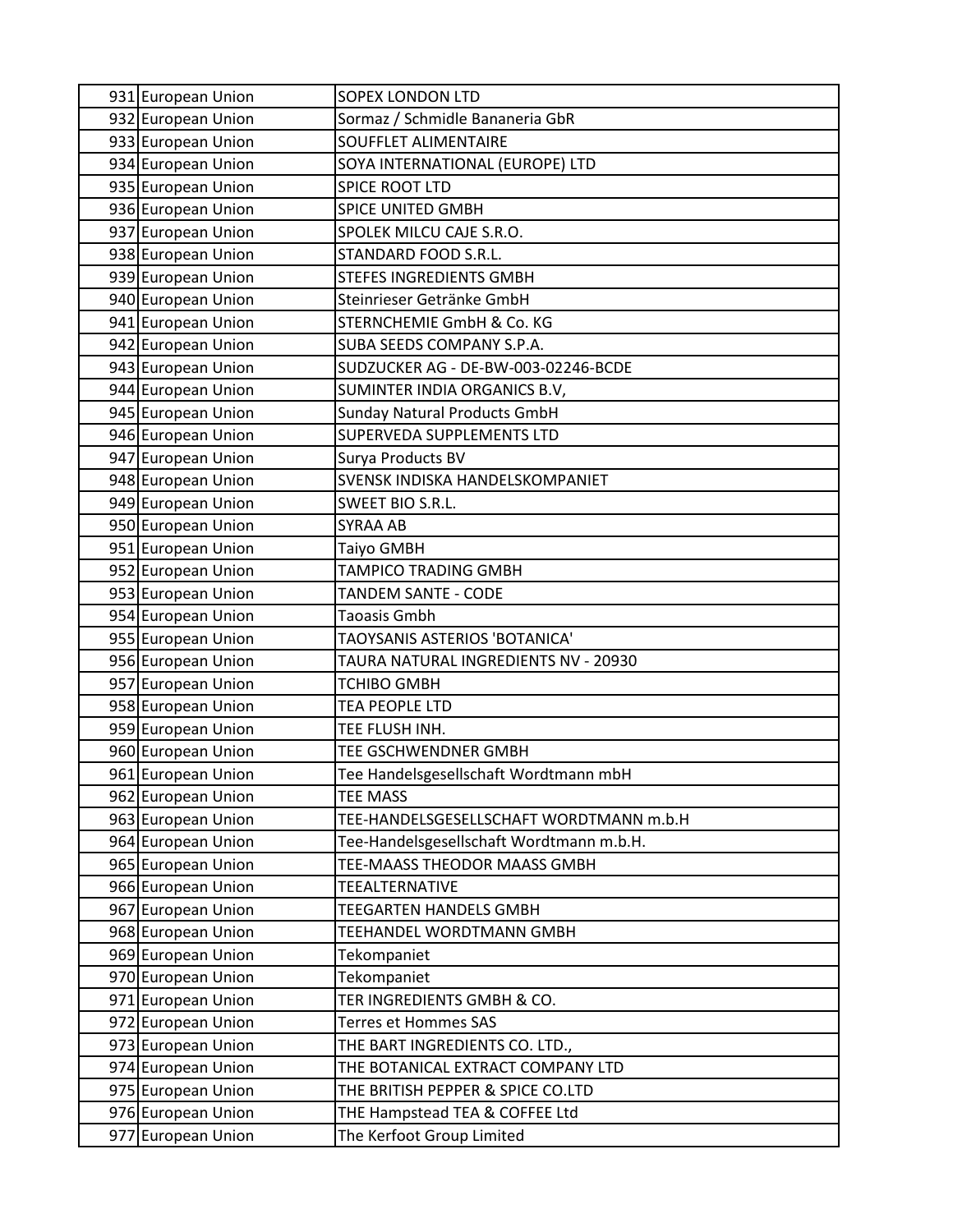| 978 European Union  | THE ORCHARD ORGANISATION LTD.           |
|---------------------|-----------------------------------------|
| 979 European Union  | The Organic Herb Trading Company        |
| 980 European Union  | THE TEA COMPANY GMBH & CO KG            |
| 981 European Union  | THE WHOLE COMPANY FOOD A/S              |
| 982 European Union  | The's George Cannon                     |
| 983 European Union  | Think Organics Pvt Ltd                  |
| 984 European Union  | THOMPSON LLOYD & EWART LIMITED          |
| 985 European Union  | TISCO B.V.                              |
| 986 European Union  | <b>TITOK PRODUCTION</b>                 |
| 987 European Union  | <b>TOP - KONTO</b>                      |
| 988 European Union  | TOP QUALITEA-GERMANY LTD                |
| 989 European Union  | TOP QUALITEA-UK                         |
| 990 European Union  | Torpedo SAS                             |
| 991 European Union  | <b>TORPEDO SAS</b>                      |
| 992 European Union  | TORTAY PREMIUM                          |
| 993 European Union  | <b>TOUTON SA</b>                        |
| 994 European Union  | TRADIN ORGANIC AGRICULTURE B.V          |
| 995 European Union  | TRANSIMPEX WARENHANDELSGESELLSCHAFT MBH |
| 996 European Union  | Tropical Bio Food AG,                   |
| 997 European Union  | TS Lab d.o.o.                           |
| 998 European Union  | TSIMPRAGOS K SA                         |
| 999 European Union  | Tulsi Spirit Ltd Company                |
| 1000 European Union | U. Walter Gmbh                          |
| 1001 European Union | <b>UFAB</b>                             |
| 1002 European Union | <b>ULRICH WALTER GMBH</b>               |
| 1003 European Union | UNEYSA ORGANIC FOODS, S.L               |
| 1004 European Union | UNICORN INGREDIENTS LTD                 |
| 1005 European Union | <b>Univar Solutions B.V</b>             |
| 1006 European Union | Urich Walter Gmbh                       |
| 1007 European Union | V MANE FILS S.A.                        |
| 1008 European Union | V. BESANA S.P.A                         |
| 1009 European Union | VAN CROMBRUGGEN NV                      |
| 1010 European Union | Van Rees BV                             |
| 1011 European Union | VAN SILLEVOLDT RIJST.B.V                |
| 1012 European Union | Veda Lila AB                            |
| 1013 European Union | <b>VEDAWORLD NUTRISANTE</b>             |
| 1014 European Union | <b>VEDICARE</b>                         |
| 1015 European Union | <b>VEETEE RICE LIMITED</b>              |
| 1016 European Union | VERO-BIO GROUP B.V.                     |
| 1017 European Union | VIDHYA AYURVEDA SCRLFS                  |
| 1018 European Union | VIDYA AYURVEDA ASBL                     |
| 1019 European Union | Vidya Europe SAS                        |
| 1020 European Union | Vidya Global Ltd                        |
| 1021 European Union | <b>VIROPA GMBH</b>                      |
| 1022 European Union | Vita Actives Limited                    |
| 1023 European Union | VITALIS BIOLOGISCHE ZADEN BV            |
| 1024 European Union | Vitals Voedingssupplementen Bv          |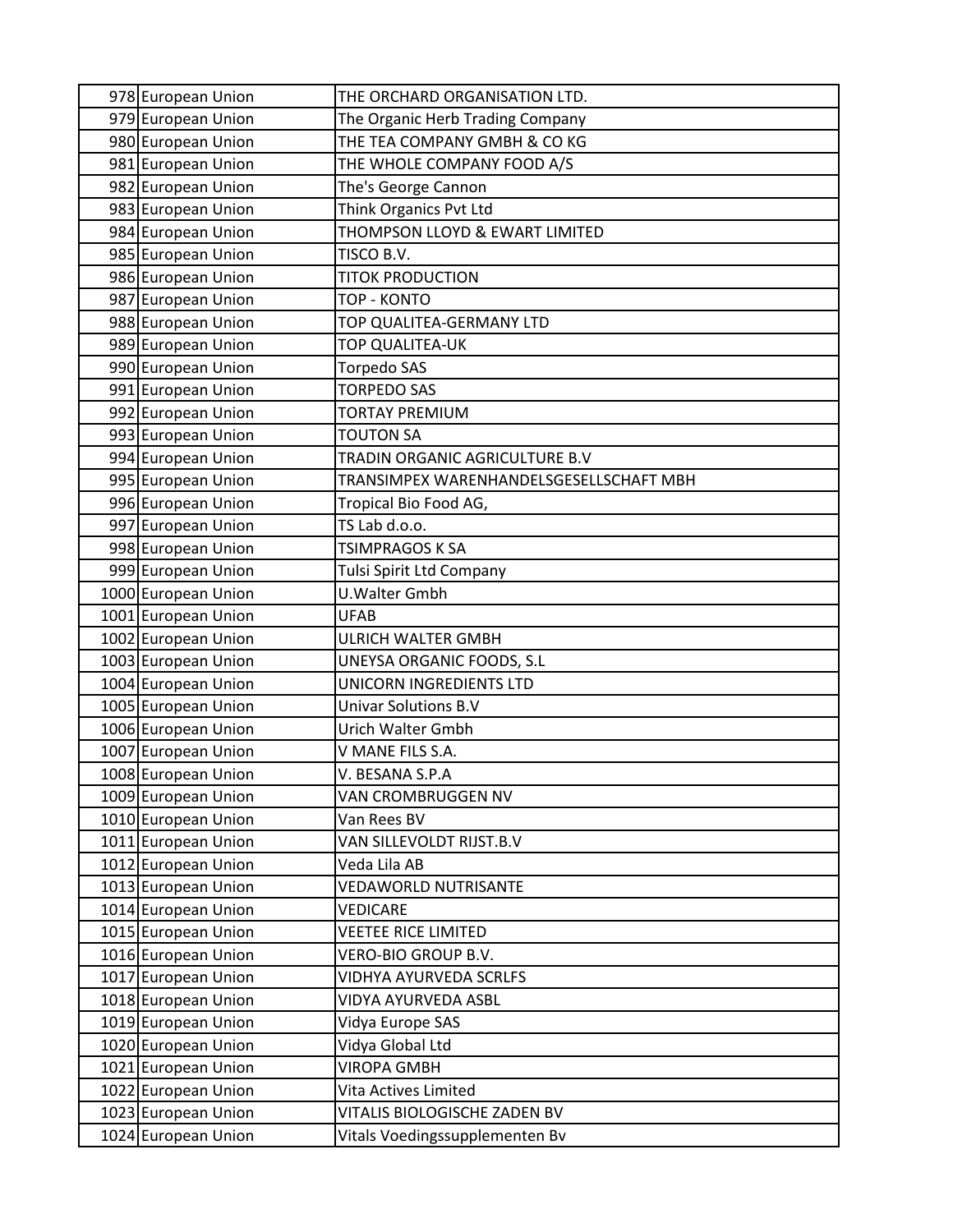| 1025 European Union   | Vitamize Ltd                          |
|-----------------------|---------------------------------------|
| 1026 European Union   | <b>VITAMONT</b>                       |
| 1027 European Union   | <b>VIVATIS PHARMA GmbH</b>            |
| 1028 European Union   | VOELKEL GMBH FRUCHTSAFTE GEMUSESAFTE  |
| 1029 European Union   | <b>VOICEVALE FRANCE</b>               |
| 1030 European Union   | Vossen & co                           |
| 1031 European Union   | Vrienden Van Moringa                  |
| 1032 European Union   | Vriesveem De Berg B.V                 |
| 1033 European Union   | W. B. MICHAELSEN & CO.                |
| 1034 European Union   | W.B.T S.R.L                           |
| 1035 European Union   | Wackers Kaffee Rösterei GmbH          |
| 1036 European Union   | <b>WALA Heilmittel GmbH</b>           |
| 1037 European Union   | Waldland International GmbH           |
| 1038 European Union   | <b>WELEDA AG</b>                      |
| 1039 European Union   | WeltPartner eG                        |
| 1040 European Union   | <b>WILLY BENECKE GmbH</b>             |
| 1041 European Union   | Windmill Organics Ltd                 |
| 1042 European Union   | <b>WOLLENHAUPT TEE GMBH</b>           |
| 1043 European Union   | <b>WORLD OF ORIGINS LTD</b>           |
| 1044 European Union   | Worlée NaturProdukte GmbH             |
| 1045 European Union   | WORLEENATURPRODUKTE GMBH              |
| 1046 European Union   | WPN SORS LTD                          |
| 1047 European Union   | Wunder Workshop Ltd                   |
| 1048 European Union   | YME KUIPER B.V.                       |
| 1049 European Union   | Yogi Organics                         |
| 1050 European Union   | Your Superfoods GmbH                  |
| 1051 European Union   | Zenyth Pharmaceuticals SRL            |
| 1052 European Union   | ZIEGLER & CO. GMBH                    |
| 1053 European Union   | <b>ZUKAN S.L.</b>                     |
| 1054 European Union   | Zurc e Etraud Importação e Exportação |
| 1055 FRENCH POLYNESIA | Jus de Fruits de Moorea               |
| 1056 GEORGIA          | <b>AROMA PRODUCT LTD</b>              |
| 1057 GEORGIA          | LTD JD TRADE                          |
| 1058 GHANA            | <b>GOKALS LIMITED</b>                 |
| 1059 GHANA            | MIACALAE PRESTIGE HERBAL CLINIC       |
| 1060 GUADELOUPE       | <b>DIET ALEXER</b>                    |
| 1061 HONG KONG        | <b>Barnes Ltd</b>                     |
| 1062 HONG KONG        | <b>BRAR GROUP LIMITED</b>             |
| 1063 HONG KONG        | Dhillon Group of Companies Limited    |
| 1064 HONG KONG        | EU YAN SANG (HONG KONG) LIMITED       |
| 1065 HONG KONG        | Fair Taste (HK) Ltd                   |
| 1066 HONG KONG        | HOSANNA WIND LIMITED                  |
| 1067 HONG KONG        | M/S GREEN CONCEPTS CO. LTD.           |
| 1068 HONG KONG        | ORIENT RESOURCES COMPANY              |
| 1069 HONG KONG        | SHEEKHA TRADING CO                    |
| 1070 HONG KONG        | SPICE BOX ORGANICS LIMITED            |
| 1071 HONG KONG        | <b>SPICEBOX ORGANICS LIMITED</b>      |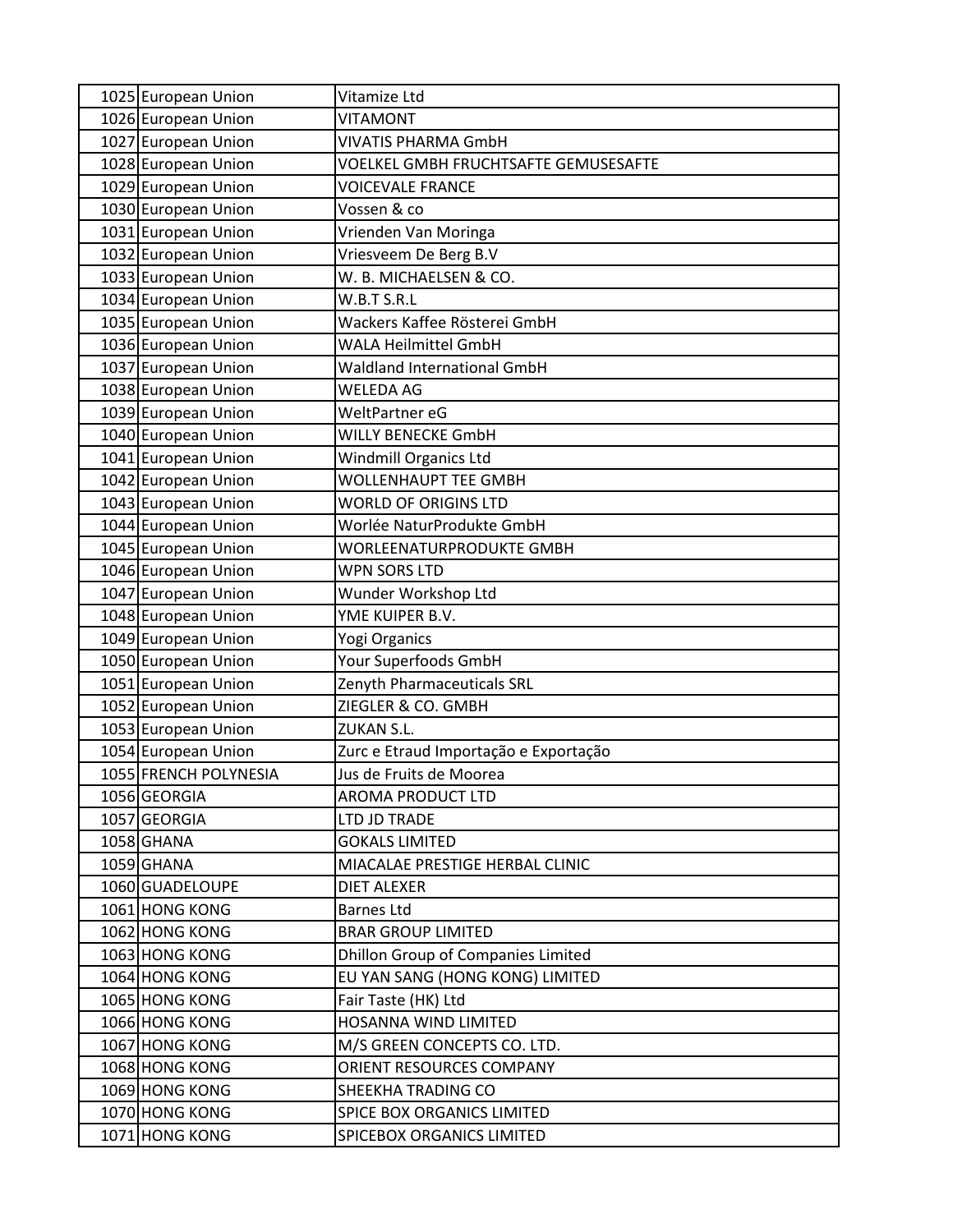| 1072 HONG KONG | YING FENG DEVELOPMENT INVESTMENT CO. LTD. |
|----------------|-------------------------------------------|
| 1073 HONG KONG | ZHAN YU BIOMEDICINE LIMITED               |
| 1074 ICELAND   | <b>KAMS TRADING</b>                       |
| 1075 INDONESIA | PT Bionesia Organic Foods                 |
| 1076 INDONESIA | PT. BAMBOE INDONESIA                      |
| 1077 ISRAEL    | Adanim Tea Company (1991) Ltd             |
| 1078 ISRAEL    | AMIR DAGAN FEED MILL LTD,                 |
| 1079 ISRAEL    | <b>BAR LAKOL LTD</b>                      |
| 1080 ISRAEL    | ED & F MAN INGREDIENTS S.R.O              |
| 1081 ISRAEL    | HASADEH ORGANICS PRODUCTS LTD.            |
| 1082 ISRAEL    | Herzel Bibi Nizat Haduvdevan Ltd          |
| 1083 ISRAEL    | <b>JAMMOKA LTD</b>                        |
| 1084 ISRAEL    | M/s. GUTT SPICES                          |
| 1085 ISRAEL    | <b>MIRO TRADE LTD</b>                     |
| 1086 ISRAEL    | MOR YAM MARKETING LTD.                    |
| 1087 ISRAEL    | RAFAEL FEED MILLS LTD.                    |
| 1088 ISRAEL    | SHINTRACO LTD                             |
| 1089 JAPAN     | <b>AGLAIA CO LTD</b>                      |
| 1090 JAPAN     | Alishan Pty Ltd.                          |
| 1091 JAPAN     | <b>BLAXTON CORPORATION</b>                |
| 1092 JAPAN     | COMPASS CO. LTD.                          |
| 1093 JAPAN     | D & N INTERNATIONAL CO LTD                |
| 1094 JAPAN     | <b>DAI-ICHI COFFEE</b>                    |
| 1095 JAPAN     | DAIHO TRADING CO. LTD.                    |
| 1096 JAPAN     | Eikokuya Company Ltd                      |
| 1097 JAPAN     | FRONTIER FOODS CO., LTD.                  |
| 1098 JAPAN     | HOJO CO., LTD.                            |
| 1099 JAPAN     | JAPAN TEA TRADING CO. LTD.                |
| 1100 JAPAN     | KANEMATSU CORPORATION                     |
| 1101 JAPAN     | KOBE TEA CO. LTD.                         |
| 1102 JAPAN     | LEAFULL CORPORATION LIMITED               |
| 1103 JAPAN     | LOTUS CO. LTD.                            |
| 1104 JAPAN     | LUPICIA CO. LTD.                          |
| 1105 JAPAN     | M/S.Press Alternative Co.Ltd              |
| 1106 JAPAN     | MAKAIBARI JAPAN LIMITED                   |
| 1107 JAPAN     | MITSUI & CO. LTD.                         |
| 1108 JAPAN     | MITSUI & CO. LTD.(OSAKA OFFICE)           |
| 1109 JAPAN     | N. Harvest Co. Ltd. (Tokyo Office)        |
| 1110 JAPAN     | <b>NAGAMINE CORPORATION</b>               |
| $1111$ JAPAN   | PRASANNA INC.                             |
| 1112JAPAN      | PREMIER'S TEA JAPAN CO. LTD.              |
| 1113 JAPAN     | Press Alternative Co. Ltd                 |
| 1114 JAPAN     | S. ISHIMITSU & CO LTD                     |
| $1115$ JAPAN   | S.Ishimitsu & Co. Ltd                     |
| 1116 JAPAN     | SEIKO COFFEE CO. LTD.                     |
| 1117 JAPAN     | SEINAN CO., LTD.                          |
| 1118 JAPAN     | SELECTEA COMPANY LTD.                     |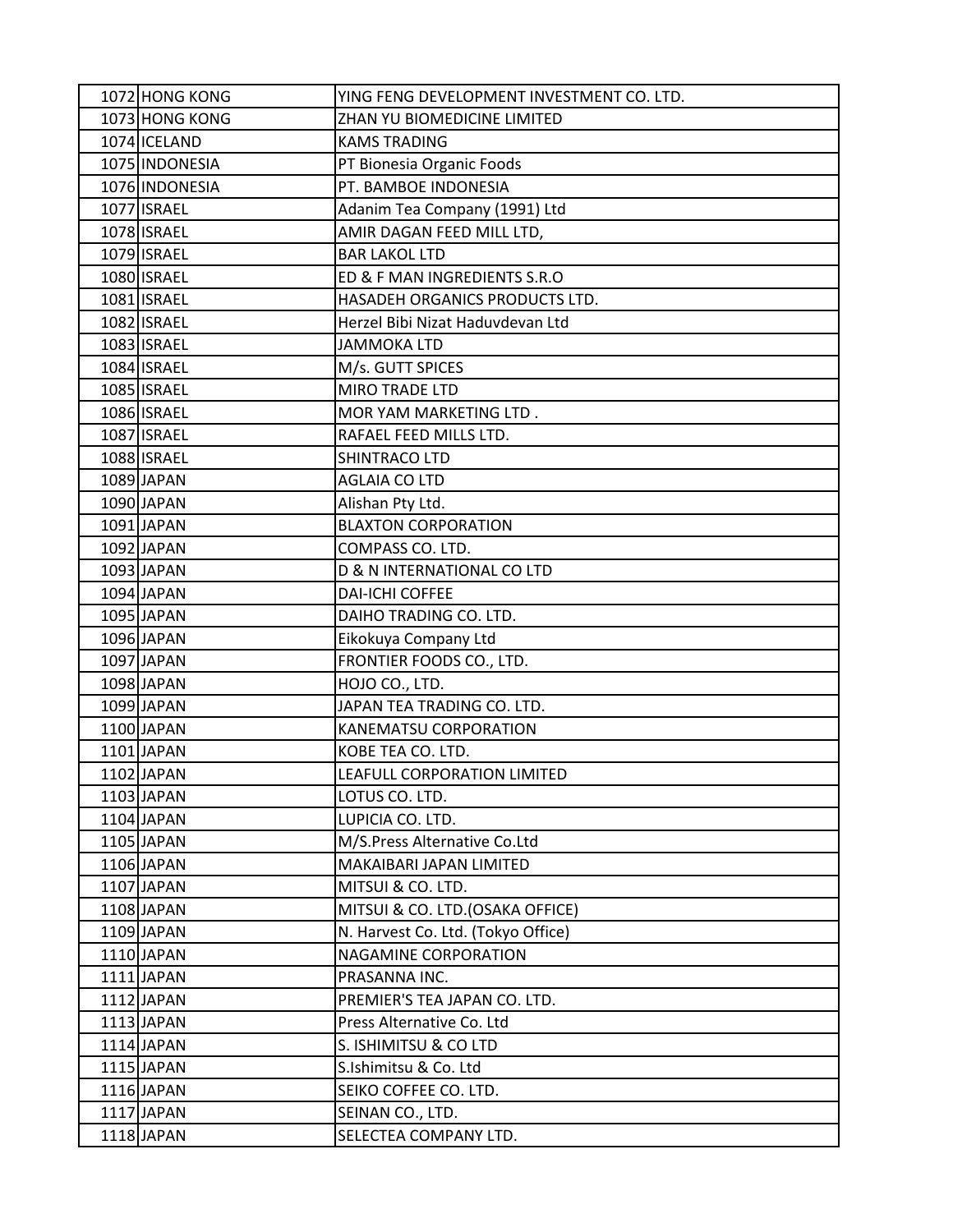| 1119 JAPAN          | SILVER POT INC.                                       |
|---------------------|-------------------------------------------------------|
| 1120 JAPAN          | <b>STASSEN JAPAN LIMITED</b>                          |
| 1121 JAPAN          | SUZUYO SHOJI CO., LTD.                                |
| 1122 JAPAN          | <b>TEA POND</b>                                       |
| 1123 JAPAN          | Teej Company Limited                                  |
| 1124 JAPAN          | Toyosha Limited, G'Clef                               |
| 1125 JAPAN          | <b>UF-FU COMPANY LIMITED</b>                          |
| 1126 JAPAN          | V. H. Toorabally International Limited                |
| 1127 JAPAN          | YATSUMOTO TSUSHO CO. LTD                              |
| 1128 JAPAN          | Yukino Cha Ya Tea Company                             |
| 1129 JAPAN          | <b>ZEF COFFEE ARTS</b>                                |
| 1130 JORDAN         | AL-KBOUS INDUSTRIAL TRADING & INVESTMENT CO.W.L       |
| 1131 JORDAN         | OMAR KHELAWI FOR IMPORT AND EXPORT                    |
| 1132 KAZAKISTAN     | CHAINI DWOR LTD.                                      |
| 1133 KOREA REPUBLIC | <b>BIZONE CORPORATION LTD.</b>                        |
| 1134 KOREA REPUBLIC | COOP&Fair Trade Co., Ltd                              |
| 1135 KOREA REPUBLIC | CORED INTERNATIONAL CORPORATION                       |
| 1136 KOREA REPUBLIC | DARJEELIAN                                            |
| 1137 KOREA REPUBLIC | DS GLOBAL CO. LTD.                                    |
| 1138 KOREA REPUBLIC | <b>ECOMENT</b>                                        |
| 1139 KOREA REPUBLIC | HANMI INGREDIENTS CO., LTD                            |
| 1140 KOREA REPUBLIC | <b>J K HONG</b>                                       |
| 1141 KOREA REPUBLIC | J. K. HONG                                            |
| 1142 KOREA REPUBLIC | <b>JC FOOD TECH</b>                                   |
| 1143 KOREA REPUBLIC | KOREA AGRICULTURE AND FISHERY CORPORATION             |
| 1144 KOREA REPUBLIC | LEE, SANG JUN (WinnerTech Inc.)                       |
| 1145 KOREA REPUBLIC | LUVAMA NATURE CO., LTD                                |
| 1146 KOREA REPUBLIC | M Tree                                                |
| 1147 KOREA REPUBLIC | MINONG KOREA CO., LTD.,                               |
| 1148 KOREA REPUBLIC | <b>MIXSHOP</b>                                        |
| 1149 KOREA REPUBLIC | Ms.Miyoon Yoon                                        |
| 1150 KOREA REPUBLIC | ORGANIA.CO.LTD                                        |
| 1151 KOREA REPUBLIC | ROYAL COMMAND CORPORATION,                            |
| 1152 KOREA REPUBLIC | <b>SEJONG TRADE</b>                                   |
| 1153 KOREA REPUBLIC | SPRINGSUN                                             |
| 1154 KOREA REPUBLIC | Winnertech Incl                                       |
| 1155 KUWAIT         | ABDUL AZEEZE AL SEBAIE & SONS CO.,                    |
| 1156 KUWAIT         | KHALID SULTAN TRADING AND CONTRACTING EST.            |
| 1157 KUWAIT         | LULU CENTER INTERNATIONAL GEN. TRAD. & CONT. CO W.L.L |
| 1158 KUWAIT         | MUSTAFA ALGHANIM IMPORT & EXPORT CO. W.L              |
| 1159 KUWAIT         | <b>Nutrina Trading</b>                                |
| 1160 KUWAIT         | <b>Revolution Tea</b>                                 |
| 1161 LEBANON        | Al Nakhil Co. For Food Products SARL                  |
| 1162 LEBANON        | CONSERVES MODERNES CHTAURA S.A.L                      |
| 1163 LEBANON        | LEBANESE ARABIAN COMPANY FOR ALTERNATIVE              |
| 1164 LEBANON        | NABAT ORGANIC SARL                                    |
| 1165 MALAYSIA       | Be Natural Malaysia SDN BHD (574241-A)                |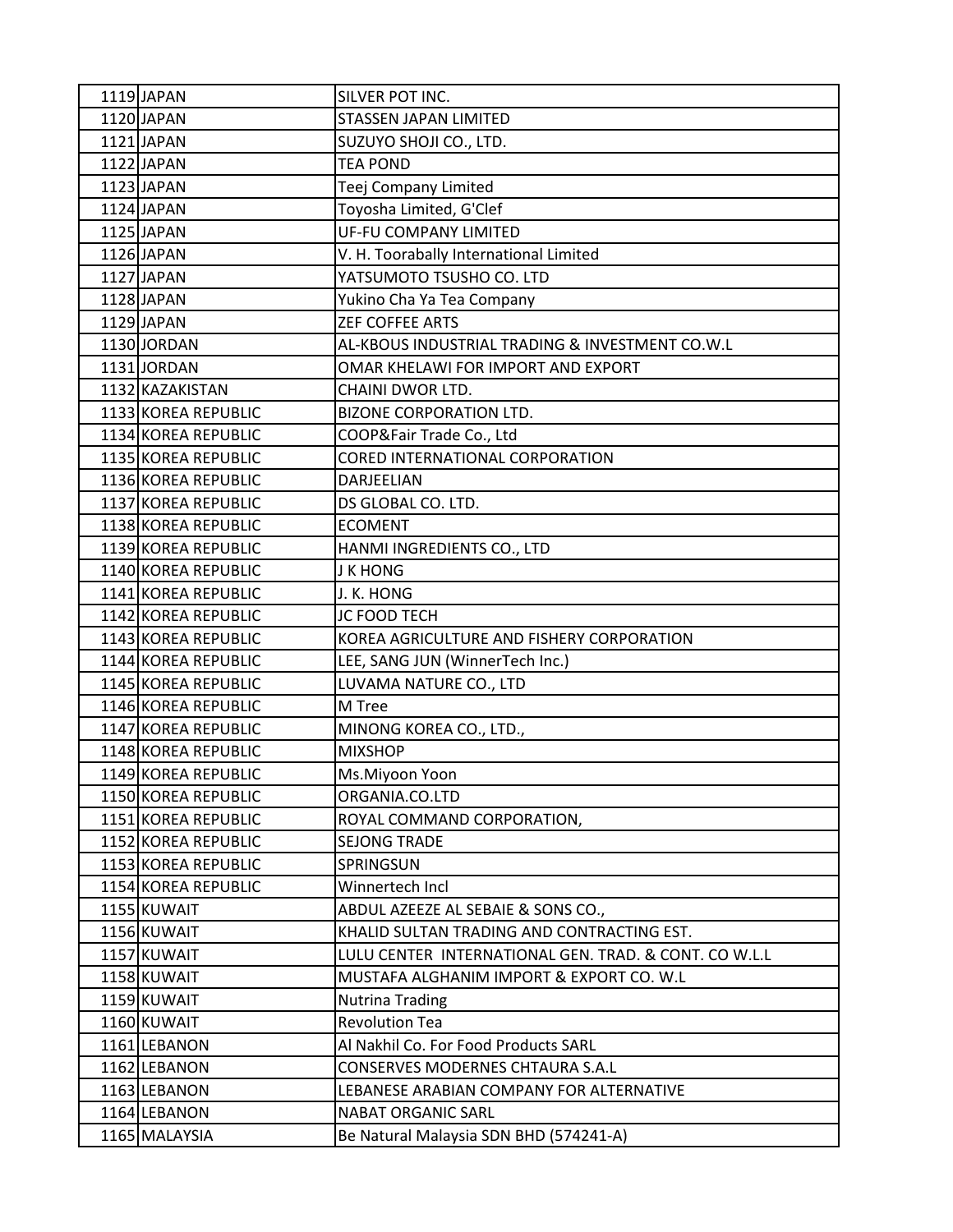| 1166 MALAYSIA   | COUNTRY FARMS SDN BHD (447535-V)            |
|-----------------|---------------------------------------------|
| 1167 MALAYSIA   | <b>Eco Action SDN BHD</b>                   |
| 1168 MALAYSIA   | EPIC INGREDIENTS SDN.BHD                    |
| 1169 MALAYSIA   | FMC GREENLAND SDN BHD                       |
| 1170 MALAYSIA   | Health Paradise Sdn Bhd                     |
| 1171 MALAYSIA   | M/S Organic Plus International Sdn. Bhd.    |
| 1172 MALAYSIA   | <b>MATAHARI SDN BHD</b>                     |
| 1173 MALAYSIA   | PADIBERAS NASIONAL BERHAD (BERNAS)          |
| 1174 MALAYSIA   | RADIANT CODE SDN. BHD.                      |
| 1175 MALAYSIA   | TOP FAST MARKETING SDN BHD                  |
| 1176 MALAYSIA   | Zenxin Agri-Organic Food Sdn Bhd,           |
| 1177 MALDIVES   | CITADEL PVT. LTD.                           |
| 1178 MALDIVES   | <b>HORIZON FISHERIES</b>                    |
| 1179 MALDIVES   | <b>MALDIVE ORGANICS</b>                     |
| 1180 MAURITIUS  | A ABDUL RAHIM OOSMAN AND CO                 |
| 1181 MAURITIUS  | D.Hossen Co Ltd                             |
| 1182 MAURITIUS  | Filaroma Limited                            |
| 1183 MAURITIUS  | <b>Health Dynamics LTD</b>                  |
| 1184 MAURITIUS  | Panagora Marketing Co. Ltd                  |
| 1185 MAURITIUS  | Shibani Trading Co Ltd                      |
| 1186 MEXICO     | DIPASA INTERNACIONAL DE MEXICO S.A. DE C.V. |
| 1187 MEXICO     | <b>EMPACADOS SA DE CV</b>                   |
| 1188 MOLDOVA    | <b>AKSON PROJECT SRL</b>                    |
| 1189 MOROCCO    | Societe Imperiale des thes et Infusions     |
| 1190 NEPAL      | KATHMANDU MKT & TRADING HOUSE PVT LTD       |
| 1191 NEPAL      | NEPAL NATURALS PVT. LTD.                    |
| 1192 NEWZEALAND | <b>AOTEAROAD LIMITED</b>                    |
| 1193 NEWZEALAND | Ceres Enterprises Ltd                       |
| 1194 NEWZEALAND | <b>CHALMERS ORGANICS LTD.</b>               |
| 1195 NEWZEALAND | <b>CHANTAL ORGANICS LTD</b>                 |
| 1196 NEWZEALAND | CHINA WHITE LTD                             |
| 1197 NEWZEALAND | DAHUTI INTERNATIONAL LIMITED                |
| 1198 NEWZEALAND | DOEHLER NZ LTD                              |
| 1199 NEWZEALAND | <b>EIF International</b>                    |
| 1200 NEWZEALAND | <b>Enzol International Ltd</b>              |
| 1201 NEWZEALAND | FAMOUS RAINBOW CORPORATION PTE LTD.         |
| 1202 NEWZEALAND | FOOD SOURCE LTD.                            |
| 1203 NEWZEALAND | <b>GOOD HEALTH FOOD LTD</b>                 |
| 1204 NEWZEALAND | Kerrindale / Claridges Botanicals           |
| 1205 NEWZEALAND | Midlands Nutritional Oils Ltd.              |
| 1206 NEWZEALAND | Mister Chai Ltd                             |
| 1207 NEWZEALAND | NATURAL HEALTH TRADING LTD                  |
| 1208 NEWZEALAND | Natural Sugars NZ Ltd                       |
| 1209 NEWZEALAND | Noble and Savage Tea Merchant               |
| 1210 NEWZEALAND | ORIGIN TRADERS PTY LTD                      |
| 1211 NEWZEALAND | <b>Puraty Limited</b>                       |
| 1212 NEWZEALAND | PURE INGREDIENTS LIMITED                    |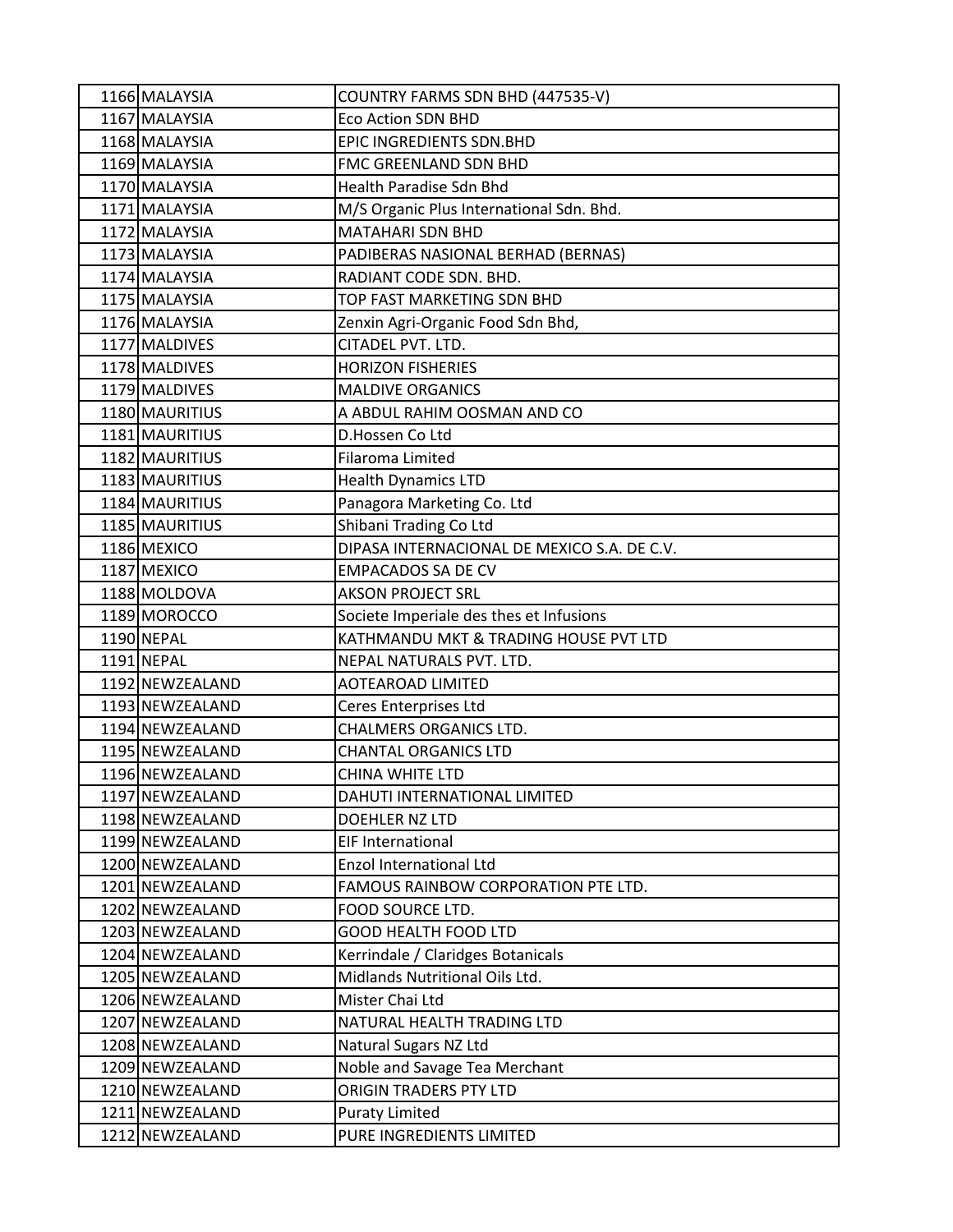| 1213 NEWZEALAND       | SEVEN FIELDS LTD.                      |
|-----------------------|----------------------------------------|
| 1214 NEWZEALAND       | T LEAF T LTD                           |
| 1215 NEWZEALAND       | Taste HQ NZ Limited                    |
| 1216 NEWZEALAND       | TEA TOTAL LTD.                         |
| 1217 NEWZEALAND       | <b>Trade Aid Importers Ltd</b>         |
| 1218 NEWZEALAND       | <b>TRADEX OCEANIA LTD</b>              |
| 1219 NEWZEALAND       | VANDITA HOLDINGS LTD.                  |
| 1220 NEWZEALAND       | VITAL NEW ZEALAND LTD.                 |
| 1221 NIGERIA          | BANQUALRES FACILITIES INT'L LTD.       |
| 1222 NIGERIA          | <b>FELIX ADEDURO</b>                   |
| 1223 OMAN             | AL HAJIRY INTERNATIONAL LLC            |
| 1224 OMAN             | <b>BARAKAT MUSCAT INTERNATIONAL</b>    |
| 1225 OMAN             | HARIDAS NENSEY & PARTNERS CO. L.L.C    |
| 1226 OMAN             | LULU MUSCAT HYPER MARKET LLC           |
| 1227 OMAN             | NARANJEE HIRJEE & CO. L.L.C.           |
| 1228 OMAN             | TURTLES ENTERPRISES LLC (WHSMITH)      |
| 1229 PAPUA NEW GUINEA | BSP FINANCE AND PLANNING               |
| 1230 PERU             | COOPERATIVA AGRARIA AGROPIA            |
| 1231 PHILIPPINES      | CARDINAL AGRI PRODUCTS INC.            |
| 1232 PHILIPPINES      | Millennium Specialty Coco Product Inc. |
| 1233 QATAR            | JOINT FORCE FOODSTUFF                  |
| 1234 QATAR            | LULU HYPERMARKET TRADING CO. W.L.L     |
| 1235 QATAR            | NASSER BIN KHALED & SONS TRADING CO.   |
| 1236 QATAR            | WH Smith LLC QATAR                     |
| 1237 QATAR            | YouWash General Trading LLC            |
| 1238 RUSSIA           | DOEHLER NF & BI OOO                    |
| 1239 RUSSIA           | <b>FRUIT TRADE LTD</b>                 |
| 1240 RUSSIA           | <b>OOO ECOPRODUCT</b>                  |
| 1241 SAINT LUCIA      | <b>GLOBAL DIRECT</b>                   |
| 1242 SAUDI ARABIA     | ABAZEER TRADING COMPANY                |
| 1243 SAUDI ARABIA     | AHMED MOHAMED SALEH BAESHEN & CO.      |
| 1244 SAUDI ARABIA     | HOUSE OF ROASTING TRADING EST          |
| 1245 SAUDI ARABIA     | KONA ARABIA TRADING EST                |
| 1246 SAUDI ARABIA     | LBI GENERAL TRADING LLC                |
| 1247 SAUDI ARABIA     | LULU Saudi Hypermarkets LLC            |
| 1248 SAUDI ARABIA     | <b>Revolution Tea</b>                  |
| 1249 SAUDI ARABIA     | <b>WATANIA</b>                         |
| 1250 SAUDI ARABIA     | WHOLE FOODS TRADING COMPANY            |
| 1251 SINGAPORE        | <b>Actspand Pte Ltd</b>                |
| 1252 SINGAPORE        | ARIMU DISTRIBUTION PTE LTD             |
| 1253 SINGAPORE        | <b>BREW-IN TEA PTE</b>                 |
| 1254 SINGAPORE        | GARDEN PICKS FOOD MANUFACTURING LLP    |
| 1255 SINGAPORE        | Karthika Enterprises Pte Ltd           |
| 1256 SINGAPORE        | M/S. SRI AMBIKAS PTE LTD.,             |
| 1257 SINGAPORE        | MHD DISTRIBUTORS INTERNATIONAL PTE Ltd |
| 1258 SINGAPORE        | Mohamed Mustafa & Samsuddin Co Pte Ltd |
| 1259 SINGAPORE        | ORIGINS HEALTHCARE PTE LTD             |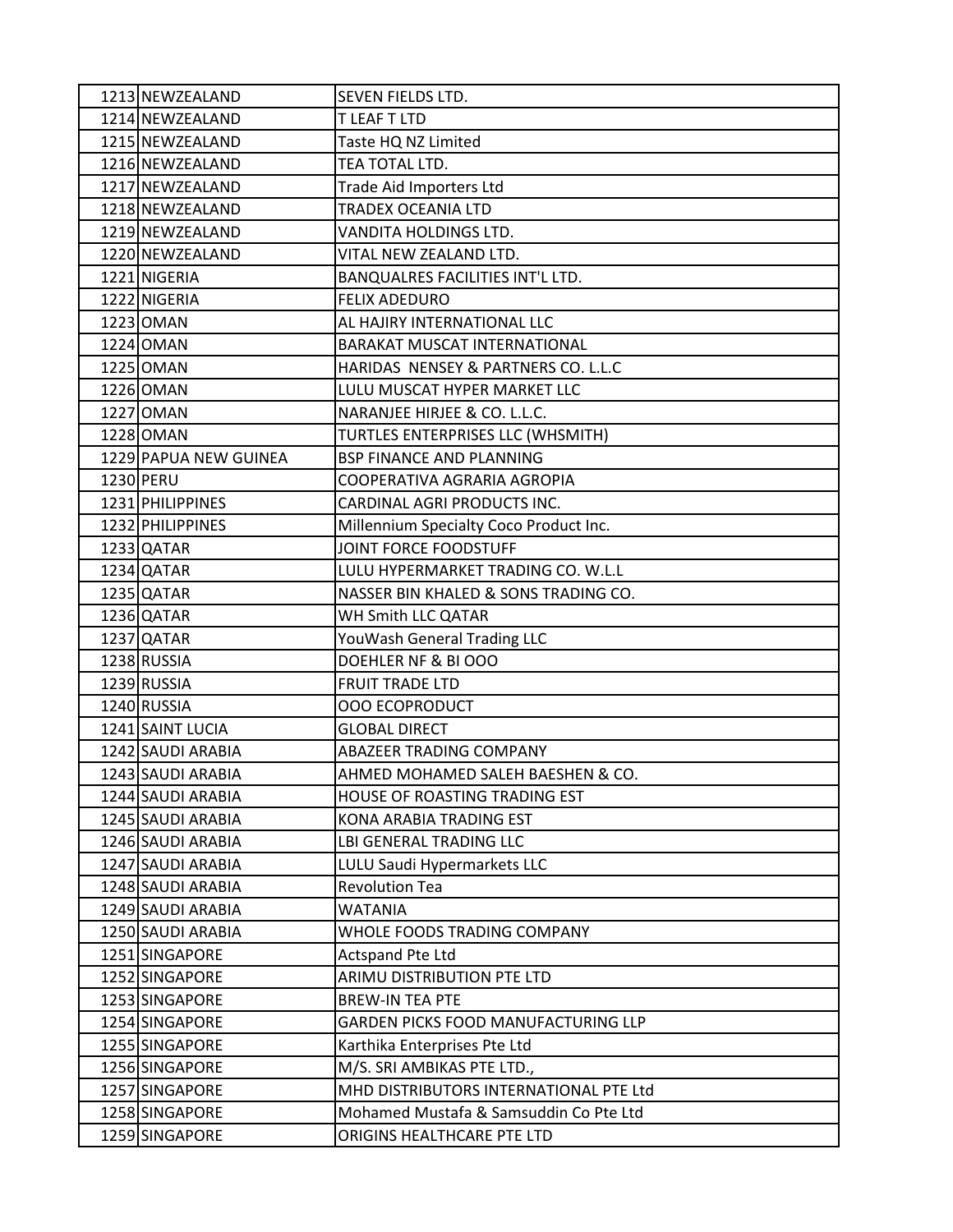| 1260 SINGAPORE    | Sonnamera Pte Ltd                        |
|-------------------|------------------------------------------|
| 1261 SINGAPORE    | SP MUTHIAH & SONS PTE. LTD               |
| 1262 SINGAPORE    | Stena Beauty Pte Ltd                     |
| 1263 SINGAPORE    | The Asian Food Factory Pte Ltd           |
| 1264 SINGAPORE    | TWG TEA COMPANY PTE LTD.                 |
| 1265 SINGAPORE    | UNITENDNATURE (FAR EAST) PTE LTD         |
| 1266 SINGAPORE    | Wildseed Pte. Ltd.                       |
| 1267 SOUTH AFRICA | COETZEE & COETZEE (PTY) LTD              |
| 1268 SOUTH AFRICA | CREDÉ NATURAL OILS                       |
| 1269 SOUTH AFRICA | <b>GOOD LIFE ORGANIC</b>                 |
| 1270 SOUTH AFRICA | KALYAN HERBAL PRODUCTS CC                |
| 1271 SOUTH AFRICA | Natural & Organic Formulations (Pty) Ltd |
| 1272 SOUTH AFRICA | SOARING FREE SUPERFOODS                  |
| 1273 SOUTH AFRICA | Taka Health Pty Ltd                      |
| 1274 SOUTH AFRICA | THE TONI GLASS COLLECTION                |
| 1275 SOUTH AFRICA | TRADELINKS INC,                          |
| 1276 SOUTH AFRICA | <b>Turgle Trading CC</b>                 |
| 1277 SOUTH AFRICA | Veld Botanicals (Pty) Ltd t/a SOiL       |
| 1278 SRI LANKA    | AKBAR BROTHERS PVT. LTD.                 |
| 1279 SRI LANKA    | AMAZON TRADING (PVT) LTD                 |
| 1280 SRI LANKA    | Amazon Trading Pvt Ltd                   |
| 1281 SRI LANKA    | Basilur Tea Export Pvt Ltd               |
| 1282 SRI LANKA    | <b>BIO EXTRACTS (PVT) LTD</b>            |
| 1283 SRI LANKA    | BIO FOODS (PVT) LTD.                     |
| 1284 SRI LANKA    | BOGAWANTALAWA TEA CEYLON (PVT) LTD       |
| 1285 SRI LANKA    | Chaplon Tea (PVT) Ltd                    |
| 1286 SRI LANKA    | Cosmoveda Ceylon Pvt. Ltd.               |
| 1287 SRI LANKA    | ESWARAN BROTHERS EXPORTS (PVT) LTD       |
| 1288 SRI LANKA    | ESWARAN BROTHERS EXPORTS (PVT) LTD.      |
| 1289 SRI LANKA    | Euro- Scan Exports (Pvt) Ltd             |
| 1290 SRI LANKA    | <b>HDDES EXTRACTS (PVT) LTD</b>          |
| 1291 SRI LANKA    | Imperial Tea Exports (pvt) Ltd.          |
| 1292 SRI LANKA    | JAFFERJEE BROTHERS                       |
| 1293 SRI LANKA    | Love Tea                                 |
| 1294 SRI LANKA    | M/S ESWARAN BROTHERS EXPORTS PVT LTD     |
| 1295 SRI LANKA    | MA'S TROPICAL FOOD PROCESSING (PVT) LTD  |
| 1296 SRI LANKA    | MA's Tropical Food processing (Pvt) Ltd. |
| 1297 SRI LANKA    | ORIGIN TEA EXPORTS (PVT) LTD             |
| 1298 SRI LANKA    | RENUKA AGRI FOODS PLC                    |
| 1299 SRI LANKA    | Renuka Teas Ceylon Pvt Ltd.              |
| 1300 SRI LANKA    | S.A.Silva & Sons Lanka (Pvt) Ltd         |
| 1301 SRI LANKA    | STASSEN NATURAL FOODS (PVT) LTD.         |
| 1302 SRI LANKA    | WICHY PLANTATION COMPANY (PVT) LIMITED   |
| 1303 SRI LANKA    | Wilmar Tea Lanka Pvt Ltd.                |
| 1304 SRI LANKA    | WILSON TRADING COMPANY.                  |
| 1305 SWITZERLAND  | <b>3AM TRADE LIMITED</b>                 |
| 1306 SWITZERLAND  | ALAMBICA GMBH                            |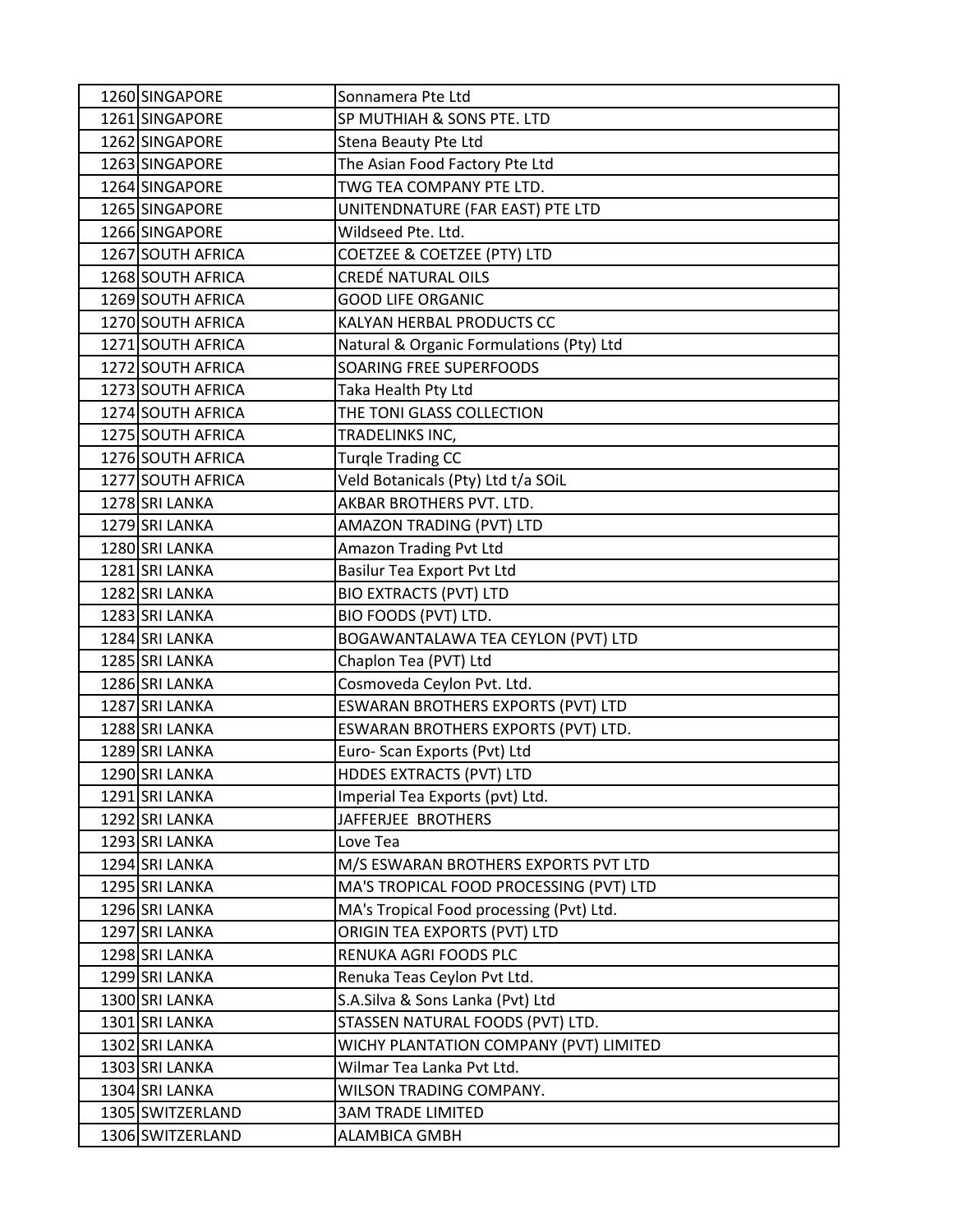| 1307 SWITZERLAND         | <b>Bunaroba GmbH</b>                           |
|--------------------------|------------------------------------------------|
| 1308 SWITZERLAND         | Chocolats Halba / Sunray                       |
| 1309 SWITZERLAND         | <b>DAMASCENA GMBH</b>                          |
| 1310 SWITZERLAND         | <b>DELICA AG</b>                               |
| 1311 SWITZERLAND         | Farfella Essentials AG                         |
| 1312 SWITZERLAND         | <b>FOOD COMMODITIES AG</b>                     |
| 1313 SWITZERLAND         | HANS NOBS & CIE AG                             |
| 1314 SWITZERLAND         | HD COTTERELL B.V                               |
| 1315 SWITZERLAND         | J. CARL FRIDLIN GEWURZE AG                     |
| 1316 SWITZERLAND         | Kentaur AG                                     |
| 1317 SWITZERLAND         | <b>KM COMMODITIES AG</b>                       |
| 1318 SWITZERLAND         | L'art Du The GmbH                              |
| 1319 SWITZERLAND         | Lipoid Kosmetik AG                             |
| 1320 SWITZERLAND         | M/s. Breeding botanicals international AG      |
| 1321 SWITZERLAND         | Maharishi Ayur-Veda Products                   |
| 1322 SWITZERLAND         | <b>NATURE BIO FOODS B.V</b>                    |
| 1323 SWITZERLAND         | NaturKraftWerke                                |
| 1324 SWITZERLAND         | Premsoul Bio Chai                              |
| 1325 SWITZERLAND         | REISMUEHLE BRUNNEN                             |
| 1326 SWITZERLAND         | RISERIA TAVERNA SA                             |
| 1327 SWITZERLAND         | Silvia & Peter Lendi Erboristi SA              |
| 1328 SWITZERLAND         | THE QUEEN CAMELLIA TEA HOUSE GMBH              |
| 1329 SWITZERLAND         | Trawosa AG                                     |
| 1330 SWITZERLAND         | UNIPEKTIN INGREDIENTS AG                       |
| 1331 SWITZERLAND         | Varistor AG                                    |
| 1332 SWITZERLAND         | W. KUNDIG & CIE AG                             |
| 1333 TAIWAN              | Caroline Lin                                   |
| 1334 TAIWAN              | GOURMET BEAUTY INTERNATIONAL CO. LTD.          |
| 1335 TAIWAN              | KE-WANG CO. LTD.                               |
| 1336 TAIWAN              | Lekhem Technology Co. Ltd.                     |
| 1337 TAIWAN              | SIMPLE LIFE GLOBAL CO. LTD.                    |
| 1338 TAIWAN              | SISGOGO CO. LTD                                |
| 1339 TAIWAN              | W Formula International, Inc.                  |
| 1340 THAILAND            | BANGKOK PRODUCE MERCHANDISING PUBLIC CO., LTD. |
| 1341 THAILAND            | BEHN MEYER CHEMICALS (T) CO. LTD.              |
| 1342 THAILAND            | BRONSON AND JACOBS INTERNATIONAL CO. LTD.      |
| 1343 THAILAND            | Chita Organic Food Co. Ltd.                    |
| 1344 THAILAND            | Good Earth Rice Co., Ltd.                      |
| 1345 THAILAND            | HEALTHY CHOICE ASIA CO., LTD.                  |
| 1346 THAILAND            | INTERTHAI PHARMACEUTICAL MANUFACTURING LIMITED |
| 1347 THAILAND            | Mekhala Living (Thailand) Co. Ltd              |
| 1348 THAILAND            | NAMCHOW (THAILAND) LTD                         |
| 1349 THAILAND            | Q Plus Concept Co. Ltd.                        |
| 1350 THAILAND            | RENATURE CO LTD                                |
| 1351 THAILAND            | SPECTRUM INGREDIENTS (THAILAND) CO., LTD.      |
| 1352 TRINIDAD AND TOBAGO | NATURAL EARTH CARIBBEAN LTD                    |
| 1353 TUNISIA             | AFAQ COMMERCIALE                               |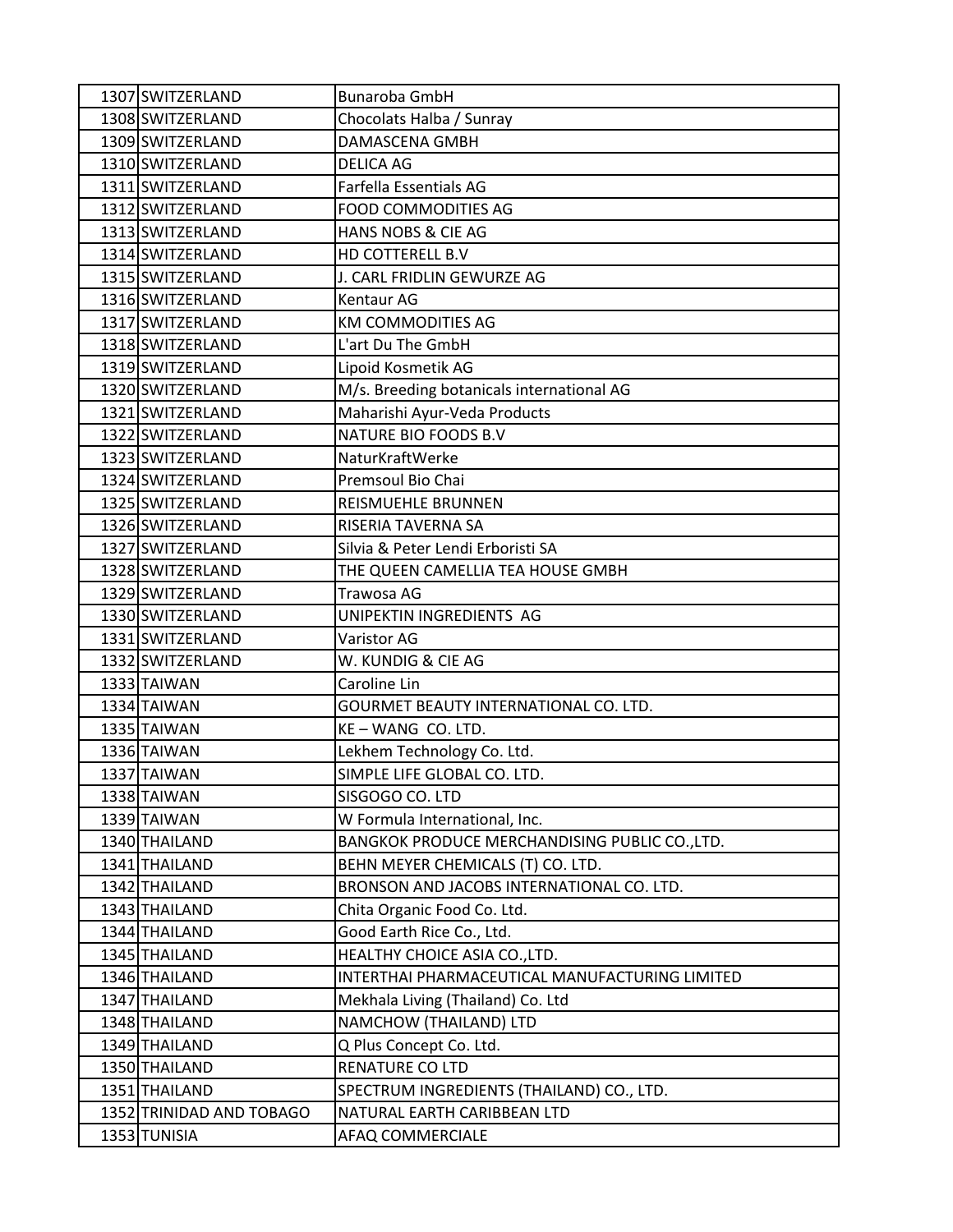| 1354 TURKEY | Eren International Dis Tic. Ltd. Sti                               |
|-------------|--------------------------------------------------------------------|
| 1355 TURKEY | INKATEK GIDA SAN. LTD. STI.                                        |
| 1356 TURKEY | KEYIFLI ISLER TUR. GIDA SAG. INS. IÇ VE DIS TIC. A.S. [THE LIFECO] |
| 1357 TURKEY | NATUROIL GIDA VE KIMYA SANAYII TICARET LIMITED SIRKETI             |
| 1358 TURKEY | NMT YUMURTA INS. NAK. TURZ. SAN. VE TIC. LTD. STI.                 |
| 1359 TURKEY | SDA GIDA TARIM URETIM Ith. Ihr. SAN. A.S                           |
| 1360 TURKEY | Ugurluoglu Bitkisel Yag Gida Kozmetik ITH.IHR Ltd                  |
| 1361 U.A.E. | AL ACCAD DEPARTMENT STORES LLC                                     |
| 1362 U.A.E. | AL TAYEB DISTRIBUTION LLC                                          |
| 1363 U.A.E. | Arab Beverages Est                                                 |
| 1364 U.A.E. | ARYAN INTERNATIONAL FZC                                            |
| 1365 U.A.E. | ASRAR AL SIHA FOODSTUFF TRADING                                    |
| 1366 U.A.E. | <b>Bin Hadher Trading</b>                                          |
| 1367 U.A.E. | <b>DOWN To Earth</b>                                               |
| 1368 U.A.E. | <b>EMIRATI COFFEE CO</b>                                           |
| 1369 U.A.E. | FIRST DUTYFREE SUPPLY. LLC                                         |
| 1370 U.A.E. | Gallery Foods & Beverages LLC                                      |
| 1371 U.A.E. | <b>GRANDMOTHER ROASTERY</b>                                        |
| 1372 U.A.E. | Gulf Center For Soap and Chemical Industries LLC                   |
| 1373 U.A.E. | <b>GYMA FOOD INDUSTRIES LLC</b>                                    |
| 1374 U.A.E. | HUNTER FOODS LTD. FZCO.                                            |
| 1375 U.A.E. | London Super Foods LLC                                             |
| 1376 U.A.E. | LULU HYPER MARKET LLC                                              |
| 1377 U.A.E. | MAWASIM HYPERMARKET L.L.C                                          |
| 1378 U.A.E. | Mimalex General Trading LLC.                                       |
| 1379 U.A.E. | ORBEX GENERAL TRADING LLC                                          |
| 1380 U.A.E. | <b>Revolution Tea</b>                                              |
| 1381 U.A.E. | Revolution Tea, LLC                                                |
| 1382 U.A.E. | T. Choithram & Sons LLC                                            |
| 1383 U.S.A. | 3509222 Canada Inc.                                                |
| 1384 U.S.A. | A & A Pharmachem Inc.USA                                           |
| 1385 U.S.A. | A to Z Beauty, LLC                                                 |
| 1386 U.S.A. | A.N. DERINGER, INC.                                                |
| 1387 U.S.A. | Aamrica LLC                                                        |
| 1388 U.S.A. | Abbott Blackstone Co.                                              |
| 1389 U.S.A. | ACCESS WORLD (USA) LLC                                             |
| 1390 U.S.A. | <b>ACME HARDESTY CO</b>                                            |
| 1391 U.S.A. | AEP COLLOIDS DIV. OF SARCOM INC.                                   |
| 1392 U.S.A. | Ag Commodities Inc                                                 |
| 1393 U.S.A. | Agri Exim DMCC                                                     |
| 1394 U.S.A. | <b>AGRI EXIM INC</b>                                               |
| 1395 U.S.A. | <b>AGRIDIENT INC</b>                                               |
| 1396 U.S.A. | Agropur Ingredients                                                |
| 1397 U.S.A. | AIDP, Inc                                                          |
| 1398 U.S.A. | <b>AIVA PRODUCTS</b>                                               |
| 1399 U.S.A. | AKSHAR SALES LLC                                                   |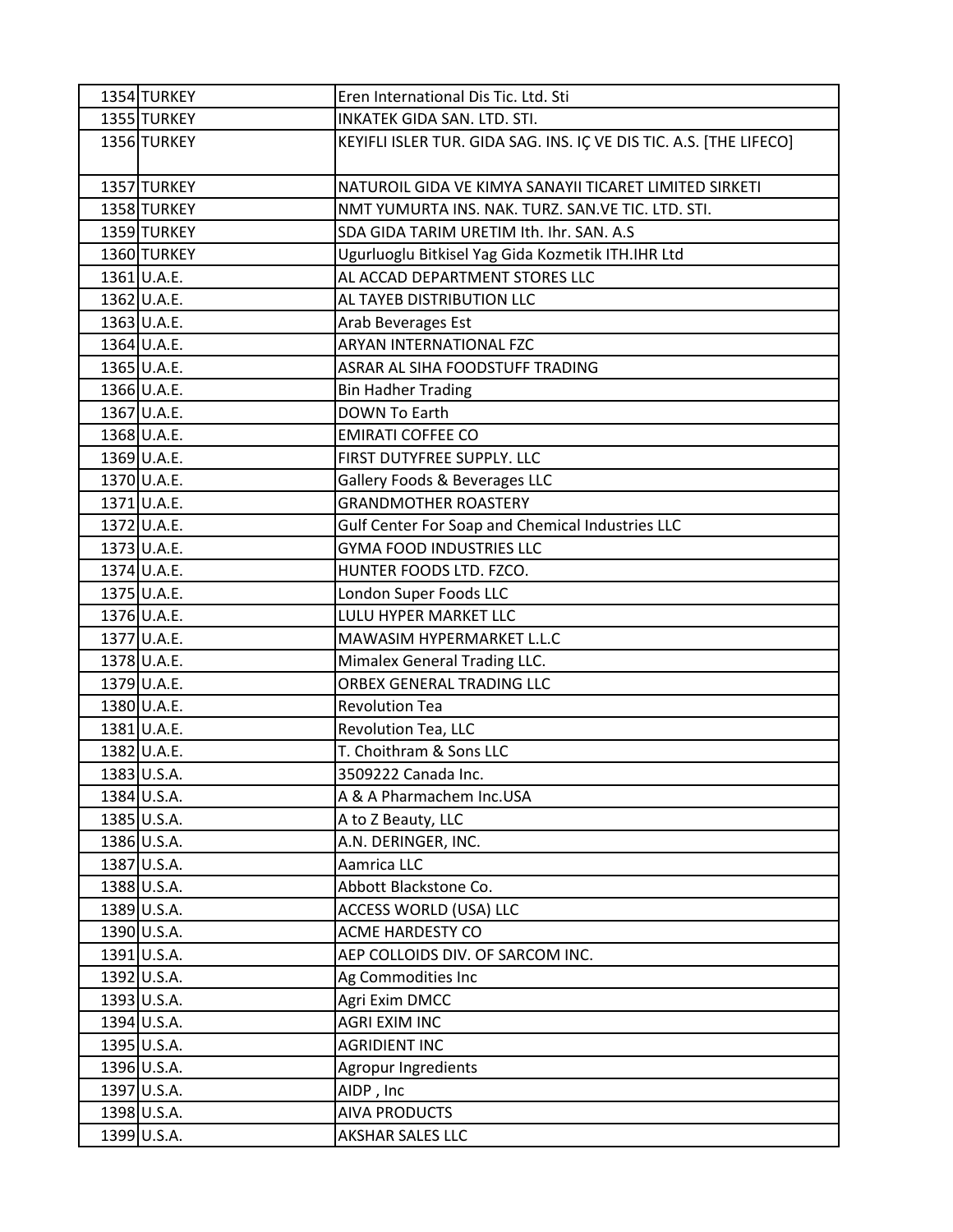| 1400 U.S.A. | ALGRO INTERNATIONAL LLC                |
|-------------|----------------------------------------|
| 1401 U.S.A. | ALKI TRADING LLC                       |
| 1402 U.S.A. | ALL INGREDIENTS PLUS INC               |
| 1403 U.S.A. | ALL STAR TRADING INC                   |
| 1404 U.S.A. | ALNOR OIL COMPANY, INC                 |
| 1405 U.S.A. | Altura Imports INC                     |
| 1406 U.S.A. | <b>American Botanicals LLC</b>         |
| 1407 U.S.A. | AMERICAN CASHEW COMPANY LLC            |
| 1408 U.S.A. | American Health Formulations, Inc.     |
| 1409 U.S.A. | <b>AMERICAN NUTS INC</b>               |
| 1410 U.S.A. | AMERICAN RIVER AG INC                  |
| 1411 U.S.A. | Amrita Aromatherapy Inc                |
| 1412 U.S.A. | Amritha Aromatheraphy INC              |
| 1413 U.S.A. | Amtrade Inc.                           |
| 1414 U.S.A. | <b>ANAYA FOODS LLC</b>                 |
| 1415 U.S.A. | ANCHOR INGREDIENTS CO., LLC            |
| 1416 U.S.A. | <b>ANCIENT BRANDS GRAIN TRADERS</b>    |
| 1417 U.S.A. | <b>Ancient Nutrition</b>               |
| 1418 U.S.A. | ANDEAN LIFE LLC                        |
| 1419 U.S.A. | APAX OTC BUSINESS DEVELOPMENT LLC      |
| 1420 U.S.A. | APNA FOODS IMPORTS CO                  |
| 1421 U.S.A. | APPLEVALLEY ORGANIC INC                |
| 1422 U.S.A. | ARIA CONSUMER PRODUCTS                 |
| 1423 U.S.A. | <b>ART OF TEA</b>                      |
| 1424 U.S.A. | <b>Astral Petals</b>                   |
| 1425 U.S.A. | Athreya Corporation                    |
| 1426 U.S.A. | <b>AUSTRADE Inc.</b>                   |
| 1427 U.S.A. | <b>Aviva Natural Supplements LLC</b>   |
| 1428 U.S.A. | Ayush Herbs Inc                        |
| 1429 U.S.A. | <b>B&amp;G Foods North America Inc</b> |
| 1430 U.S.A. | <b>BADIA SPICES INC</b>                |
| 1431 U.S.A. | <b>Banyan Botanicals</b>               |
| 1432 U.S.A. | <b>BASIL SEED WORKS</b>                |
| 1433 U.S.A. | <b>BAY STATE MILLING COMPANY</b>       |
| 1434 U.S.A. | <b>BAYCO INC.</b>                      |
| 1435 U.S.A. | <b>BEACHCOMBERS</b>                    |
| 1436 U.S.A. | Berje Inc.                             |
| 1437 U.S.A. | <b>Bespoke Group LLC</b>               |
| 1438 U.S.A. | <b>Bhumi Foods LLC</b>                 |
| 1439 U.S.A. | BI Nutraceuticals, Inc.                |
| 1440 U.S.A. | <b>Bioactive Resources LLC</b>         |
| 1441 U.S.A. | <b>BIOGRUND US. INC.</b>               |
| 1442 U.S.A. | <b>BLEAF NATURE LLC</b>                |
| 1443 U.S.A. | <b>BLUBAY TRADING</b>                  |
| 1444 U.S.A. | <b>Blue Lily Organics LLC</b>          |
| 1445 U.S.A. | <b>BONTOUX ORGANICS, INC</b>           |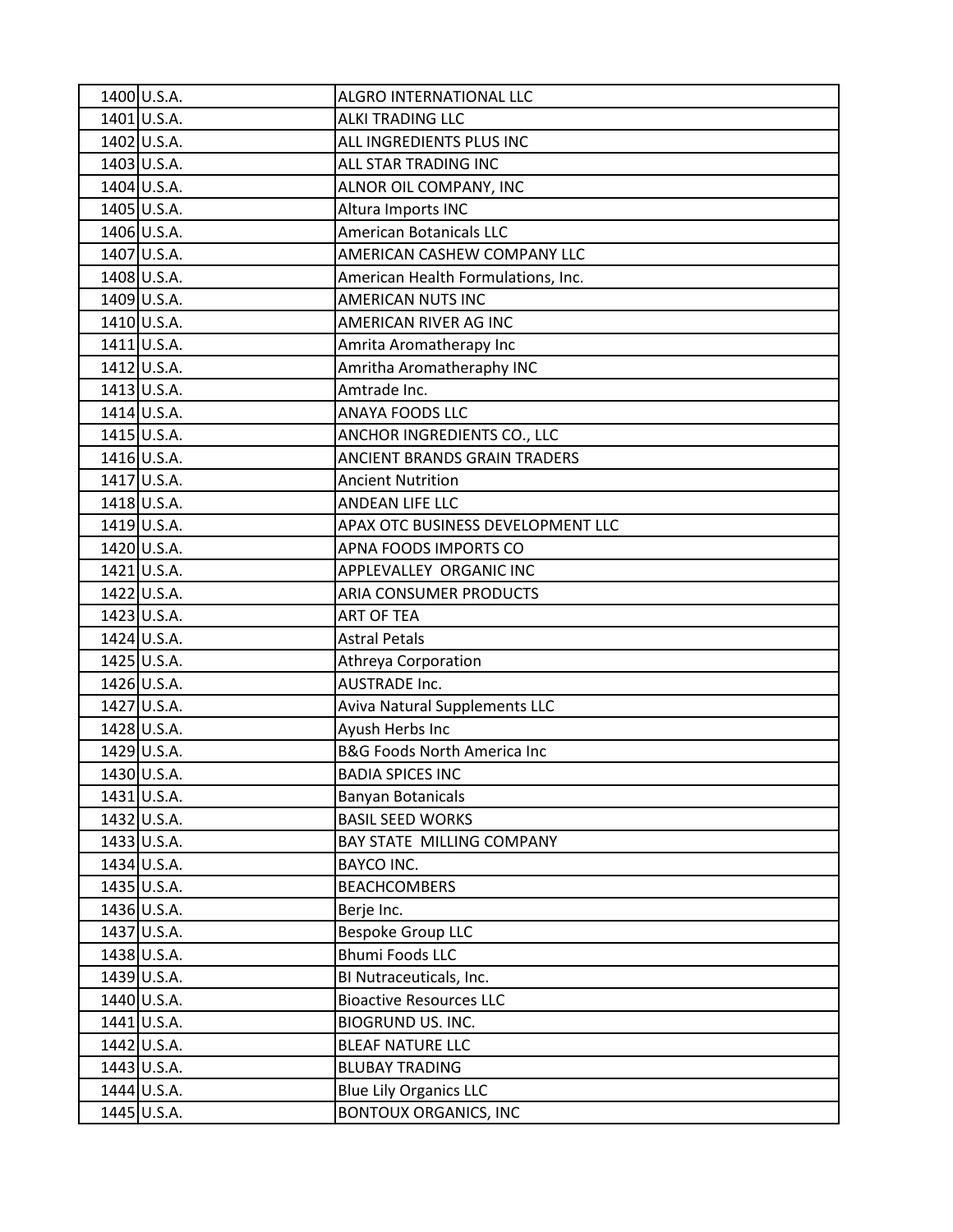| 1446 U.S.A. | Botanic Healthcare LLC 55 Crestview Drive, Clinton 08809 New Jersey, |
|-------------|----------------------------------------------------------------------|
|             | <b>USA</b>                                                           |
| 1447 U.S.A. | <b>BOTANICLIFE LLC</b>                                               |
| 1448 U.S.A. | BOWMAN ANDROS PRODUCTS LLC.,                                         |
| 1449 U.S.A. | <b>Brand Nutra Inc</b>                                               |
| 1450 U.S.A. | <b>BRENNTAG MID-SOUTH INC</b>                                        |
| 1451 U.S.A. | <b>BRIDGEWELL AGRIBUSINESS LLC</b>                                   |
| 1452 U.S.A. | Brothers International Food Corporation,                             |
| 1453 U.S.A. | <b>BUSHMAN ORGANICS FARMS, INC</b>                                   |
| 1454 U.S.A. | C & A Essence Ltd                                                    |
| 1455 U.S.A. | C & F FOODS INC                                                      |
| 1456 U.S.A. | <b>C&amp;A SERVICES INC</b>                                          |
| 1457 U.S.A. | <b>Callisons INC</b>                                                 |
| 1458 U.S.A. | CAMBRIAN SOLUTIONS, A MAROON                                         |
| 1459 U.S.A. | CAMBRIDGE COMMODITIES, INC.                                          |
| 1460 U.S.A. | CAPITOL FOOD COMPANY                                                 |
| 1461 U.S.A. | <b>CAPROCK GRAIN</b>                                                 |
| 1462 U.S.A. | CapRock Land Company, LLC                                            |
| 1463 U.S.A. | <b>CARMICHAEL INT'L SERVICE</b>                                      |
| 1464 U.S.A. | CASCADE FRUIT MARKETING DBA FOODGUYS                                 |
| 1465 U.S.A. | <b>CASHTON FARM SUPPLY LIMITED</b>                                   |
| 1466 U.S.A. | CBT International, Inc                                               |
| 1467 U.S.A. | CCI North America Ltd.                                               |
| 1468 U.S.A. | Central Valley Impex Inc                                             |
| 1469 U.S.A. | Chakra Superfoods LLC                                                |
| 1470 U.S.A. | <b>Charkit Chemical Company</b>                                      |
| 1471 U.S.A. | Charles & Alice INC                                                  |
| 1472 U.S.A. | CHEMIE RESEARCH & MFG, CO., INC.                                     |
| 1473 U.S.A. | Chetak Chicago LLC.                                                  |
| 1474 U.S.A. | Chetak New York LLC.                                                 |
| 1475 U.S.A. | Chetak Orlando LLC.                                                  |
| 1476 U.S.A. | Chetak Sanfrancisco LLC.                                             |
| 1477 U.S.A. | Choose Health Inc                                                    |
| 1478 U.S.A. | CITRUS AND ALLIED ESSENCES LTD.                                      |
| 1479 U.S.A. | Clevr Blends                                                         |
| 1480 U.S.A. | <b>COLONY GUMS</b>                                                   |
| 1481 U.S.A. | <b>Creative Energy Foods</b>                                         |
| 1482 U.S.A. | D.M. LIVERMORE INC.                                                  |
| 1483 U.S.A. | DANI ORGANICS USA LLC                                                |
| 1484 U.S.A. | Davidson's, Inc                                                      |
| 1485 U.S.A. | <b>DAVIDSON'S ORGANICS</b>                                           |
| 1486 U.S.A. | DD WIIILLIAMSON COLORS LLC                                           |
| 1487 U.S.A. | <b>DECCAN FOODS</b>                                                  |
| 1488 U.S.A. | DEEPTHI ORGANICS LLC                                                 |
| 1489 U.S.A. | DENNICK FRUITSOURCE LLC.,                                            |
| 1490 U.S.A. | DFI ORGANICS INC.                                                    |
| 1491 U.S.A. | Diaspora Tea & Herb Co. LLC                                          |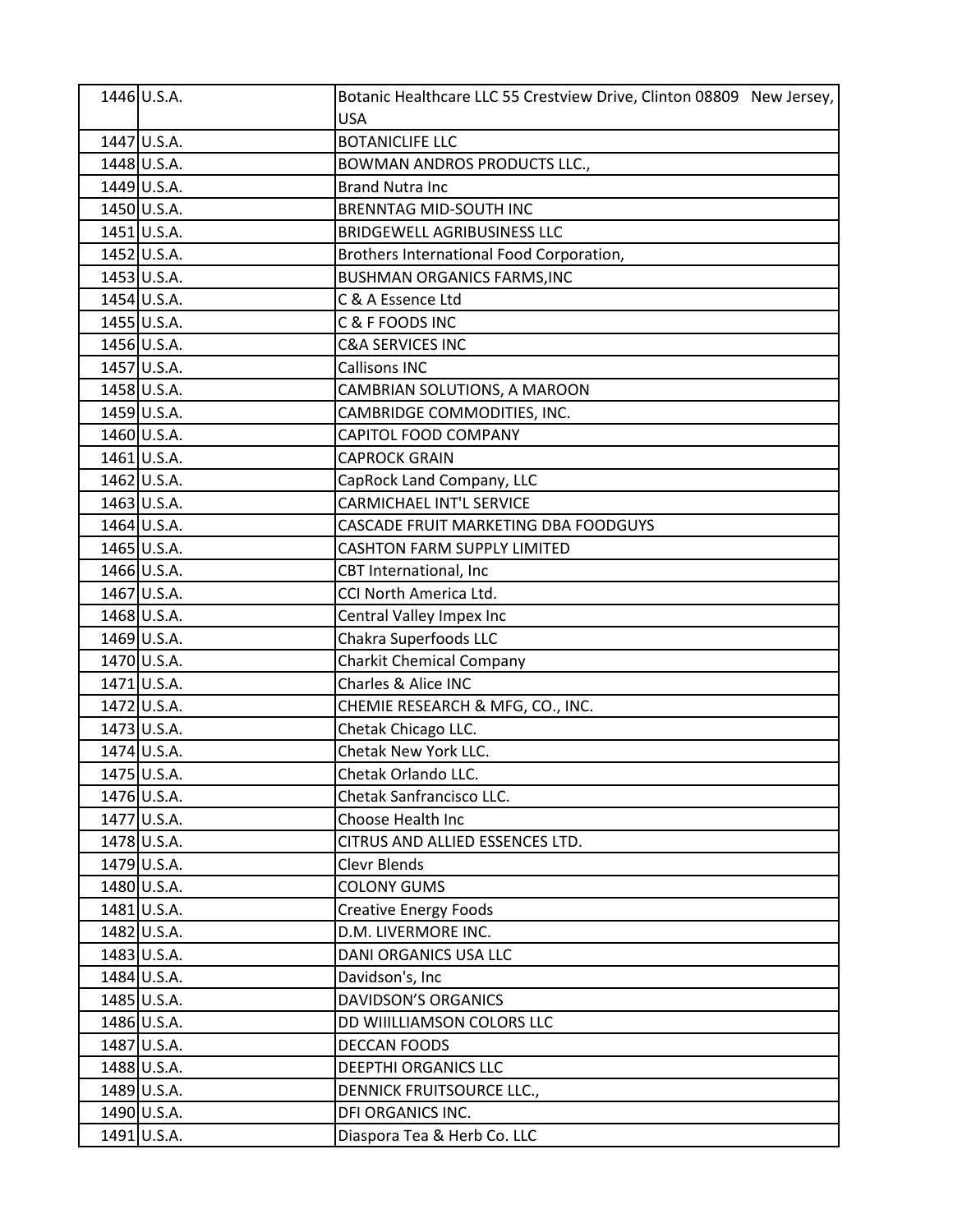| 1492 U.S.A.   | DIPASA USA, INC.                              |
|---------------|-----------------------------------------------|
| 1493 U.S.A.   | <b>DISHAKA LLC</b>                            |
| 1494 U.S.A.   | DISHAKA USA INC.                              |
| 1495 U.S.A.   | DMH INGREDIENTS, INC.                         |
| 1496 U.S.A.   | Dobra US LLC                                  |
| 1497 U.S.A.   | DOEHLER JUICE SOLUTIONS                       |
| 1498 U.S.A.   | <b>DOJO</b>                                   |
| 1499 U.S.A.   | DR. BRONNERS MAGIC SOAPS                      |
| 1500 U.S.A.   | <b>Dynamic Technical Formulations</b>         |
| 1501 U.S.A.   | ED & F Man Liquid Products Corporation L.L.C. |
| 1502 U.S.A.   | East West Tea Company, LLC-MFG                |
| 1503 U.S.A.   | <b>ECO PRIMA INC</b>                          |
| 1504 U.S.A.   | Ecuadorian Rainforest, LLC                    |
| 1505 U.S.A.   | ED & F MAN LIQUID PRODUCT LLC                 |
| 1506 U.S.A.   | Eden Botanicals, LLC                          |
| 1507 U.S.A.   | Edward & Sons Trading Company Inc             |
| 1508 U.S.A.   | ELITE INGREDIENTS LLC                         |
| 1509 U.S.A.   | <b>ELIXENS AMERICA INC</b>                    |
| 1510 U.S.A.   | <b>Elysian Essential Oil</b>                  |
| 1511 U.S.A.   | <b>EMPIRE MILLING INC</b>                     |
| 1512 U.S.A.   | <b>ENCORE FRUIT MARKETING INC.,</b>           |
| 1513 U.S.A.   | <b>EQUAL EXCHANGE</b>                         |
| 1514 U.S.A.   | <b>ESSENTIAL ORGANICS</b>                     |
| $1515$ U.S.A. | <b>Euroasias Organics INC</b>                 |
| 1516 U.S.A.   | <b>Everest Packaging</b>                      |
| 1517 U.S.A.   | EXCELLENTIA INTERNATIONAL                     |
| 1518 U.S.A.   | FAMILY DELIGHT FOODS LTD.,                    |
| 1519 U.S.A.   | FAMOUS RAINBOW CORPORATION PTE LTD.           |
| 1520 U.S.A.   | <b>FARMERS CLUB INC</b>                       |
| 1521 U.S.A.   | Fazlani Foods Corp                            |
| 1522 U.S.A.   | Field Farms Marketing Ltd.,                   |
| 1523 U.S.A.   | <b>FIRMENICH</b>                              |
| 1524 U.S.A.   | FOOD PARTNERS INC.,                           |
| 1525 U.S.A.   | Formulife, Inc                                |
| 1526 U.S.A.   | FORNAZOR INTERNATIONAL, INC.                  |
| 1527 U.S.A.   | FOUR SIGMA FOODS INC,                         |
| 1528 U.S.A.   | Fresh Carton                                  |
| 1529 U.S.A.   | FRONTIER FOODS & FLAVORINGS LLC               |
| 1530 U.S.A.   | FRUITRADE INTERNATIONAL INC.,                 |
| 1531 U.S.A.   | <b>FYVE ELEMENTS LLC</b>                      |
| 1532 U.S.A.   | <b>GAIA HERBS INC</b>                         |
| 1533 U.S.A.   | <b>GARCE IMPORTS</b>                          |
| 1534 U.S.A.   | <b>GARRY N SUN</b>                            |
| 1535 U.S.A.   | <b>GEMPELE ENTERPRISES</b>                    |
| 1536 U.S.A.   | <b>GEMPERLE ENTERPRISES INC.</b>              |
| 1537 U.S.A.   | <b>GFP GLOBAL INC</b>                         |
| 1538 U.S.A.   | <b>Glamy Candy Limited</b>                    |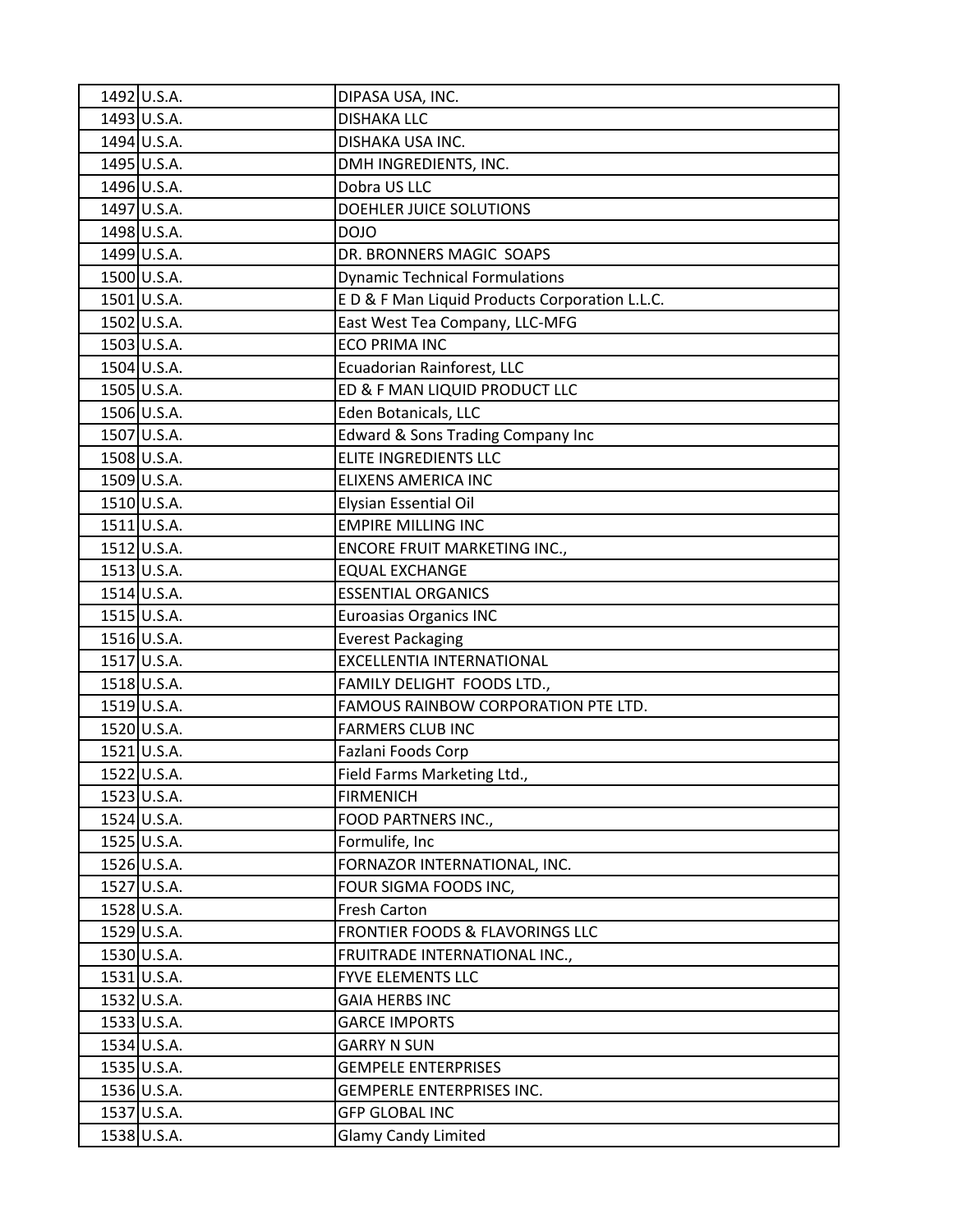| 1539 U.S.A. | Global Essence, Inc.                      |
|-------------|-------------------------------------------|
| 1540 U.S.A. | <b>Global Food Ingredient Solutions</b>   |
| 1541 U.S.A. | <b>GLOBAL HEALING CENTER</b>              |
| 1542 U.S.A. | GLORYBEE NATURAL SWEETENERS, INC.         |
| 1543 U.S.A. | GOLD COAST INGREDIENTS, INC.              |
| 1544 U.S.A. | <b>GOLDEN PEANUT AND TREE NUTS</b>        |
| 1545 U.S.A. | <b>Good Beverage LLC</b>                  |
| 1546 U.S.A. | <b>GRACE IMPORTS</b>                      |
| 1547 U.S.A. | <b>Grain Market LLC</b>                   |
| 1548 U.S.A. | <b>GRAIN MILLERS INC</b>                  |
| 1549 U.S.A. | Green Jeeva LLC                           |
| 1550 U.S.A. | <b>GREEN LINE</b>                         |
| 1551 U.S.A. | <b>GREEN VIRGIN PRODUCTS LLC</b>          |
| 1552 U.S.A. | GREENWOOD ASSOCIATES INC.,                |
| 1553 U.S.A. | <b>GRENERA NUTRIENTS INC</b>              |
| 1554 U.S.A. | <b>GRIFFITH FOODS INC</b>                 |
| 1555 U.S.A. | <b>GURUNANDA LLC</b>                      |
| 1556 U.S.A. | H.J. LANGDON & CO PTY. LTD.               |
| 1557 U.S.A. | HARNEY & SONS TEA CORP                    |
| 1558 U.S.A. | HARVEST COMMODITIES MARKETING INC         |
| 1559 U.S.A. | HATHI BRAND FOODS INC                     |
| 1560 U.S.A. | <b>HEALTH PLUS INC</b>                    |
| 1561 U.S.A. | HEALTHY FOOD INGREDIENTS                  |
| 1562 U.S.A. | <b>HEALTHY LIFE HERBS</b>                 |
| 1563 U.S.A. | <b>HEB Grocery Company LP</b>             |
| 1564 U.S.A. | <b>HENNA SOOQ</b>                         |
| 1565 U.S.A. | <b>HERB PHARM</b>                         |
| 1566 U.S.A. | <b>HERBAL CUP TEA</b>                     |
| 1567 U.S.A. | High Quality Organics, INC.               |
| 1568 U.S.A. | HNB CONCEPTS LLC                          |
| 1569 U.S.A. | Home Needs Inc                            |
| 1570 U.S.A. | House Of Spices (India) Inc               |
| 1571 U.S.A. | HVL, LLC                                  |
| 1572 U.S.A. | IFC SOLUTIONS INC.                        |
| 1573 U.S.A. | IFF Inc                                   |
| 1574 U.S.A. | IL Health & Beauty Natural Oils Co., Inc. |
| 1575 U.S.A. | <b>Ingenuity Beverages LLC</b>            |
| 1576 U.S.A. | INGREDIENTRADE.COM, INC.,                 |
| 1577 U.S.A. | INHARVEST INC.,                           |
| 1578 U.S.A. | <b>INNOPHOS LLC</b>                       |
| 1579 U.S.A. | INTERCONTINENTAL COFFEE TRADING           |
| 1580 U.S.A. | INTERNATIONAL FLAVOURS AND FRAGRANCES INC |
| 1581 U.S.A. | INTERNATIONAL GENERAL TRADING CORP        |
| 1582 U.S.A. | International Tea Importers Inc           |
| 1583 U.S.A. | InvaPharm, Inc                            |
| 1584 U.S.A. | IQ NATURAL INC                            |
| 1585 U.S.A. | <b>IWELL TRADE, INC</b>                   |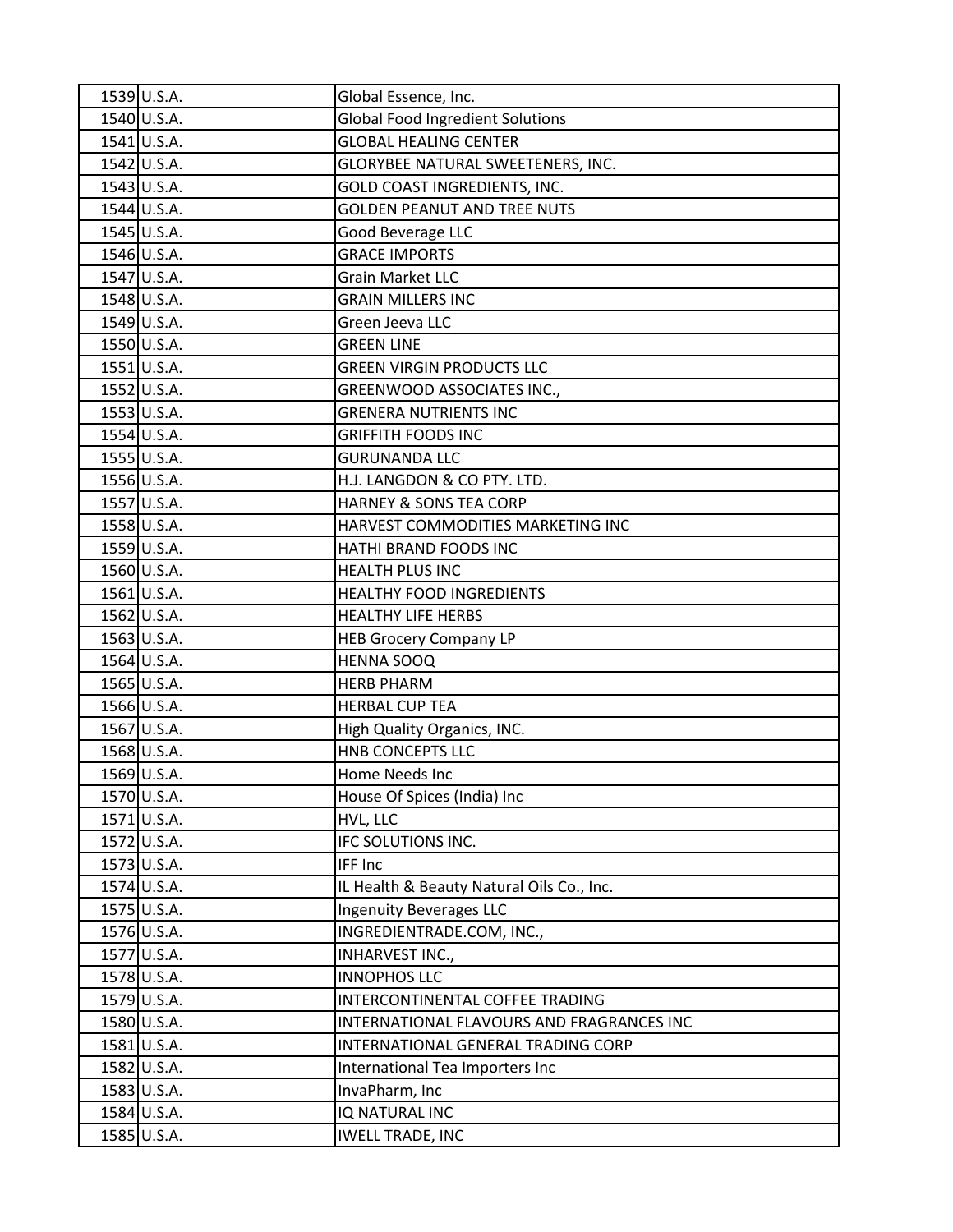| 1586 U.S.A.   | IZARA, LLC                             |
|---------------|----------------------------------------|
| 1587 U.S.A.   | JASMINE PEARL TEA COMPANY              |
| 1588 U.S.A.   | Jaymin Enterprises Corp                |
| 1589 U.S.A.   | Jedwards International, Inc            |
| 1590 U.S.A.   | Jesse Beba                             |
| 1591 U.S.A.   | JEWARDS INTERNATIONAL INC              |
| 1592 U.S.A.   | <b>KAI ORGANIC TEA</b>                 |
| 1593 U.S.A.   | KALSEC, INC.                           |
| 1594 U.S.A.   | KALUSTYAN CORPORATION                  |
| 1595 U.S.A.   | Kemin Food Technologies Inc.           |
| 1596 U.S.A.   | <b>KERRY INGREDIENTS AND FLAVOURS</b>  |
| 1597 U.S.A.   | KH INTERNATIONAL INC.,                 |
| 1598 U.S.A.   | KIND JUICE LLC                         |
| 1599 U.S.A.   | <b>KLEEN CONCEPTS, LLC</b>             |
| 1600 U.S.A.   | Komal Herbals, Inc.                    |
| 1601 U.S.A.   | <b>KRAFT CHEMICAL COMPANY</b>          |
| 1602 U.S.A.   | LACKAWANAA PRODUCTS CORP               |
| 1603 U.S.A.   | Lang Pharma Nutrition, Inc             |
| 1604 U.S.A.   | <b>LEOPARD LLC</b>                     |
| 1605 U.S.A.   | LEXUNDER INC D.B.A FOOD TO LIVE        |
| 1606 U.S.A.   | Lief Organics LLC                      |
| 1607 U.S.A.   | LOTUS BRANDS, INC.                     |
| 1608 U.S.A.   | Lotus Foods Inc.                       |
| 1609 U.S.A.   | LT FOODS AMERICAS                      |
| 1610 U.S.A.   | Lucid Colloids America Inc.            |
| $1611$ U.S.A. | M & L COMMODITIES                      |
| 1612 U.S.A.   | M/S COLONY GUMS INC                    |
| $1613$ U.S.A. | M/S GURUNANDA LLC                      |
| 1614 U.S.A.   | M/s MINCING TRADING CORPORATION        |
| 1615 U.S.A.   | M/s NEDSPICE US INC.                   |
| 1616 U.S.A.   | M/S Red River Food INC                 |
| 1617 U.S.A.   | M/S SUMITRA REMEDIES LLC,              |
| 1618 U.S.A.   | M/s. AMPAK COMPANY INC.,               |
| 1619 U.S.A.   | M/s. Charles & Alice INC.              |
| 1620 U.S.A.   | M/S. COLONY GUMS INC.                  |
| 1621 U.S.A.   | M/S. FRONTIER FOODS & FLAVORINGS, LLC  |
| 1622 U.S.A.   | M/S. GRANUM Inc.,                      |
| 1623 U.S.A.   | M/s. House of Spices(India)Inc.        |
| 1624 U.S.A.   | M/S. RED RIVER FOODS INC               |
| 1625 U.S.A.   | M/s. RFI - BROOMFIELD, CO              |
| 1626 U.S.A.   | M/S.FRONTIER FOODS & FLAVORINGS, LLC   |
| 1627 U.S.A.   | M/S.RED RIVER FOODS INC                |
| 1628 U.S.A.   | Madre Nature LLC                       |
| 1629 U.S.A.   | Maharishi Ayur-Ved Products Intl., Inc |
| 1630 U.S.A.   | Mari Fox, Founder & President          |
| 1631 U.S.A.   | MARROQUIN ORGANIC INTERNATIONAL        |
| 1632 U.S.A.   | <b>MARTIN BAUER INC</b>                |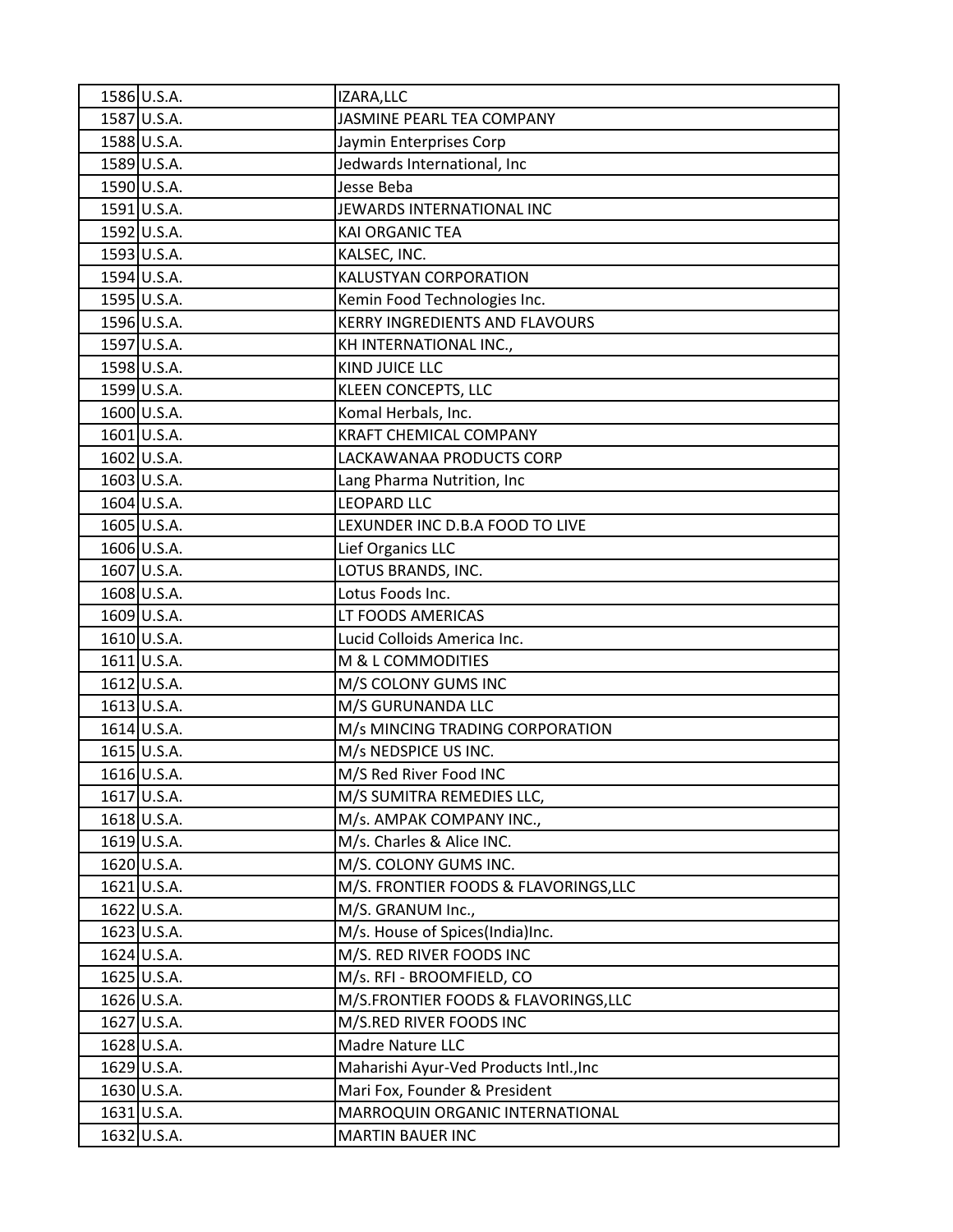| 1633 U.S.A.   | <b>Mate Revolution Inc</b>                      |
|---------------|-------------------------------------------------|
| 1634 U.S.A.   | MATERIA ORGANICA TEXAS LLC                      |
| 1635 U.S.A.   | MCCORMICK GLOBAL INGREDIENTS LTD                |
| 1636 U.S.A.   | MetaBrand                                       |
| 1637 U.S.A.   | Miami Growers Inc.                              |
| 1638 U.S.A.   | MINCING TRADING CORPORATION                     |
| 1639 U.S.A.   | <b>Miracle Botanicals</b>                       |
| 1640 U.S.A.   | MODESTO MILLING, INC.                           |
| 1641 U.S.A.   | MONTEREY BAY SPICE COMPANY                      |
| 1642 U.S.A.   | Moon Juice Ventures, LLC                        |
| 1643 U.S.A.   | MOST WISE INTERNATIONAL LTD.                    |
| 1644 U.S.A.   | MOUNTAIN HIGH ORGANICS, INC                     |
| 1645 U.S.A.   | <b>MOUNTAIN ROSE HERBS</b>                      |
| 1646 U.S.A.   | <b>MOXIE TRADING LTD</b>                        |
| 1647 U.S.A.   | MUEGGENBURG FARMS INC.                          |
| 1648 U.S.A.   | MULTIPLE ORGANICS INC                           |
| 1649 U.S.A.   | <b>MVD SALES INC</b>                            |
| 1650 U.S.A.   | Naked Cacao LLC                                 |
| $1651$ U.S.A. | NAKED NUTRIENT BY DESEO LLC                     |
| 1652 U.S.A.   | Natreon, Inc.                                   |
| 1653 U.S.A.   | <b>Natural Sourcing LLC</b>                     |
| 1654 U.S.A.   | Nature's Value Inc                              |
| 1655 U.S.A.   | Naturex Inc                                     |
| 1656 U.S.A.   | NaturOli Beautiful, LLC                         |
| 1657 U.S.A.   | <b>NAVADA IMPORTS LLC</b>                       |
| 1658 U.S.A.   | New Century Produce Inc                         |
| 1659 U.S.A.   | <b>Newport Flavors</b>                          |
| 1660 U.S.A.   | Non Acidic Beverages, LLC                       |
| 1661 U.S.A.   | <b>NP NUTRA</b>                                 |
| 1662 U.S.A.   | Nu-Tek Food Science, LLC                        |
| 1663 U.S.A.   | NuAxon Bioscience Inc                           |
| 1664 U.S.A.   | <b>NURA USA LLC</b>                             |
| 1665 U.S.A.   | <b>Nutra Solutions USA</b>                      |
| 1666 U.S.A.   | NUTRABLEND FOOODS                               |
| 1667 U.S.A.   | <b>Nutraceutical Corporation</b>                |
| 1668 U.S.A.   | NUTRACEUTICALS INTERNATIONAL GROUP LLC          |
| 1669 U.S.A.   | Oak House Bakery                                |
| 1670 U.S.A.   | OLAM INTERNATIONAL LIMITED                      |
| 1671 U.S.A.   | OLAM SPICES & VEGETABLES. INC                   |
| 1672 U.S.A.   | OM FOODS INC.                                   |
| 1673 U.S.A.   | OmniActive Health Technologies Inc              |
| 1674 U.S.A.   | ONLINE MR INC DBA: BUSINESS INTERNATIONAL GROUP |
| 1675 U.S.A.   | <b>OREGON SPICE COMPANY</b>                     |
| 1676 U.S.A.   | Organic By Nature, Inc                          |
| 1677 U.S.A.   | ORGANIC GRAINS DIRECT LLC                       |
| 1678 U.S.A.   | ORGANIC INDIA USA                               |
| 1679 U.S.A.   | Organic Spice Resource LLC                      |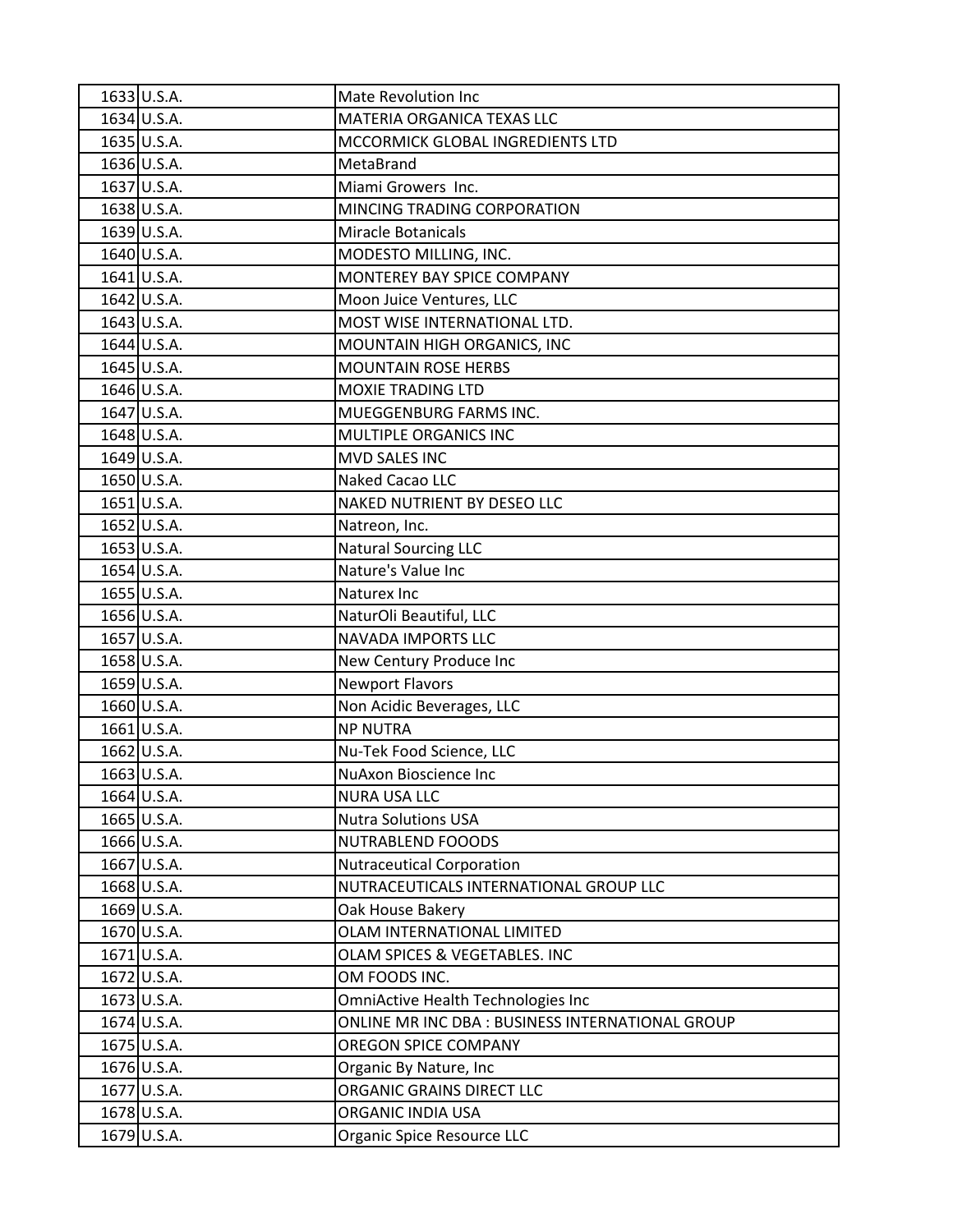| 1680 U.S.A. | ORGANIC SPICES INC                            |
|-------------|-----------------------------------------------|
| 1681 U.S.A. | Orgenetics, Inc.                              |
| 1682 U.S.A. | OTIS MCALLISTER, INC.                         |
| 1683 U.S.A. | P.L. THOMAS & CO., INC                        |
| 1684 U.S.A. | PACIFIC BOTANICALS HOLDING LLC                |
| 1685 U.S.A. | PACIFIC GRAIN AND FOODS LLC                   |
| 1686 U.S.A. | Pacific Spice Company, Inc                    |
| 1687 U.S.A. | Paragon Coffee Trading Company (FLO ID: 1621) |
| 1688 U.S.A. | PARCHEM TRADING LTD.                          |
| 1689 U.S.A. | PEACHY RAIL WORKS LLC                         |
| 1690 U.S.A. | PEFERRED BRANDS INTL INC                      |
| 1691 U.S.A. | PERDUE AGRIBUSINESS LLC                       |
| 1692 U.S.A. | Pharm-Rx Chemical Corporation                 |
| 1693 U.S.A. | PHARMACHEM LABORATORIES, LLC.                 |
| 1694 U.S.A. | Phoenix Aromas & Essential Oils, LLC          |
| 1695 U.S.A. | Pipeline Foods LLC                            |
| 1696 U.S.A. | PITMAN FAMILY FARMS                           |
| 1697 U.S.A. | Plant Therapy Inc.                            |
| 1698 U.S.A. | PORT TRANSFER INC                             |
| 1699 U.S.A. | PRANA IMPORTS INC                             |
| 1700 U.S.A. | PRASHANTHI REDDY                              |
| 1701 U.S.A. | PREFERRED BRANDS INTERNATIONAL                |
| 1702 U.S.A. | PREMIER RESEARCH LABS                         |
| 1703 U.S.A. | PREMIUM PRODUCTION, LLC                       |
| 1704 U.S.A. | Pride India INC                               |
| 1705 U.S.A. | PRIMAL ESSENCE INC                            |
| 1706 U.S.A. | Prinova US (LLC)                              |
| 1707 U.S.A. | PROAGRI SOLUTIONS LLC                         |
| 1708 U.S.A. | ProseccoSource                                |
| 1709 U.S.A. | Pukka Herbs Ltd                               |
| 1710 U.S.A. | Punjab Trading Inc                            |
| 1711 U.S.A. | PURE DIETS INTERNATIONAL LTD DWC LLC          |
| 1712 U.S.A. | PURE GROUND INGREDIENTS INC                   |
| 1713 U.S.A. | PURE INDIAN FOODS                             |
| 1714 U.S.A. | Pure Life Ingredients LLC                     |
| 1715 U.S.A. | PURE LIFE ORGANIC FOODS LTD.,                 |
| 1716 U.S.A. | Q TRADE TEAS & HERBS                          |
| 1717 U.S.A. | <b>QTRADE INTERNATIONAL CORPORATION,</b>      |
| 1718 U.S.A. | <b>QTRADE TEAS &amp; HERBS</b>                |
| 1719 U.S.A. | R V Pharma                                    |
| 1720 U.S.A. | RAJA FOODS ATLANTA LLC                        |
| 1721 U.S.A. | RAJA FOODS HOUSTON LLC, U.S.A                 |
| 1722 U.S.A. | RAJA FOODS LLC                                |
| 1723 U.S.A. | RAJSHREE INTERNATIONAL INC                    |
| 1724 U.S.A. | Rasa Koffee                                   |
| 1725 U.S.A. | Rebbl Inc                                     |
| 1726 U.S.A. | Red Ape Cinnamon LLC                          |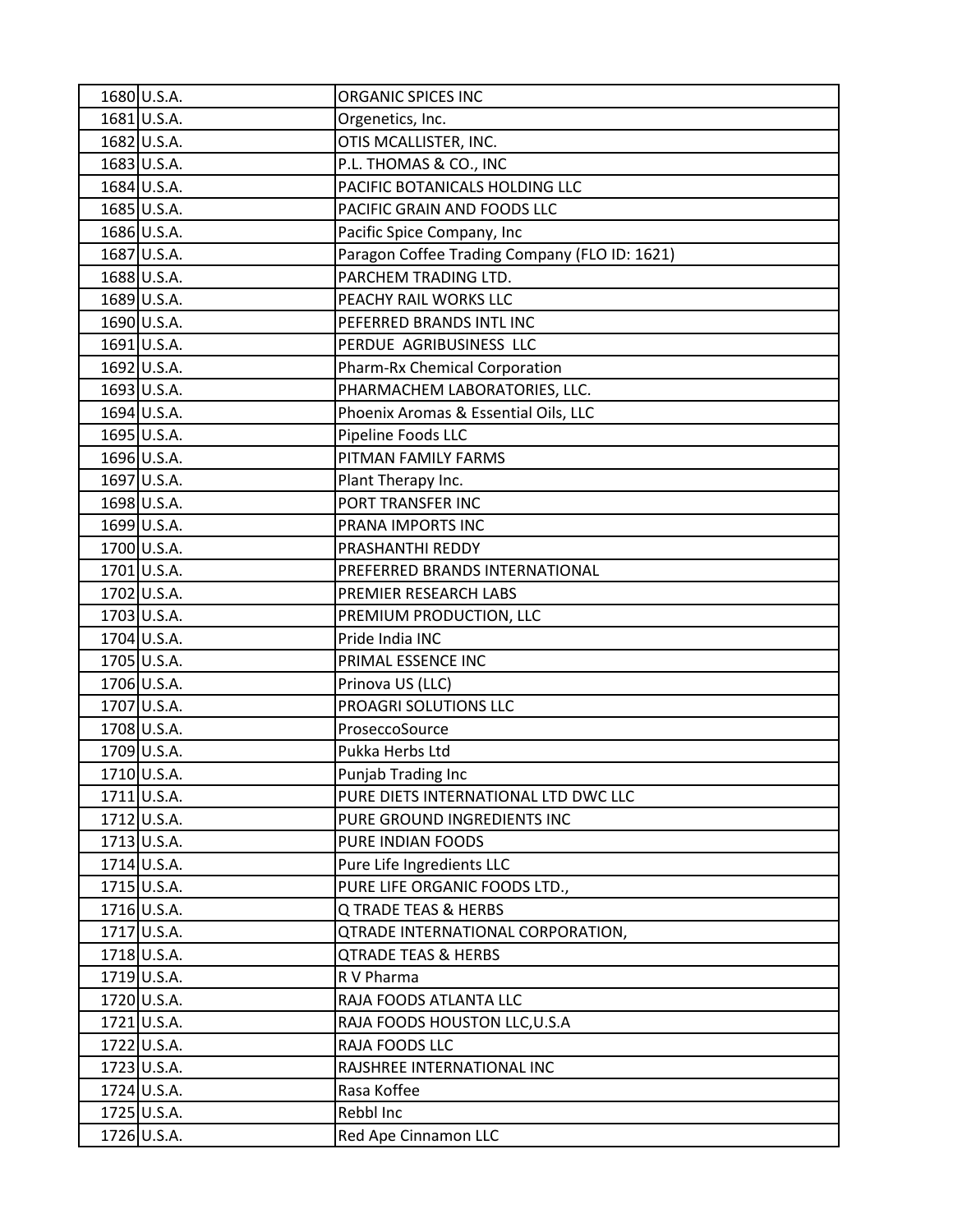| 1727 U.S.A. | Red Monkey Foods Inc                               |
|-------------|----------------------------------------------------|
| 1728 U.S.A. | Red River Foods Inc.                               |
| 1729 U.S.A. | RELIABLE PRODUCTS INC                              |
| 1730 U.S.A. | Reshmis Group Inc.                                 |
| 1731 U.S.A. | RFI-BROOMFIELD                                     |
| 1732 U.S.A. | RIEGA FOODS, LLC                                   |
| 1733 U.S.A. | RIERDEN CHEMICAL & TRADING COMPANY                 |
| 1734 U.S.A. | <b>RIGHTFUL LLC</b>                                |
| 1735 U.S.A. | <b>RISHI TEA</b>                                   |
| 1736 U.S.A. | RITIKA'S GLOBAL GRAINS LLC                         |
| 1737 U.S.A. | <b>ROBERTET INC</b>                                |
| 1738 U.S.A. | Robinson Pharma, Inc                               |
| 1739 U.S.A. | Roshni Foods                                       |
| 1740 U.S.A. | ROYAL COFFEE, INC                                  |
| 1741 U.S.A. | ROYAL ESTATES TEA CO.                              |
| 1742 U.S.A. | ROYAL INGREDIENTS GROUP USA, INC.                  |
| 1743 U.S.A. | Royal Tea New York LLC                             |
| 1744 U.S.A. | <b>RV PHARMA LLC</b>                               |
| 1745 U.S.A. | Sabai Tea LLC                                      |
| 1746 U.S.A. | SAGE V FOODS, LLC                                  |
| 1747 U.S.A. | <b>SALTWORKS INC</b>                               |
| 1748 U.S.A. | Sapna Foods, Inc.                                  |
| 1749 U.S.A. | <b>SARAH IMPEX LLC</b>                             |
| 1750 U.S.A. | SEAMODAL TRANSPORT CORPORATION                     |
| 1751 U.S.A. | Select Ingredients                                 |
| 1752 U.S.A. | <b>SERENDIPI TEA</b>                               |
| 1753 U.S.A. | <b>SESACO CORPORATION</b>                          |
| 1754 U.S.A. | Shafer Commodities Inc.                            |
| 1755 U.S.A. | <b>SHATA TRADERS INC</b>                           |
| 1756 U.S.A. | SHEEL FOODS USA INC                                |
| 1757 U.S.A. | <b>Sheppard Grain Enterprises</b>                  |
| 1758 U.S.A. | SHINING SEAS IMPORTS DBA INTERNATIONAL HERB CO     |
| 1759 U.S.A. | SIBU LLC                                           |
| 1760 U.S.A. | <b>SILICON ROADWAYS</b>                            |
| 1761 U.S.A. | SIMMONS GRAIN CO.                                  |
| 1762 U.S.A. | SINGH & SINGH DISTRIBUTION INC                     |
| 1763 U.S.A. | <b>SKY ORGANICS</b>                                |
| 1764 U.S.A. | SLT Foods Inc.                                     |
| 1765 U.S.A. | SMIRK'S LTD.                                       |
| 1766 U.S.A. | SMITH TEAMAKER, LLC                                |
| 1767 U.S.A. | SONI SOYA PRODUCTS LLC                             |
| 1768 U.S.A. | <b>SOOFER COMPANY</b>                              |
| 1769 U.S.A. | SOUTHERN TEA LLC                                   |
| 1770 U.S.A. | SPECIALTY COMMODITIES LLC                          |
| 1771 U.S.A. | Spice Jungle LLC                                   |
| 1772 U.S.A. | Spice Pharm, Inc                                   |
| 1773 U.S.A. | Spice Products Company(A Division of Harris Spice) |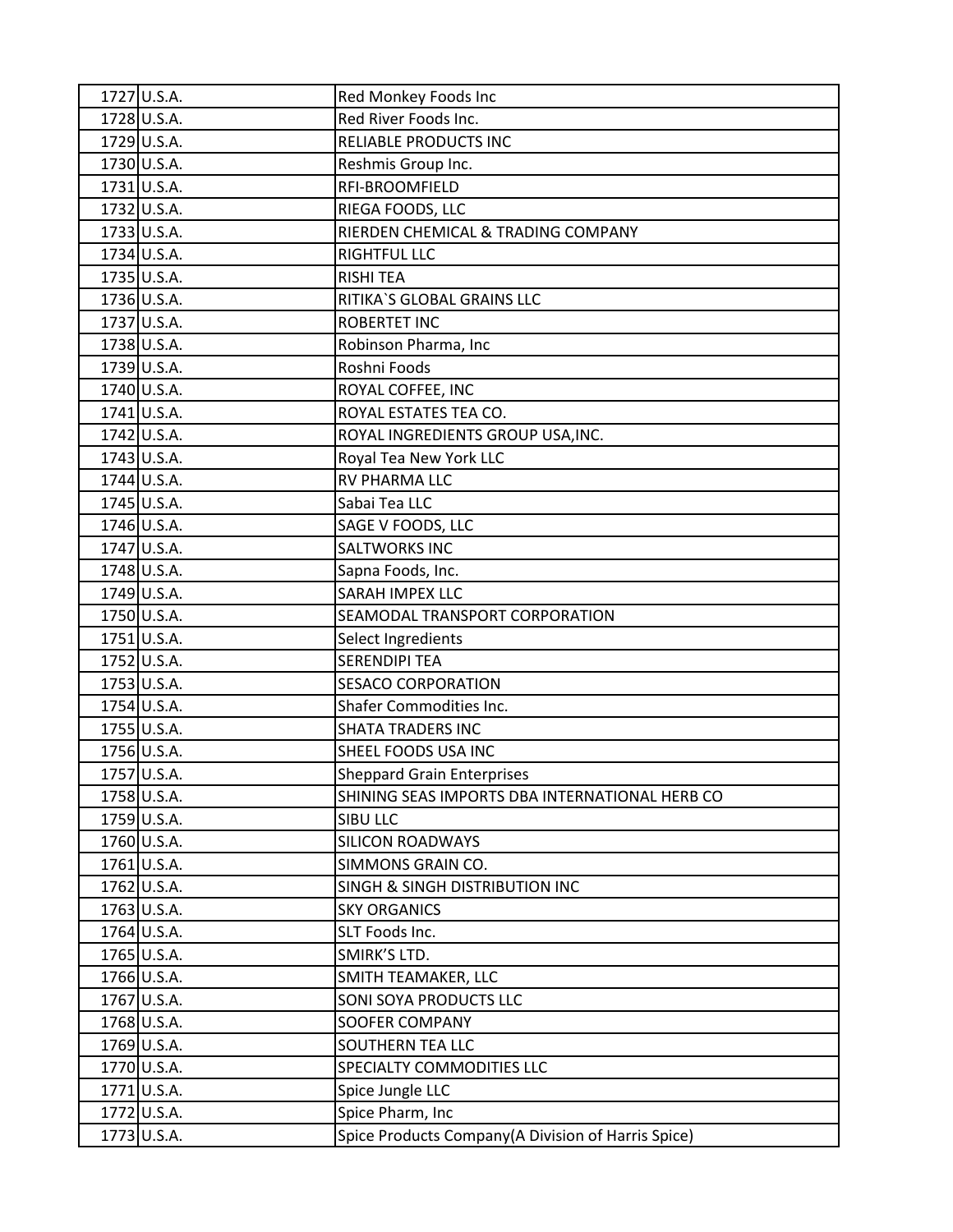| 1774 U.S.A. | Spicy World of U.S.A. Inc.            |
|-------------|---------------------------------------|
| 1775 U.S.A. | SPIRE TEA Inc,                        |
| 1776 U.S.A. | <b>St-Lawrence Beans</b>              |
| 1777 U.S.A. | <b>Star Organic LLC</b>               |
| 1778 U.S.A. | <b>STARWEST BOTANICALS INC</b>        |
| 1779 U.S.A. | <b>Stephanie Wong</b>                 |
| 1780 U.S.A. | <b>STERLING TEA LLC</b>               |
| 1781 U.S.A. | STRAITLINK GLOBAL LOGISTICS INC.      |
| 1782 U.S.A. | SUAN FARMA inc.,                      |
| 1783 U.S.A. | Sun Garden Specially Tea Inc.         |
| 1784 U.S.A. | SUN TROPICS INC.,                     |
| 1785 U.S.A. | <b>SUNLAND TRADING INC</b>            |
| 1786 U.S.A. | SUNRIDER MANUFACTURING                |
| 1787 U.S.A. | <b>SUNRISE COMMODITIES INC</b>        |
| 1788 U.S.A. | SUNRISE FOODS INTERNATIONAL INC.      |
| 1789 U.S.A. | SUPPLEMENTS GLOBAL, LLC.              |
| 1790 U.S.A. | <b>Sure Source Commodities LLC</b>    |
| 1791 U.S.A. | <b>SWEET HOLDINGS LLC</b>             |
| 1792 U.S.A. | SYNERGY PRODUCTION LABORATORIE        |
| 1793 U.S.A. | TAIYO INTERNATIONAL INC               |
| 1794 U.S.A. | <b>TAJMERA LLC</b>                    |
| 1795 U.S.A. | TARAZI SPECIALTY FOODS, LLC           |
| 1796 U.S.A. | TEA GROUP INCORPORATED                |
| 1797 U.S.A. | TEA SPOT INC                          |
| 1798 U.S.A. | <b>Teas Etc</b>                       |
| 1799 U.S.A. | <b>TEATULIA ORGANIC TEAS</b>          |
| 1800 U.S.A. | Telesis Animal Health Inc             |
| 1801 U.S.A. | TERRA INGREDIENTS, LLC.               |
| 1802 U.S.A. | THE DELONG CO., INC.                  |
| 1803 U.S.A. | The G.S. Haly Company, Inc.           |
| 1804 U.S.A. | THE HAIN-CELESTIAL GROUP              |
| 1805 U.S.A. | The Himalaya Drug Company             |
| 1806 U.S.A. | THE LABERMUTH COMPANY INC             |
| 1807 U.S.A. | The Perfumery                         |
| 1808 U.S.A. | THE REDWOOD GROUP, LLC                |
| 1809 U.S.A. | The Republic of Tea                   |
| 1810 U.S.A. | The Tao of Tea                        |
| 1811 U.S.A. | The Whole Herb Company                |
| 1812 U.S.A. | Thrive Market Batesville              |
| 1813 U.S.A. | <b>TLR</b>                            |
| 1814 U.S.A. | To Order Of Perdue Agri Business LLC. |
| 1815 U.S.A. | TOPQUALITEA USA INC                   |
| 1816 U.S.A. | Trader Joe's Company                  |
| 1817 U.S.A. | Tradin Organic USA, LLC               |
| 1818 U.S.A. | TRANSYLVANIA VOCATIONAL SERVICES      |
| 1819 U.S.A. | <b>Tropical Green Organics LLC</b>    |
| 1820 U.S.A. | UMALAXMI LIMITED LIABILITY COMPANY    |